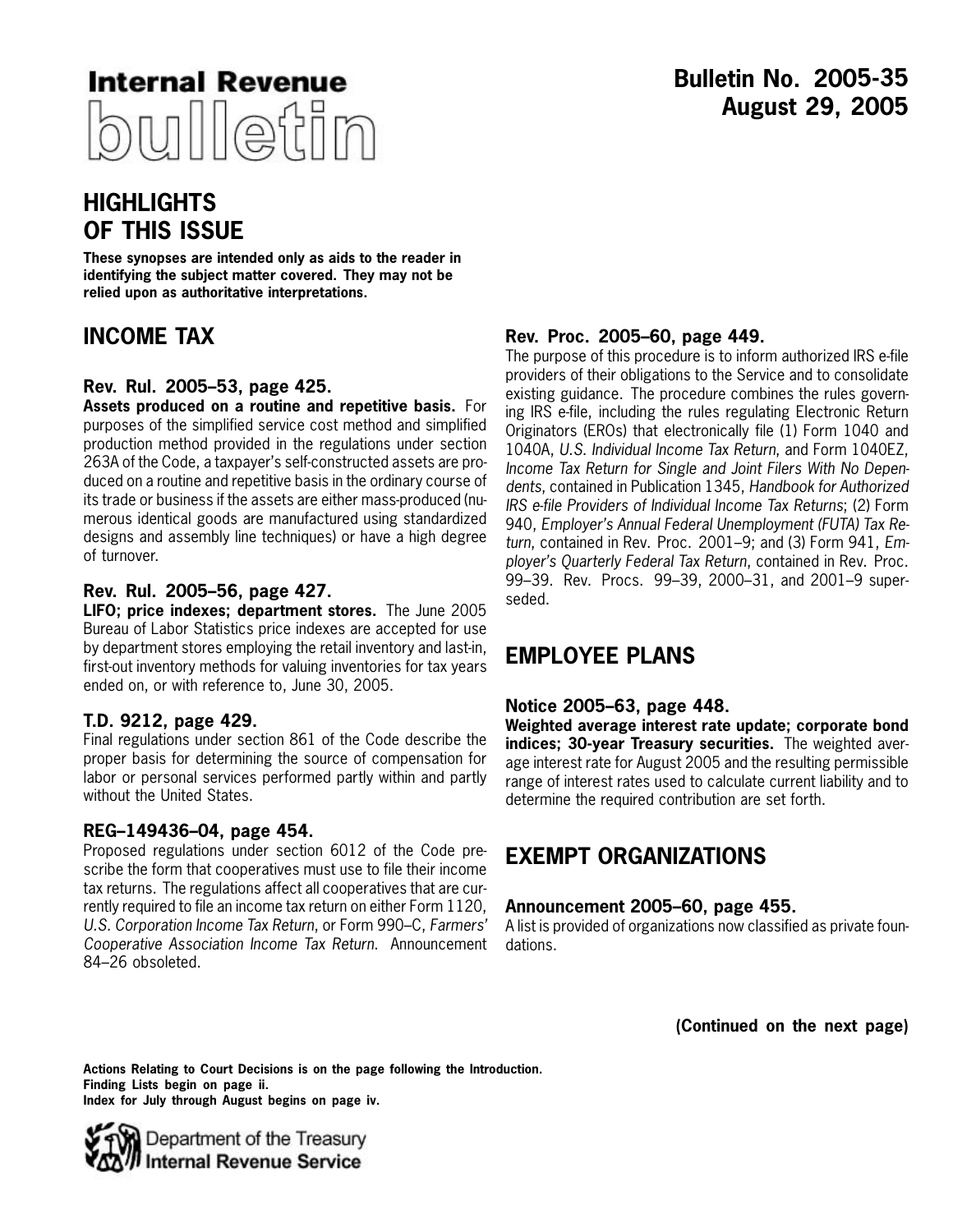# **ESTATE TAX**

# **T.D. 9214, page [435](#page-16-0).**

Final regulations under section 2651 of the Code provide an exception to the general rules for determining the generation assignment of a transferee of property for generation-skipping transfer (GST) purposes. The regulations also provide rules regarding a transferee assigned to more than one generation.

# **EMPLOYMENT TAX**

# **Rev. Rul. 2005–52, page [423.](#page-4-0)**

**Tool allowance payments.** This ruling holds that tool allowances paid to employees are not paid under an accountable plan because the substantiation and return of excess requirements are not met. All tool allowance payments under the arrangement must be included in the employees' gross income, reported on the employees' Forms W-2, and are subject to withholding and payment of federal employment taxes.

# **Notice 2005–59, page [443](#page-24-0).**

This notice provides information about additional criteria that will be applied in selecting proposals for the Internal Revenue Service's Industry Issue Resolution (IIR) program regarding application of accountable plan rules to specific industries.

# **EXCISE TAX**

# **Notice 2005–62, page [443](#page-24-0).**

This notice modifies Notice 2005-4, 2005-2 I.R.B 289, by revising the guidance relating to the Certificate for Biodiesel, which is required as a condition for claiming a credit or payment under sections 6426(c), 6427(e), and 40A of the Code. This notice also provides guidance on issues related to the boidiesel credit or payment that are not addressed in Notice 2005-4. This notice further modifies Notice 2005-4 relating to the Certificate of Person Buying Aviation-Grade Kerosene for Commercial Aviation or Nontaxable Use, which is required to notify a position holder of certain transactions under sections 4081 and 4082. Notice 2005-4 modified.

# **ADMINISTRATIVE**

# **T.D. 9213, page [440](#page-21-0).**

Section 6343(d) of the Code was added by the Taxpayer Bill of Rights 2 and authorizes the Service to return levied property in certain cases. Final regulations under section 6343 set forth the cases in which the Service may return levied property and the procedures for a taxpayer to request a return of property.

# **REG–149436–04, page [454](#page-35-0).**

Proposed regulations under section 6012 of the Code prescribe the form that cooperatives must use to file their income tax returns. The regulations affect all cooperatives that are currently required to file an income tax return on either Form 1120, *U.S. Corporation Income Tax Return*, or Form 990–C, *Farmers' Cooperative Association Income Tax Return*. Announcement 84–26 obsoleted.

# **Rev. Proc. 2005–60, page [449](#page-30-0).**

The purpose of this procedure is to inform authorized IRS e-file providers of their obligations to the Service and to consolidate existing guidance. The procedure combines the rules governing IRS e-file, including the rules regulating Electronic Return Originators (EROs) that electronically file (1) Form 1040 and 1040A, *U.S. Individual Income Tax Return*, and Form 1040EZ, *Income Tax Return for Single and Joint Filers With No Dependents*, contained in Publication 1345, *Handbook for Authorized IRS e-file Providers of Individual Income Tax Returns*; (2) Form 940, *Employer's Annual Federal Unemployment (FUTA) Tax Return*, contained in Rev. Proc. 2001–9; and (3) Form 941, *Employer's Quarterly Federal Tax Return*, contained in Rev. Proc. 99–39. Rev. Procs. 99–39, 2000–31, and 2001–9 superseded.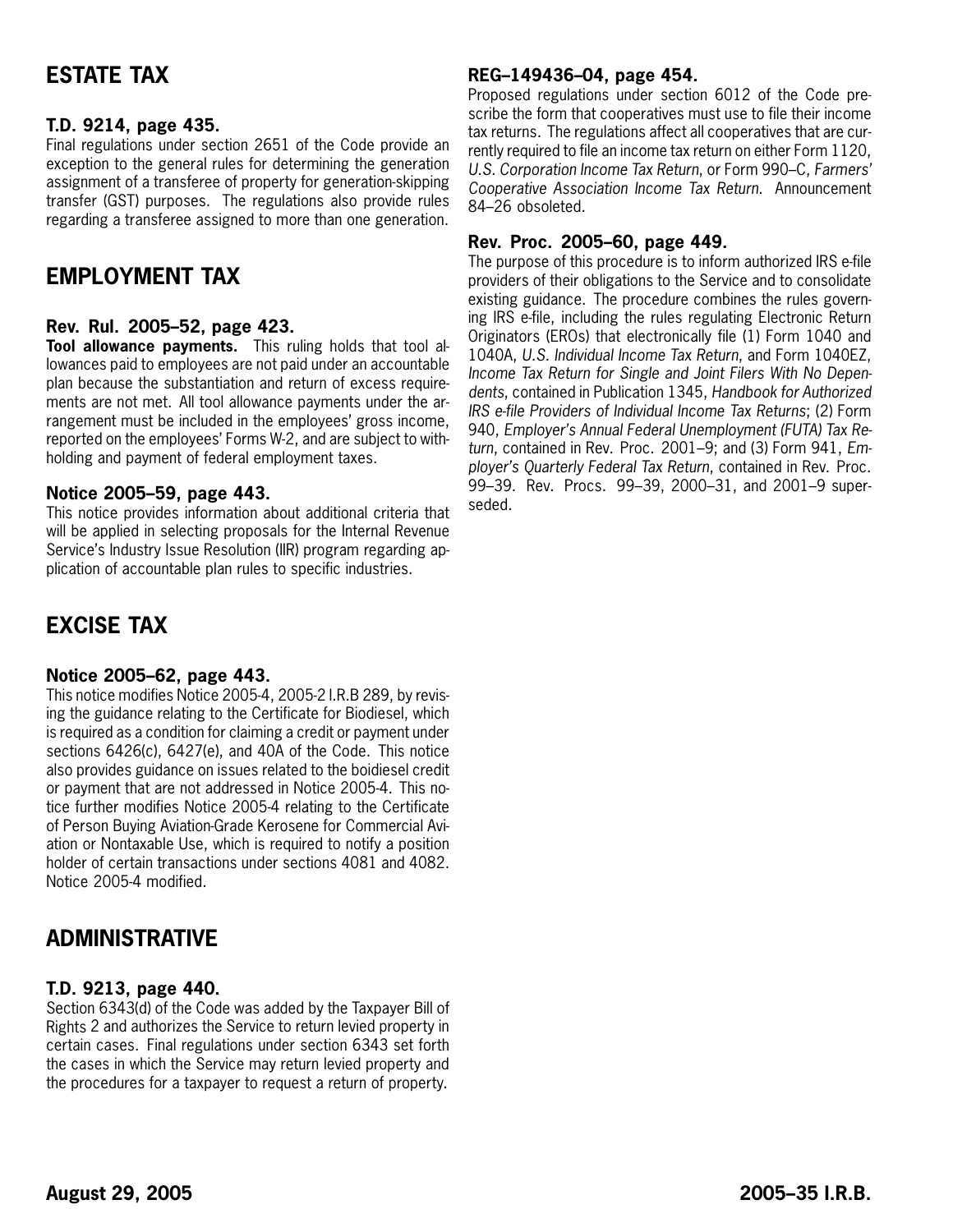# **The IRS Mission**

Provide America's taxpayers top quality service by helping them understand and meet their tax responsibilities and by

# **Introduction**

The Internal Revenue Bulletin is the authoritative instrument of the Commissioner of Internal Revenue for announcing official rulings and procedures of the Internal Revenue Service and for publishing Treasury Decisions, Executive Orders, Tax Conventions, legislation, court decisions, and other items of general interest. It is published weekly and may be obtained from the Superintendent of Documents on a subscription basis. Bulletin contents are compiled semiannually into Cumulative Bulletins, which are sold on a single-copy basis.

It is the policy of the Service to publish in the Bulletin all substantive rulings necessary to promote a uniform application of the tax laws, including all rulings that supersede, revoke, modify, or amend any of those previously published in the Bulletin. All published rulings apply retroactively unless otherwise indicated. Procedures relating solely to matters of internal management are not published; however, statements of internal practices and procedures that affect the rights and duties of taxpayers are published.

Revenue rulings represent the conclusions of the Service on the application of the law to the pivotal facts stated in the revenue ruling. In those based on positions taken in rulings to taxpayers or technical advice to Service field offices, identifying details and information of a confidential nature are deleted to prevent unwarranted invasions of privacy and to comply with statutory requirements.

Rulings and procedures reported in the Bulletin do not have the force and effect of Treasury Department Regulations, but they may be used as precedents. Unpublished rulings will not be relied on, used, or cited as precedents by Service personnel in the disposition of other cases. In applying published rulings and procedures, the effect of subsequent legislation, regulations,

applying the tax law with integrity and fairness to all.

court decisions, rulings, and procedures must be considered, and Service personnel and others concerned are cautioned against reaching the same conclusions in other cases unless the facts and circumstances are substantially the same.

The Bulletin is divided into four parts as follows:

# **Part I.—1986 Code.**

This part includes rulings and decisions based on provisions of the Internal Revenue Code of 1986.

# **Part II.—Treaties and Tax Legislation.**

This part is divided into two subparts as follows: Subpart A, Tax Conventions and Other Related Items, and Subpart B, Legislation and Related Committee Reports.

# **Part III.—Administrative, Procedural, and Miscellaneous.**

To the extent practicable, pertinent cross references to these subjects are contained in the other Parts and Subparts. Also included in this part are Bank Secrecy Act Administrative Rulings. Bank Secrecy Act Administrative Rulings are issued by the Department of the Treasury's Office of the Assistant Secretary (Enforcement).

# **Part IV.—Items of General Interest.**

This part includes notices of proposed rulemakings, disbarment and suspension lists, and announcements.

The last Bulletin for each month includes a cumulative index for the matters published during the preceding months. These monthly indexes are cumulated on a semiannual basis, and are published in the last Bulletin of each semiannual period.

For sale by the Superintendent of Documents, U.S. Government Printing Office, Washington, DC 20402.

The contents of this publication are not copyrighted and may be reprinted freely. A citation of the Internal Revenue Bulletin as the source would be appropriate.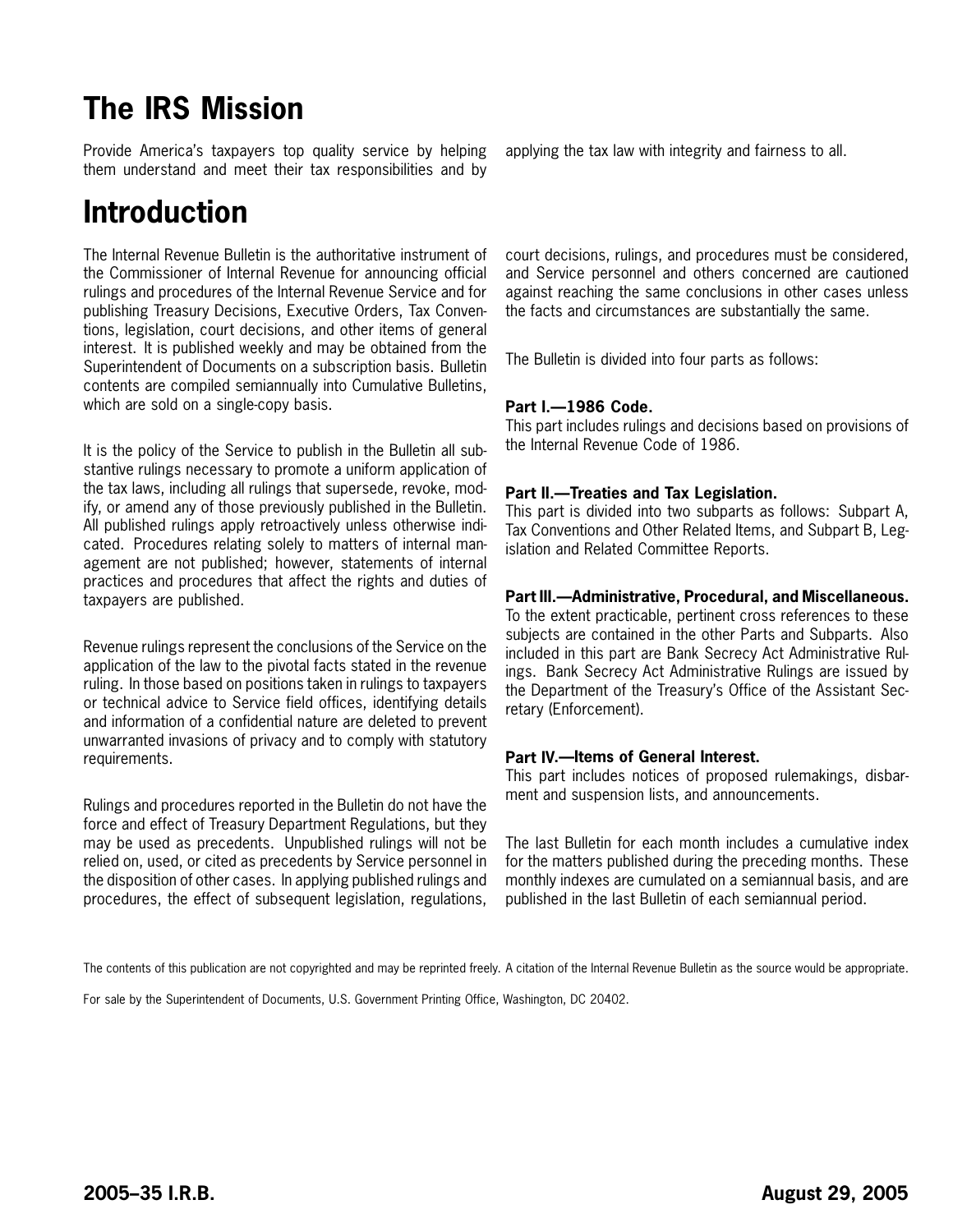# **Actions Relating to Decisions of the Tax Court**

It is the policy of the Internal Revenue Service to announce at an early date whether it will follow the holdings in certain cases. An Action on Decision is the document making such an announcement. An Action on Decision will be issued at the discretion of the Service only on unappealed issues decided adverse to the government. Generally, an Action on Decision is issued where its guidance would be helpful to Service personnel working with the same or similar issues. Unlike a Treasury Regulation or a Revenue Ruling, an Action on Decision is not an affirmative statement of Service position. It is not intended to serve as public guidance and may not be cited as precedent.

Actions on Decisions shall be relied upon within the Service only as conclusions applying the law to the facts in the particular case at the time the Action on Decision was issued. Caution should be exercised in extending the recommendation of the Action on Decision to similar cases where the facts are different. Moreover, the recommendation in the Action on Decision may be superseded by new legislation, regulations, rulings, cases, or Actions on Decisions.

Prior to 1991, the Service published acquiescence or nonacquiescence only in certain regular Tax Court opinions. The Service has expanded its acquiescence program to include other civil tax cases where guidance is determined to be helpful. Accordingly, the Service now may acquiesce or nonacquiesce in the holdings of memorandum Tax Court opinions, as well as those of the United States District Courts, Claims Court, and Circuit Courts of Appeal. Regardless of the court deciding the case, the recommendation of any Action on Decision will be published in the Internal Revenue Bulletin.

The recommendation in every Action on Decision will be summarized as acquiescence, acquiescence in result only, or nonacquiescence. Both "acquiescence" and "acquiescence in result only" mean that the Service accepts the holding of the court in a case and that the Service will follow it in disposing of cases with the same controlling facts. However, "acquiescence" indicates neither approval nor disapproval of the reasons assigned by the court for its conclusions; whereas, "acquiescence in result only" indicates disagreement or concern with some or all of those reasons. "Nonacquiescence" signifies that, although no further review was sought, the Service does not agree with the holding of the court and, generally,

will not follow the decision in disposing of cases involving other taxpayers. In reference to an opinion of a circuit court of appeals, a "nonacquiescence" indicates that the Service will not follow the holding on a nationwide basis. However, the Service will recognize the precedential impact of the opinion on cases arising within the venue of the deciding circuit.

The Actions on Decisions published in the weekly Internal Revenue Bulletin are consolidated semiannually and appear in the first Bulletin for July and the Cumulative Bulletin for the first half of the year. A semiannual consolidation also appears in the first Bulletin for the following January and in the Cumulative Bulletin for the last half of the year.

The Commissioner does NOT ACQUI-ESCE in the following Decision:

**Sherman-Williams Co. Employee Health Plan Trust v. Commissioner,**1 330 F.3rd 449 (6th Cir. 2003), rev'g 115 T.C. 440 (2000).

<sup>&</sup>lt;sup>1</sup> Nonacquiescence relating to whether the Court of Appeals erred in concluding that investment income of a VEBA trust can be set aside and used separately before the end of a taxable year to pay the reasonable costs of administering health care benefits and thereby avoid the limits imposed by section 512(a)(3)(E) on exempt function income.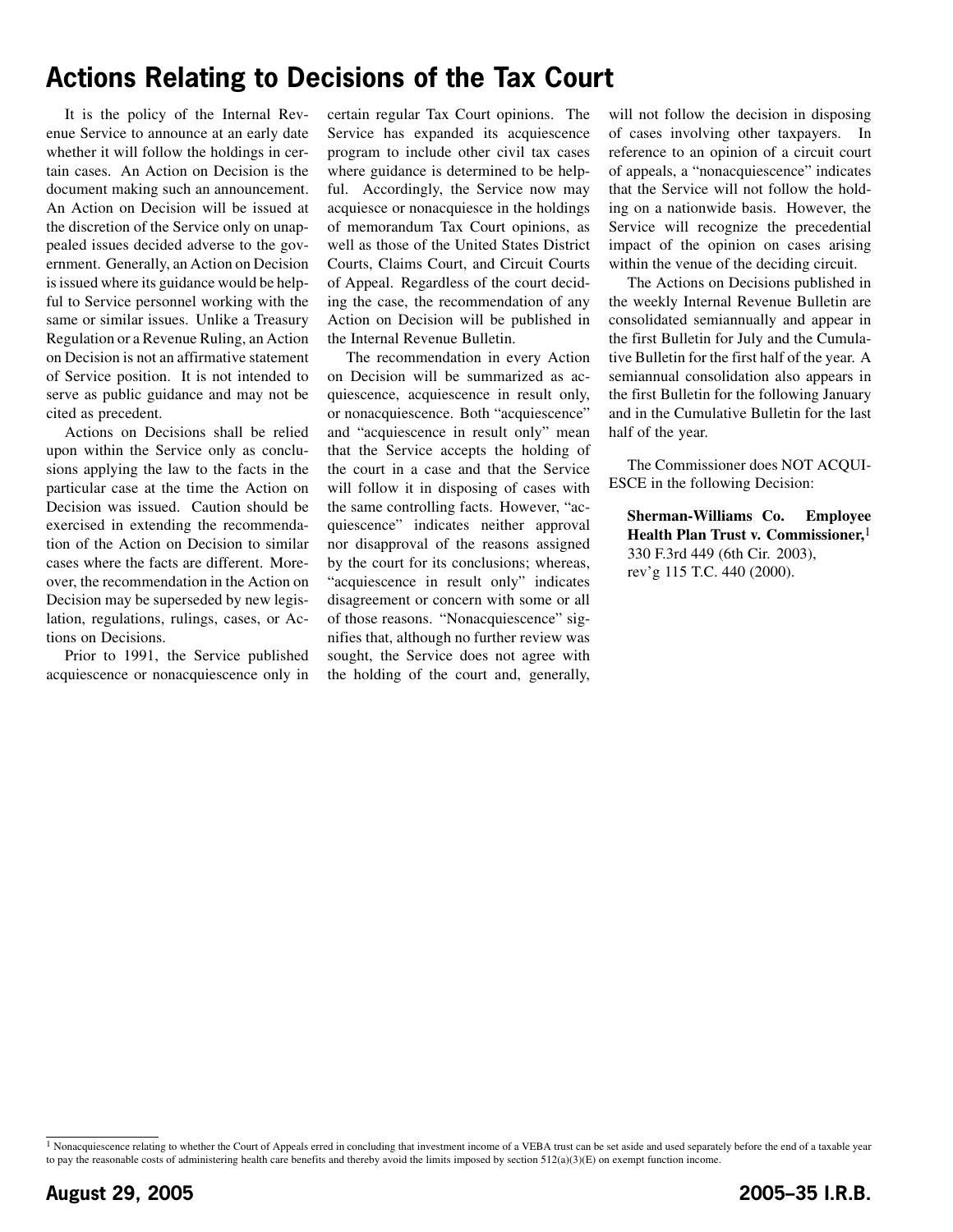# <span id="page-4-0"></span>**Part I. Rulings and Decisions Under the Internal Revenue Code of 1986**

# **Section 62.—Adjusted Gross Income Defined**

*26 CFR 1.62–2: Reimbursement and other expense allowance arrangements.*

**Tool allowance payments.** This ruling holds that tool allowances paid to employees are not paid under an accountable plan because the substantiation and return of excess requirements are not met. All tool allowance payments under the arrangement must be included in the employees' gross income, reported on the employees' Forms W-2, and are subject to withholding and payment of federal employment taxes.

# **Rev. Rul. 2005–52**

## ISSUE

In the following situation, is the tool allowance paid by the employer to the employees paid under an accountable plan such that the payments are excluded from the employees' gross income and exempt from the withholding and payment of employment taxes?

# FACTS

Employer operates an automobile repair and maintenance business. Employer hires service technicians to work in the business as employees. Employer requires these employees, as a condition of employment, to provide and maintain various tools needed for use in performing repair and maintenance services. Employer pays each employee an hourly wage. In addition, Employer pays each employee a set amount for each hour worked as a "tool allowance" to cover costs the employee incurs for acquiring and maintaining his tools.

Employer sets each employee's tool allowance annually by using a combination of data from a national survey of average tool expenses for automobile service technicians and specific information concerning tool-related expenses provided by the employee in response to an annual questionnaire completed by all service technicians who work for Employer. Employer

does not reimburse expenses paid or incurred for listed property, as defined by § 280F(d) of the Internal Revenue Code (the Code), or depreciation expenses; thus, these expenses are not taken into account in calculating the amount of the annual tool allowance. Employer uses the data to project the employee's total annual tool expenses. Employer then uses a projection of the total number of hours the employee is expected to work during the year that will require the use of tools to convert the employee's estimated annual tool expenses into an hourly rate for the tool allowance. Thus, the hourly tool allowance is an estimate of the tool expense projected to be incurred per hour by the employee over the course of the coming year.

At the end of each pay period, each employee reports to Employer his hours worked requiring the use of tools. Employer multiplies the number of hours reported as worked requiring the use of tools by the employee's hourly rate for the tool allowance and pays the resulting amount to the employee in addition to compensation for services performed during the pay period. On a quarterly statement furnished to each employee, Employer reports: (1) the amount paid to the employee as a tool allowance during the quarter, and (2) the tool expenses estimated to be incurred in the quarter (*i.e.*, the hours reported worked requiring the use of tools times the tool allowance). Employees are not required to provide any substantiation of expenses actually incurred for tools either before or after the quarterly reports are issued. Employer does not require employees to return any portion of the tool allowances that exceeds the expenses they actually incur either before or after the quarterly reports are issued.

# LAW

Section 61 of the Code provides that gross income means all income from whatever source derived, including compensation for services, fees, commissions, fringe benefits, and similar items.

Section  $62(a)(2)(A)$  of the Code and § 1.62–2(b) of the Income Tax Regulations provide that, for purposes of determining adjusted gross income, an employee may deduct certain business expenses paid by the employee in connection with the performance of services as an employee under a reimbursement or other expense allowance arrangement with his employer.

Section  $62(c)$  provides that, for purposes of §  $62(a)(2)(A)$ , an arrangement will not be treated as a reimbursement or other expense allowance arrangement if (1) the arrangement does not require the employee to substantiate the expenses covered by the arrangement to the payor, or (2) the arrangement provides the employee the right to retain any amount in excess of the substantiated expenses covered under the arrangement.

Section  $1.62-2(c)(1)$  of the regulations provides that a reimbursement or other expense allowance arrangement satisfies the requirements of  $\S$  62(c) if it meets the requirements of business connection, substantiation, and returning amounts in excess of substantiated expenses. If an arrangement meets these requirements, all amounts paid under the arrangement are treated as paid under an accountable plan. §  $1.62-2(c)(2)(i)$ . Amounts treated as paid under an accountable plan are excluded from the employee's gross income, are not required to be reported on the employee's Form W–2, and are exempt from the withholding and payment of income and employment taxes.  $§ 1.62-2(c)(4)$ .

If an arrangement does not satisfy one or more of these requirements, all amounts paid under the arrangement are treated as paid under a "nonaccountable plan." §  $1.62-2(c)(3)$ . Amounts treated as paid under a nonaccountable plan are included in the employee's gross income, must be reported as wages or other compensation of the employee's on Form W–2, and are subject to withholding and payment of income and employment taxes.  $§ 1.62-2(c)(5).$ 

Section  $1.62-2(d)(1)$  provides that an arrangement meets the business connection requirements if it provides advances, allowances, or reimbursements only for business expenses that are allowable as deductions and are paid or incurred by the employee in connection with the performance of services as an employee of the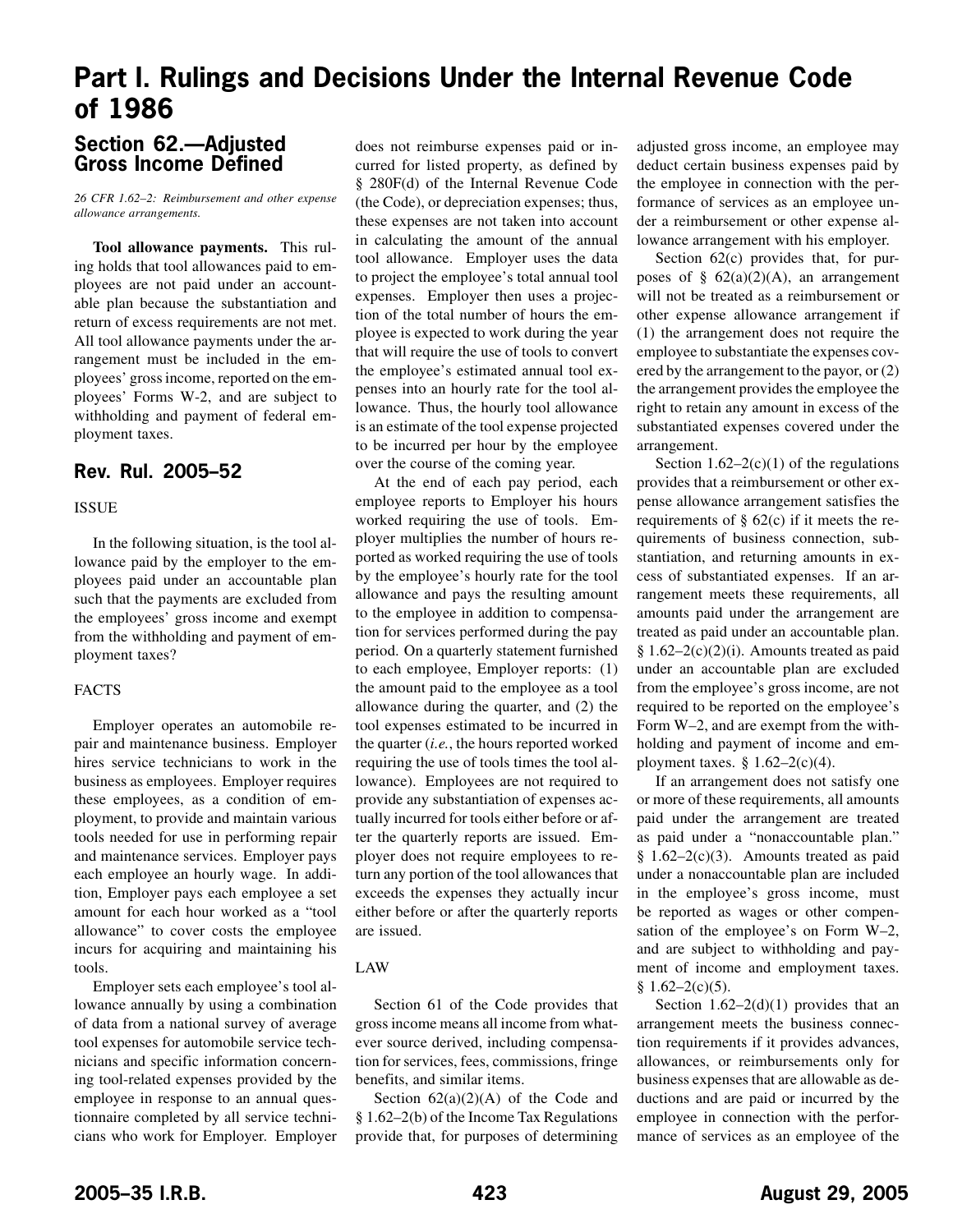employer. If, however, a payor arranges to pay an amount to an employee regardless of whether the employee incurs (or is reasonably expected to incur) *bona fide* employee business expenses, the arrangement does not satisfy the business connection requirements and all amounts paid under the arrangement are treated as paid under a nonaccountable plan.  $\S$  1.62–2(d)(3)(i).

Section  $1.62-2(e)(1)$  provides that an arrangement meets the substantiation requirements if the arrangement requires each business expense to be substantiated to the payor in accordance with paragraph (e)(3), within a reasonable period of time. An arrangement for those expenses meets the substantiation requirements of  $§ 1.62-2(e)(3)$  if information submitted to the payor is sufficient to enable the payor to identify the specific nature of each expense and to conclude that the expense is attributable to the payor's business activity. Generally the employee must submit an expense account or other written statement to the employer showing the business nature and amount of the employee's expenses. *See* § 1.162–17(b)(4).

Revenue Procedure 2002–41, 2002–1 C.B. 1098, provides an optional expense substantiation rule applicable only to certain employers in the pipeline construction industry. If an eligible employer's arrangement to pay employee business expenses otherwise satisfies the business connection and return of excess requirements, and amounts paid under the arrangement do not exceed \$13.00 per hour, adjusted for inflation, an employee is deemed to have substantiated the expenses, and amounts paid under the arrangement are treated as paid under an accountable plan.

Section  $1.62-2(f)(1)$  provides that an arrangement meets the return of excess requirements if the arrangement requires the employee to return to the payor within a reasonable period of time any amount paid under the arrangement in excess of substantiated expenses. Section 1.62–2(f)(2) provides authority for the Commissioner to issue rules, for *per diem* or mileage allowances only, under which an arrangement will be treated as satisfying the return of excess requirement even though the arrangement does not require the employee to return the portion of the allowance related to days or miles of travel substantiated but that exceeds the amount of the employee's expenses deemed substantiated pursuant to rules prescribed under § 274(d).

Section  $1.62-2(g)(2)(ii)$  provides that if a payor provides employees with a periodic statement, no less frequently than quarterly, stating the amount, if any, paid under the arrangement that exceeds the expenses the employee has substantiated as required by the arrangement, and requesting the employee to substantiate any additional business expenses that have not yet been substantiated (whether or not such expenses relate to the expenses to which the original advance was paid) and/or to return any amounts remaining unsubstantiated within 120 days of the statement, an expense substantiated or an amount returned within that period will be treated as being substantiated or returned within a reasonable period of time.

Additionally,  $\S 1.62-2(k)$  provides that if a payor's reimbursement or other expense allowance arrangement evidences a pattern of abuse of the rules of  $\S$  62(c) and the regulations thereunder, all payments made under the arrangement will be treated as made under a nonaccountable plan.

# ANALYSIS

An amount paid by an employer to an employee to cover expenses incurred by the employee in the course of employment can be excluded from the employee's income and wages only if a particular Code section provides an exclusion for such amount or if the amount is paid under an accountable plan. No specific section of the Code excludes from wages amounts paid to employees for acquiring and maintaining tools used in the performance of services as employees. Thus, to be excluded from wages, amounts paid to employees to cover expenses incurred to acquire or maintain such tools must be paid under a reimbursement or other expense allowance arrangement that meets the requirements of  $\S$  62(c).

An arrangement qualifies as an accountable plan only if it satisfies all three requirements set forth in the statute and regulations. An arrangement that fails to meet one or more of the three requirements will be treated as a nonaccountable plan.

The arrangement described in this revenue ruling fails to meet both the substantiation and the return of excess requirements and thus does not qualify as an accountable plan.

Although reasonable expectations for expenses can be used to establish that a plan meets the business connection requirement, satisfaction of the substantiation and return of excess requirements must be based on expenses actually incurred. The arrangement in the facts of this ruling does not require employees to substantiate the actual expenses they are incurring; rather the employees report their time worked requiring the use of tools, and Employer converts the hours into an amount treated as expenses incurred based on statistical data. Reporting hours worked requiring the use of tools is not the equivalent of substantiating actual expenses incurred. Employers may not substitute a reasonable estimate of expenses to be incurred based on statistical data and hours worked for the substantiation of actual expenses that is required by  $§ 1.62-2(e)(3)$  absent explicit guidance permitting the use of such deemed substantiation. *See*, *e.g.*, Rev. Proc. 2002–41.

Employer does not cure the absence of substantiation or return of excess by providing employees with the quarterly statement described in this revenue ruling. Employer does not require employees to provide substantiation of expenses actually incurred nor does Employer require employees to return any excess received within a reasonable period of time after receiving the quarterly statement. Thus, Employer is not providing a periodic statement within the meaning of  $\S 1.62-2(g)(2)(ii)$ .

Each of the accountable plan requirements must be independently satisfied. Thus, even if Employer required the employees to substantiate the actual amount of the expenses, and Employer treated any portion of the tool allowances they receive that exceeded substantiated expenses as additional wages, the arrangement would still not be an accountable plan. With the exception of circumstances where employee expenses are covered through a mileage or *per diem* allowance pursuant to  $§$  1.62–2(f)(2), an arrangement is not an accountable plan if it includes amounts paid in excess of substantiated expenses in wages rather than requiring that they be returned. *See* § 1.62–2(f)(1); Rev. Proc. 2004–64, 2004–49 I.R.B. 898, (mileage allowances), or Rev. Proc. 2005–10,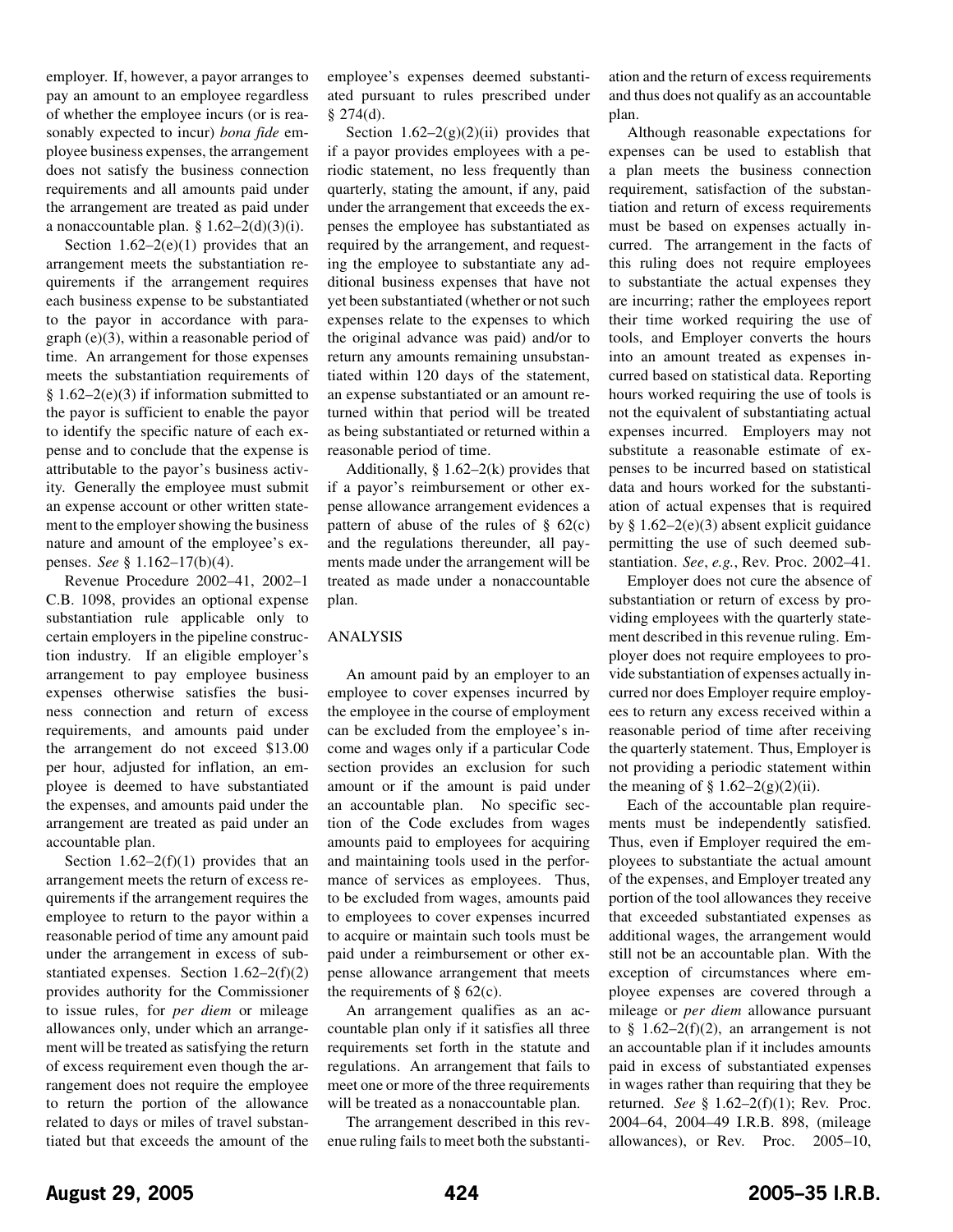<span id="page-6-0"></span>2005–3 I.R.B. 341, (*per diem* allowances), or any successors.

## HOLDING

The arrangement described in this revenue ruling is not an accountable plan. Therefore, the arrangement is a nonaccountable plan and all tool allowances paid under the arrangement must be included in the employees' gross income, reported as wages on the employees' Forms W–2, and are subject to withholding and payment of federal employment taxes.

## DRAFTING INFORMATION

The principal author of this revenue ruling is Joe Spires of the Office of Associate Chief Counsel (Tax Exempt & Government Entities). For further information regarding this revenue ruling, contact Jeanne Royal Singley at (202) 622–0047 (not a toll-free call).

# **Section 263A.—Capitalization and Inclusion in Inventory Costs of Certain Expenses**

*26 CFR 1.263A–2: Rules relating to property produced by the taxpayer.*

When are self-constructed assets produced on a routine and repetitive basis in the ordinary course of a taxpayer's trade or business for purposes of the simplified production method provided by section 1.263A–2(b)(2)(i)(D)? See Rev. Rul. 2005-53, page 425.

*26 CFR 1.263A–1: Uniform capitalization of costs. (Also: § 1.263A–2.)*

**Assets produced on a routine and repetitive basis.** For purposes of the simplified service cost method and simplified production method provided in the regulations under section 263A of the Code, a taxpayer's self-constructed assets are produced on a routine and repetitive basis in the ordinary course of its trade or business if the assets are either mass-produced (numerous identical goods are manufactured using standardized designs and assembly line techniques) or have a high degree of turnover.

# **Rev. Rul. 2005–53**

#### BACKGROUND

In Notice 2003–36, 2003–1 C.B. 992, modified by Notice 2003–59, 2003–2 C.B. 429, the Treasury Department and the Internal Revenue Service indicate that they are aware that uncertainty exists as to what types of property constitute "eligible property" under §§  $1.263A-1(h)(2)(i)(D)$  and  $1.263A-2(b)(2)(i)(D)$  of the Income Tax Regulations for which qualifying taxpayers may use the simplified service cost and simplified production methods. In particular, there is uncertainty about the proper interpretation and application of the term "routine and repetitive." The notice indicates that the Treasury Department and the Service plan to publish guidance that will clarify the types of property that qualify as eligible property under those sections and address the interpretation and application of the term "routine and repetitive." This revenue ruling clarifies the types of property that qualify as eligible property for purposes of  $\S\S 1.263A-1(h)(2)(i)(D)$  and  $1.263A-2(b)(2)(i)(D)$  and how the term "routine and repetitive" is interpreted for this purpose.

# ISSUE

Under what circumstances are a taxpayer's self-constructed assets produced on a routine and repetitive basis in the ordinary course of its trade or business for purposes of the simplified service cost method and the simplified production method (the "simplified methods") under §§ 1.263A–1(h)(2)(i)(D) and  $1.263A-2(b)(2)(i)(D)$  of the Income Tax Regulations?

# FACTS

*Situation 1*. *U*, a manufacturer of office equipment, produces numerous identical copiers during the year using assembly line techniques. *U* leases the copiers and does not hold them for sale.

*Situation 2*. *V*, a manufacturer of automobiles, regularly produces molds that are specifically designed for the production of particular automobile parts. The molds cannot be adapted for a further or different use after changes or improvements are made to the particular part that is produced by the mold. The molds generally are used for one to three years. Accordingly, the molds have a high degree of turnover.

*Situation 3*. *W*, a telephone company, manufactures numerous identical poles using standardized designs and assembly line techniques for use in its business.

*Situation 4*. *X*, an electric utility, regularly purchases identical meters and installs them on its customers' properties. The meters measure the amount of electric current used by *X*'s customers. *X* does not manufacture meters. Meters are included in asset class 49.14 under Rev. Proc. 87–56, 1987–2 C.B. 674, as clarified and modified by Rev. Proc. 88–22, 1988–1 C.B. 785, and have a class life of 30 years.

*Situation 5*. *Y*, an electric utility, constructs from various components substations that it uses in transmitting and distributing electricity. Substations and their components are facilities built on land that house an assembly of equipment designed for switching, changing, or regulating the voltage of electricity. Each substation is intended to operate for an extended length of time, is specifically custom designed for a specific geographic site, and serves a particular function within *Y*'s electrical grid.

*Situation 6*. *Z*, a company that owns and operates a national chain of restaurants, continually constructs new restaurants each year. *Z* generally uses a standardized design when constructing new restaurants. However, local zoning laws and the physical characteristics of the specific construction site require *Z* to modify the design for each new restaurant.

# LAW AND ANALYSIS

Section 263A of the Internal Revenue Code provides that producers of real or tangible personal property must capitalize the direct costs and a proper share of the indirect costs of such property.

Section 1.263A-1(e)(3) provides that indirect costs include service costs. For this purpose,  $\S$  1.263A–1(e)(4) states that service costs are a type of indirect costs that can be identified specifically with an administrative or support department or function. Service costs include capitalizable service costs, deductible service costs, and mixed service costs. Under  $§$  1.263A-1(e)(4)(ii)(C), mixed service costs include service costs that are partially allocable to production activities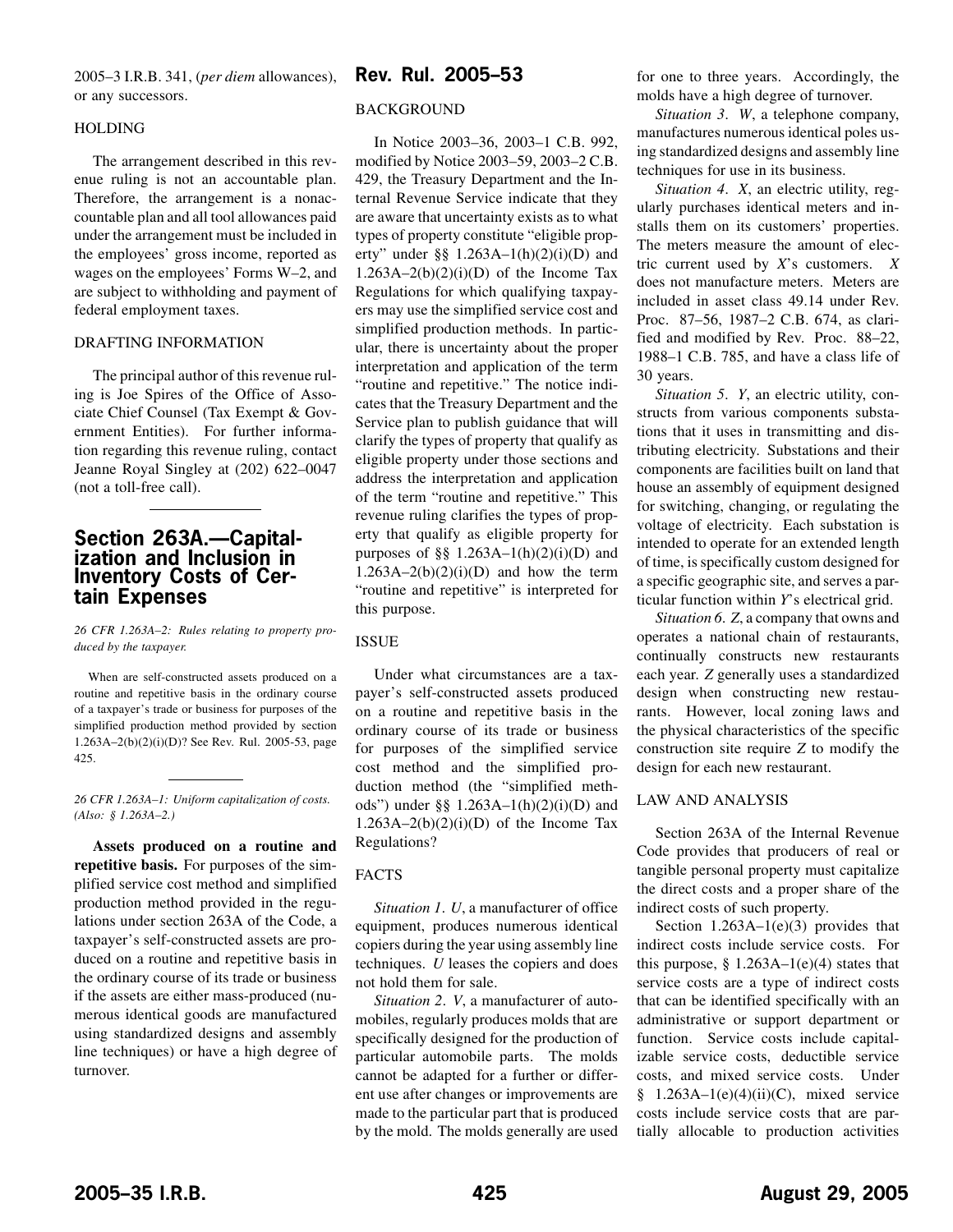and partially allocable to non-production activities.

Section  $1.263A-1(g)(3)$  provides that indirect costs are generally allocated to intermediate cost objectives such as departments or activities prior to the allocation of such costs to property produced. This section further provides that taxpayers are required to allocate indirect costs using either a specific identification method, a standard cost method, a burden rate method, or any other reasonable allocation method (as defined under the principles of  $§ 1.263A-1(f)(4)$ .

Section 1.263A–2(b) allows producers to use the simplified production method to determine the additional § 263A costs properly allocable to ending inventories of property produced and other "eligible" property on hand at the end of the taxable year. Section  $1.263A-2(b)(3)(i)(A)$  generally provides that the amount of additional § 263A costs that is allocable to eligible property remaining on hand at the close of the taxable year under the simplified production method is computed by multiplying the § 471 costs on hand at the end of the year by an absorption ratio. Section  $1.263A-2(b)(3)(ii)(A)$  provides that the absorption ratio generally is equal to the additional § 263A costs incurred during the year divided by the § 471 costs incurred during the year.

Additional § 263A costs are the costs, other than interest, that were not capitalized under the taxpayer's method of accounting immediately prior to the effective date of § 263A, but that are required to be capitalized under § 263A. See § 1.263A–1(d)(3). Section 471 costs generally are the costs, other than interest, that the taxpayer capitalized under its method of accounting immediately prior to the effective date of § 263A. See  $§ 1.263A-1(d)(2).$ 

Section  $1.263A-2(b)(2)(i)$  provides that a taxpayer electing to use the simplified production method generally must use the method for all production activities associated with the following categories of eligible property:

1. *Inventory property*. Stock in trade or other property properly includible in the inventory of the taxpayer. See  $§ 1.263A - 2(b)(2)(i)(A).$ 

- 2. *Non-inventory property held for sale*. Non-inventory property held by a taxpayer primarily for sale to customers in the ordinary course of the taxpayer's trade or business. See  $§ 1.263A-2(b)(2)(i)(B).$
- 3. *Certain self-constructed assets*. Self-constructed assets substantially identical in nature to, and produced in the same manner as, inventory property produced by the taxpayer or other property produced by the taxpayer and held primarily for sale to customers in the ordinary course of the taxpayer's trade or business. See  $§ 1.263A - 2(b)(2)(i)(C).$
- 4. *Self-constructed assets produced on a repetitive basis*. Self-constructed assets produced by the taxpayer on a routine and repetitive basis in the ordinary course of the taxpayer's trade or business. See  $§ 1.263A-2(b)(2)(i)(D).$

Section  $1.263A-1(g)(4)$  generally requires taxpayers to allocate mixed service costs to property produced using reasonable factors or relationships under a direct reallocation method (as defined in §  $1.263A-1(g)(4)(iii)(A)$ , a step-allocation method (as defined in  $§$  1.263A-1(g)(4)(iii)(B)), or any other reasonable allocation method (as defined under the principles of  $\S$  1.263A–1(f)(4)).

Section 1.263A–1(h) permits taxpayers to use the simplified service cost method to determine the aggregate portion of mixed service costs incurred during the taxable year that are properly allocable to "eligible property." The categories of eligible property provided by the simplified service cost method are identical to the four categories of eligible property provided by the simplified production method. Compare  $§$  1.263A–1(h)(2)(i) with §  $1.263A - 2(b)(2)(i)$ .

Section  $1.263A-1(h)(3)(i)$  provides that under the simplified service cost method, a taxpayer computes its capitalizable mixed service costs by multiplying its total mixed service costs by an allocation ratio. The allocation ratio can be either the labor-based or production-based ratio. See §§ 1.263A–1(h)(4) and (5).

The four categories of eligible property in  $\S$  1.263A–1(h)(2)(i) and

 $1.263A-2(b)(2)(i)$  all share common characteristics that make application of the simplified methods appropriate. Prior to the issuance of the final § 263A regulations, the temporary § 263A regulations, issued under T.D. 8131, 1987–1 C.B. 98, and published in the Federal Register on March 30, 1987, limited the availability of the simplified methods to two categories of property: inventory and non-inventory property held by a taxpayer primarily for sale to customers in the ordinary course of the taxpayer's trade or business. The preamble to the temporary § 263A regulations indicates that this limitation was prescribed because the simplified methods are not appropriate to account for the casual or occasional production of property. Instead, the simplified methods were "designed to alleviate the administrative burdens of complying with the new capitalization rules in situations where mass production of assets occurs on a repetitive and routine basis, with a typically high 'turnover' rate for the produced assets." See T.D. 8131, 1987–1 C.B. 98, 102. The final regulations retain these two categories of eligible property in §§  $1.263A-1(h)(2)(i)(A)$  and (B) and 1.263A–2(b)(2)(i)(A) and (B). See T.D. 8482, 1993–2 C.B. 77, published in the Federal Register on August 9, 1993.

Commentators to the temporary regulations suggested that the categories of property eligible for the simplified methods be expanded to other types of property that share the characteristics that are appropriate for application of the methods. In response, Notice 88–86, 1988–2 C.B. 401, published on August 5, 1988, expanded the availability of the simplified methods to:

1. property constructed by a taxpayer for use in its trade or business if the taxpayer is also producing, in the ordinary course of its business, inventory property (or any other property with respect to which the use of the simplified production method is permitted under the present regulations), and the property constructed by the taxpayer for use in its trade or business is substantially identical in nature to, and is produced in the same manner as, the inventory property (or such other property) produced by the taxpayer, and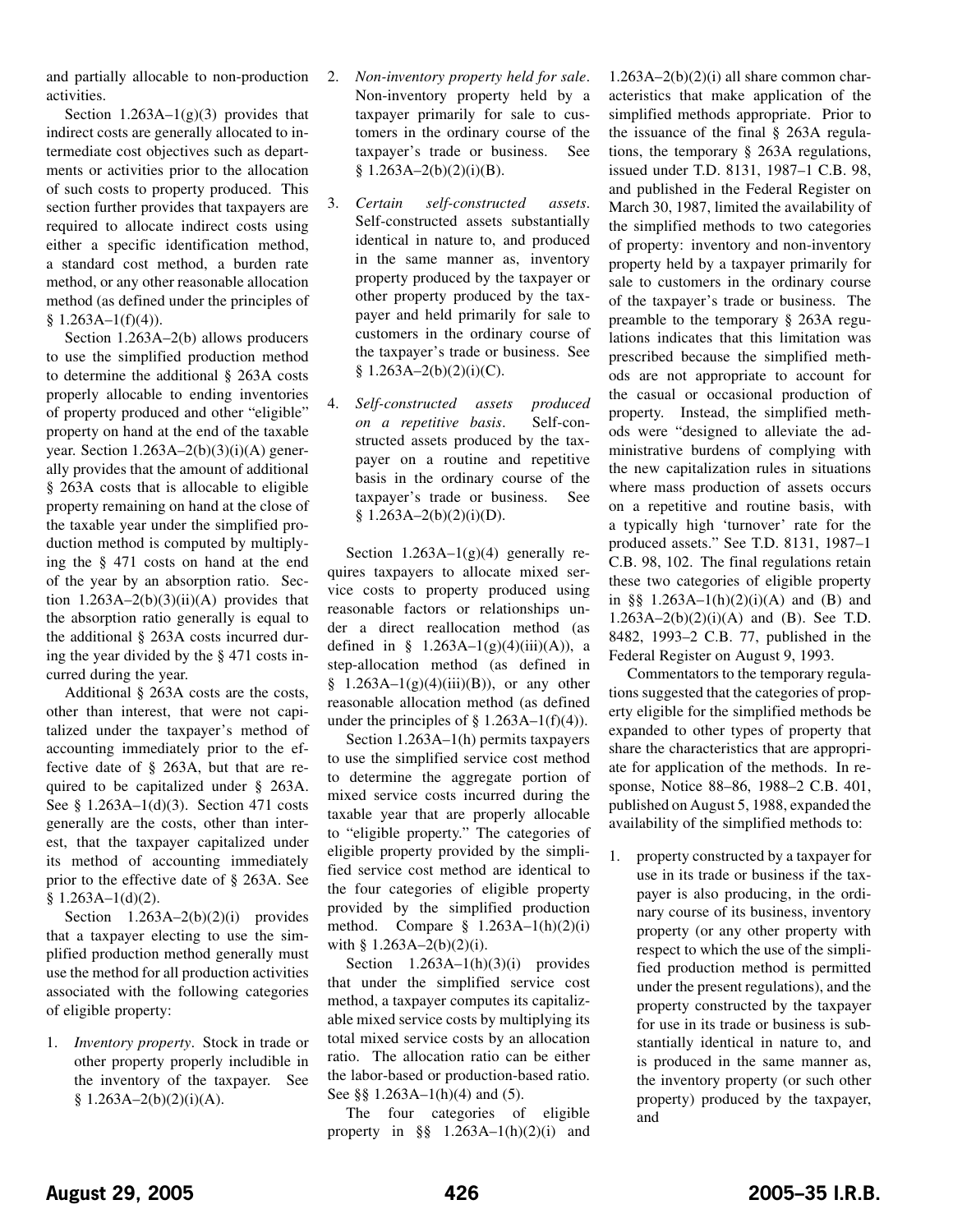<span id="page-8-0"></span>2. property constructed by a taxpayer for use in its trade or business if, in the ordinary course of its production activities, the taxpayer produces such property on a routine and repetitive basis (*i.e.*, the taxpayer produces numerous items of such property within a taxable year.)

The final regulations follow Notice 88–86 and expand the categories of produced property eligible for the simplified methods by adding §§ 1.263A–1(h)(2)(i)(C) and (D) and  $1.263A-2(b)(2)(i)(C)$  and (D).

The simplified methods are predicated on the assumption that it is appropriate to allocate production costs on a ratable basis when assets are either mass-produced (*i.e.*, numerous identical goods are manufactured using standardized designs and assembly line techniques) or have a high degree of turnover. In contrast, it is not appropriate to allocate production costs on a ratable basis when assets are neither mass-produced nor have a high degree of turnover.

The first three categories of eligible property provided in §§ 1.263A–1(h)(2)(i)(A)–(C) and 1.263A–  $2(b)(2)(i)(A)$ – $(C)$  are either mass-produced and/or have a high degree of turnover or are identical to assets that are mass-produced and/or have a high degree of turnover. The fourth category of eligible property, self-constructed assets produced on a routine and repetitive basis, is similar to these first three categories. It was intended that the fourth category of eligible property provided by the simplified methods,  $\S_{\text{S}}$  1.263A–1(h)(2)(i)(D) and  $1.263A-2(b)(2)(i)(D)$ , possess the same characteristics shared by all of the preceding categories of eligible property. Therefore, to be eligible under the fourth category, the property also must be either mass-produced (numerous identical goods are manufactured using standardized designs and assembly line techniques) or have a high degree of turnover (in this case have a relatively short useful life). Mass production does not include all the terms provided by  $\S$  263A(g) and  $§$  1.263A–2(a)(1) (for example, install, develop, and improve). Instead property is mass-produced only if it is *manufactured* numerous times during the

year using standardized designs and assembly line techniques.

For example, the fourth category of eligible property provided by the simplified methods,  $\S_{\frac{1}{2}}$  1.263A–1(h)(2)(i)(D) and  $1.263A-2(b)(2)(i)(D)$ , includes property mass-produced by a vertically integrated business for use in its own business that would have been properly included in inventory of a third party if mass-produced for sale by the third party. Thus, if a telephone company mass-produces its own poles for use in its business, the poles would be eligible property for purposes of  $\S$  1.263A–1(h)(2)(i)(D) and  $1.263A - 2(b)(2)(i)(D)$ .

In *Situation 1*, *U* is producing copiers on a routine and repetitive basis for purposes of the simplified methods because the copiers are mass-produced.

In *Situation 2*, *V* is producing molds on a routine and repetitive basis for purposes of the simplified methods because the molds have a high degree of turnover.

In *Situation 3*, *W* is producing poles on a routine and repetitive basis for purposes of the simplified methods because the poles are mass-produced.

In *Situation 4*, *X* is not producing meters on a routine and repetitive basis for purposes of the simplified methods because the meters are neither mass-produced by *X* nor have a high degree of turnover. Mass production does not include installation of meters and meters do not have a short useful life.

In *Situation 5*, *Y* is not producing substations on a routine and repetitive basis for purposes of the simplified methods because the substations are neither mass-produced nor have a high degree of turnover.

In *Situation 6*, *Z* is not producing restaurants on a routine and repetitive basis for purposes of the simplified methods because the restaurants are neither mass-produced nor have a high degree of turnover.

# HOLDING

For purposes of the simplified methods under §§ 1.263A–1(h)(2)(i)(D) and  $1.263A-2(b)(2)(i)(D)$ , a taxpayer's self-constructed assets are produced on a routine and repetitive basis in the ordinary course of its trade or business if the assets are either mass-produced (numerous identical goods are manufactured using standardized designs and assembly line techniques) or have a high degree of turnover.

## DRAFTING INFORMATION

The principal author of this revenue ruling is Scott H. Rabinowitz of the Office of Associate Chief Counsel (Income Tax & Accounting). For further information regarding this revenue ruling, contact Mr. Rabinowitz at (202) 622–4970 (not a toll-free call).

# **Section 472.—Last-in, First-out Inventories**

*26 CFR 1.472–1: Last-in, first-out inventories.*

**LIFO; price indexes; department stores.** The June 2005 Bureau of Labor Statistics price indexes are accepted for use by department stores employing the retail inventory and last-in, first-out inventory methods for valuing inventories for tax years ended on, or with reference to, June 30, 2005.

# **Rev. Rul. 2005–56**

The following Department Store Inventory Price Indexes for June 2005 were issued by the Bureau of Labor Statistics. The indexes are accepted by the Internal Revenue Service, under § 1.472–1(k) of the Income Tax Regulations and Rev. Proc. 86–46, 1986–2 C.B. 739, for appropriate application to inventories of department stores employing the retail inventory and last-in, first-out inventory methods for tax years ended on, or with reference to, June 30, 2005.

The Department Store Inventory Price Indexes are prepared on a national basis and include (a) 23 major groups of departments, (b) three special combinations of the major groups – soft goods, durable goods, and miscellaneous goods, and (c) a store total, which covers all departments, including some not listed separately, except for the following: candy, food, liquor, tobacco, and contract departments.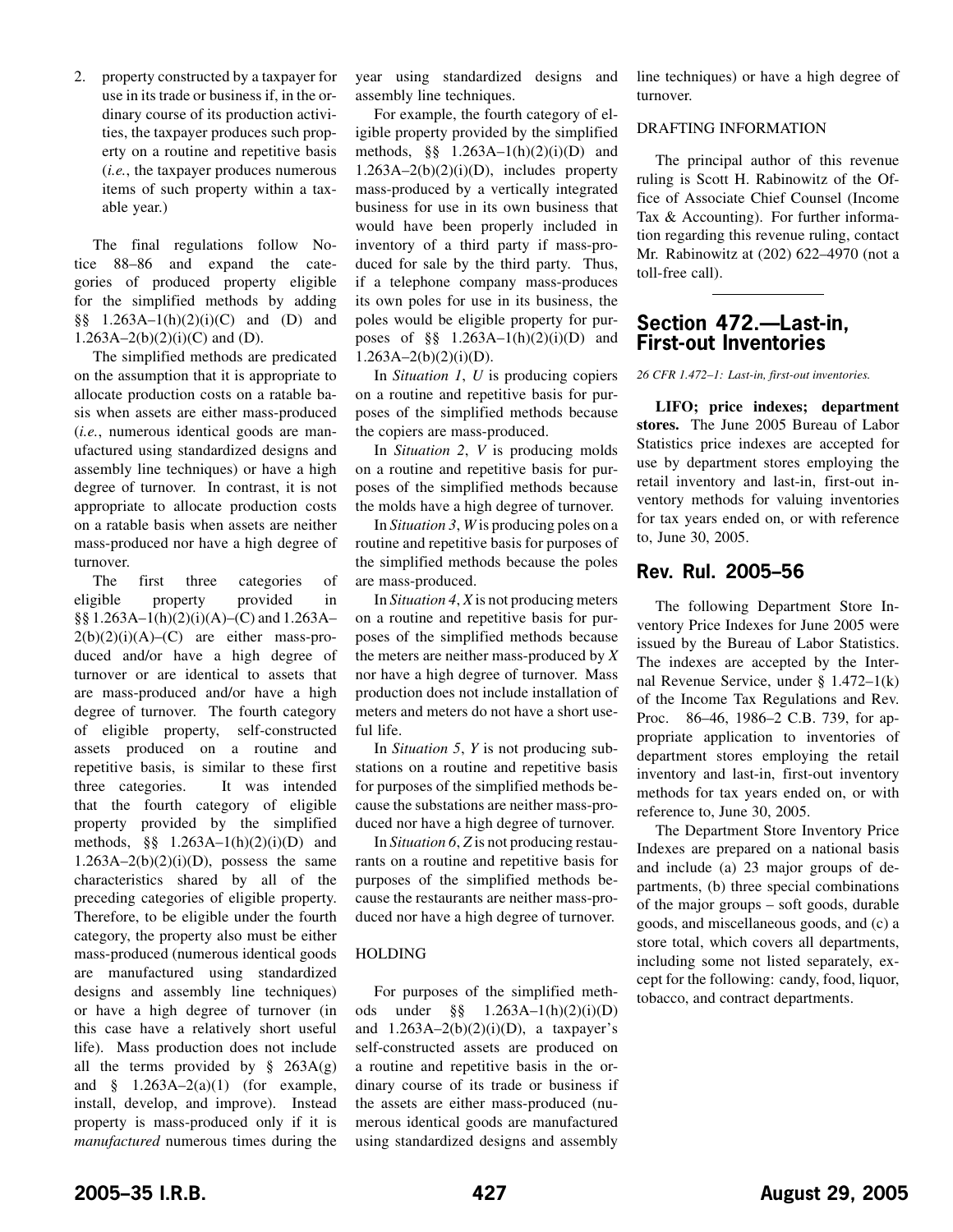## BUREAU OF LABOR STATISTICS, DEPARTMENT STORE INVENTORY PRICE INDEXES BY DEPARTMENT GROUPS (January 1941 = 100, unless otherwise noted)

|     | Groups                                                                            | June 2004 | June 2005 | Percent Change<br>from June 2004<br>to June $20051$ |
|-----|-----------------------------------------------------------------------------------|-----------|-----------|-----------------------------------------------------|
| 1.  |                                                                                   | 490.9     | 504.8     | 2.8                                                 |
| 2.  |                                                                                   | 538.7     | 519.1     | $-3.6$                                              |
| 3.  | Women's and Children's Shoes $\dots\dots\dots\dots\dots\dots\dots\dots\dots\dots$ | 631.8     | 650.4     | 2.9                                                 |
| 4.  |                                                                                   | 854.5     | 878.2     | 2.8                                                 |
| 5.  |                                                                                   | 567.3     | 559.9     | $-1.3$                                              |
| 6.  |                                                                                   | 508.4     | 541.4     | 6.5                                                 |
| 7.  |                                                                                   | 329.9     | 340.0     | 3.1                                                 |
| 8.  |                                                                                   | 581.5     | 588.9     | 1.3                                                 |
| 9.  | Women's Outerwear and Girls' Wear                                                 | 361.9     | 347.5     | $-4.0$                                              |
| 10. |                                                                                   | 540.3     | 536.9     | $-0.6$                                              |
| 11. |                                                                                   | 578.3     | 562.8     | $-2.7$                                              |
| 12. |                                                                                   | 431.3     | 413.6     | $-4.1$                                              |
| 13. |                                                                                   | 897.4     | 872.3     | $-2.8$                                              |
| 14. |                                                                                   | 791.9     | 810.4     | 2.3                                                 |
| 15. |                                                                                   | 998.9     | 997.0     | $-0.2$                                              |
| 16. |                                                                                   | 624.2     | 598.7     | $-4.1$                                              |
| 17. |                                                                                   | 592.9     | 604.6     | 2.0                                                 |
| 18. |                                                                                   | 712.6     | 711.9     | $-0.1$                                              |
| 19. |                                                                                   | 200.4     | 204.3     | 1.9                                                 |
| 20. |                                                                                   | 41.9      | 39.0      | $-6.9$                                              |
| 21. |                                                                                   | 80.7      | 78.5      | $-2.7$                                              |
| 22. |                                                                                   | 129.3     | 137.8     | 6.6                                                 |
| 23. |                                                                                   | 112.4     | 114.6     | 2.0                                                 |
|     |                                                                                   | 559.3     | 552.0     | $-1.3$                                              |
|     |                                                                                   | 384.1     | 379.8     | $-1.1$                                              |
|     |                                                                                   | 93.4      | 93.4      | 0.0                                                 |
|     |                                                                                   | 496.5     | 490.8     | $-1.1$                                              |

<sup>1</sup>Absence of a minus sign before the percentage change in this column signifies a price increase.

<sup>2</sup>Indexes on a January  $1986 = 100$  base.

 $3$ The store total index covers all departments, including some not listed separately, except for the following: candy, food, liquor, tobacco and contract departments.

## DRAFTING INFORMATION

The principal author of this revenue ruling is Michael Burkom of the Office of Associate Chief Counsel (Income Tax and Accounting). For further information regarding this revenue ruling, contact

Mr. Burkom at (202) 622–7924 (not a toll-free call).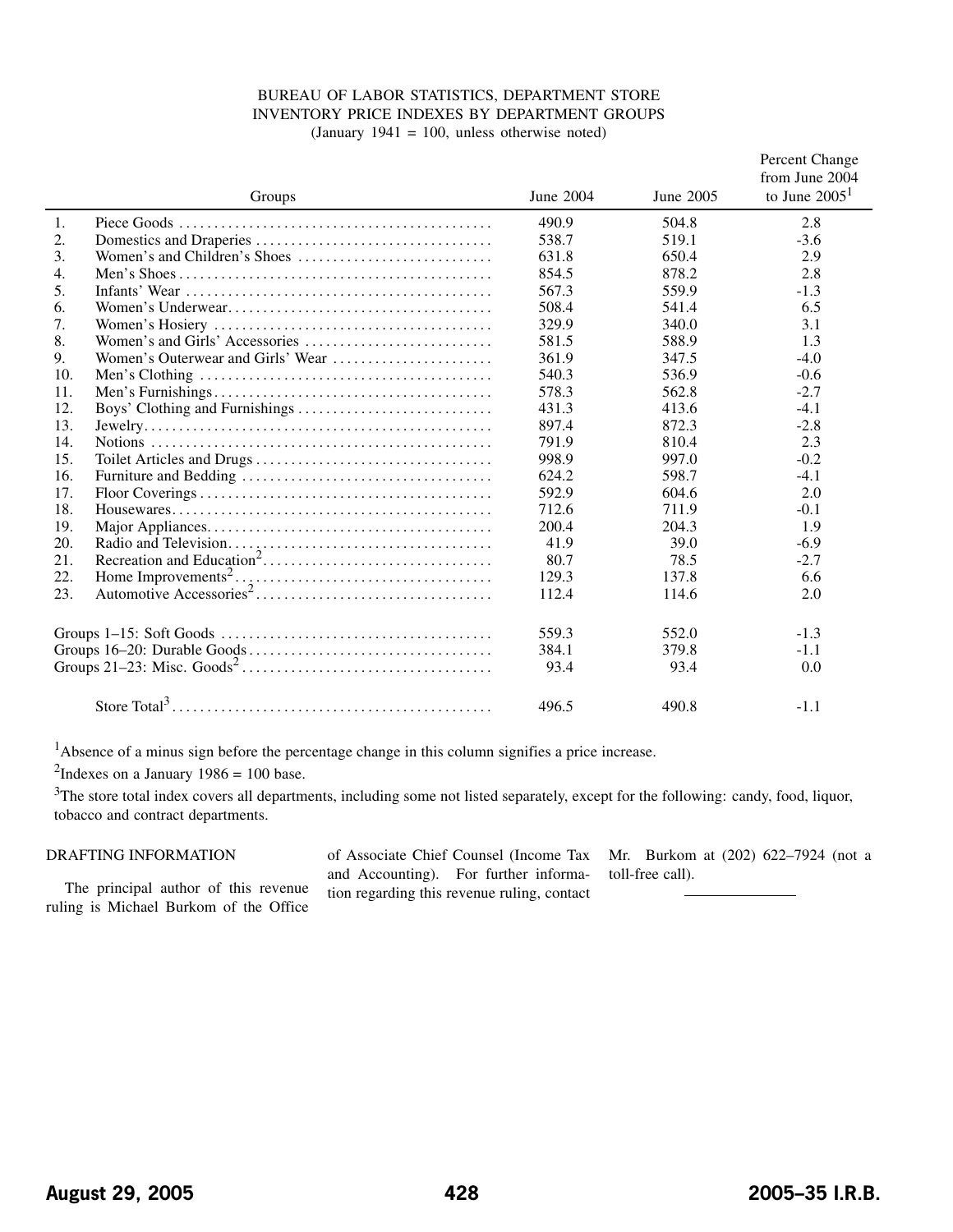# <span id="page-10-0"></span>**Section 861.—Income From Sources Within the United States**

*26 CFR 1.861–4: Compensation for labor or personal services.*

# **T.D. 9212**

# **DEPARTMENT OF THE TREASURY Internal Revenue Service 26 CFR Parts 1 and 602**

# **Source of Compensation for Labor or Personal Services**

AGENCY: Internal Revenue Service (IRS), Treasury.

## ACTION: Final regulations.

SUMMARY: This document contains final regulations that describe the proper basis for determining the source of compensation for labor or personal services performed partly within and partly without the United States. These final regulations will affect individuals who earn compensation for labor or personal services performed partly within and partly without the United States and are needed to provide appropriate guidance regarding the determination of the proper source of that compensation.

DATES: *Effective Date*: These regulations are effective on July 14, 2005.

*Applicability Date*: For dates of applicability, see  $$1.861-4(d)$ .

FOR FURTHER INFORMATION CONTACT: David Bergkuist, (202) 622–3850 (not a toll-free number).

## SUPPLEMENTARY INFORMATION:

## **Paperwork Reduction Act**

The collections of information contained in these final regulations have been reviewed and approved by the **Office of Management and Budget** in accordance with the Paperwork Reduction Act of 1995 (44 U.S.C. 3507(d)) under control number 1545–1900.

The collections of information in these final regulations are in

§1.861–4(b)(2)(ii)(C)( $I$ )(i), (b)(2)(ii)(D), and (b)(2)(ii)(D)(*6*). The information required in §1.861–4(b)(2)(ii)(C)(*1*)(*i*) will enable an individual, where appropriate, to use an alternative basis other than that described in  $\S1.861-4(b)(2)(ii)(A)$ or (B) to determine the source of his or her compensation as an employee for labor or personal services performed partly within and partly without the United States. The information required in §1.861–4(b)(2)(ii)(D) and (D)(*6*) will enable an employee to source certain fringe benefits on a geographical basis. The collections of information will, likewise, allow the IRS to verify these determinations.

An agency may not conduct or sponsor, and a person is not required to respond to, a collection of information unless it displays a valid control number assigned by the Office of Management and Budget.

Books or records relating to a collection of information must be retained as long as their contents might become material in the administration of any internal revenue law. Generally, tax returns and tax return information are confidential, as required by 26 U.S.C. 6103.

## **Background**

This document contains amendments to 26 CFR part 1. On August 6, 2004, proposed revisions to the regulations<br>(REG-208254-90; REG-136481-04, (REG-208254-90; 2004–37 I.R.B. 480) under section 861 of the Internal Revenue Code (Code) relating to the source of compensation for labor or personal services were published in the **Federal Register** (69 FR 47816). In the same document, a prior notice of proposed rulemaking (REG–208254–90, 2000–1 C.B. 577), published in the **Federal Register** on January 21, 2000 (65 FR 3401), was withdrawn. A public hearing was held on January 13, 2005. Two written comments were received. After consideration of these comments, the August 6, 2004, proposed regulations are adopted as amended by this Treasury decision.

## **Summary of Comments and Explanation of Revisions**

These final regulations, as proposed in the notice of proposed rulemaking, retain the facts and circumstances basis as the general rule for determining the source of compensation for labor or personal services performed partly within and partly without the United States received by persons other than individuals and by individuals who are not employees. As proposed, the final regulations provide two general bases for determining the proper source of compensation that an individual receives as an employee for such labor or personal services. Under the first general basis of  $$1.861-4(b)(2)(ii)(A)$ , an individual will source compensation, other than compensation in the form of certain fringe benefits, on a time basis, as defined in  $$1.861-4(b)(2)(ii)(E)$ .

Under the second general basis of §1.861–4(b)(2)(ii)(B) and (D), an individual will source compensation in the form of fringe benefits, as described in §1.861–4(b)(2)(ii)(D)(*1*) through (*6*), on a geographical basis (*e.g.*, at the employee's principal place of work, as defined in section 217 and  $$1.217-2(c)(3)$ ). The fringe benefits to which this general basis applies are housing, education, local transportation, tax reimbursement, hazardous or hardship duty pay, and moving expense reimbursement fringe benefits. This general basis will apply only if the amount of the fringe benefit is reasonable and is substantiated by adequate contemporaneous records or sufficient evidence under rules similar to those set forth in §1.274–5T(c) or (h) or §1.132–5.

Comments were received that proposed several changes with regard to the fringe benefits described in §1.861–4(b)(2)(ii)(D)(*1*) through (*6*). Under one suggestion, the specific definitions of the identified fringe benefits would be replaced with broad categories. The comment further suggested that the housing fringe benefit, education fringe benefit, and local transportation fringe benefit include employer-provided allowances that are based on estimated, rather than actual, expenses. The comment also requested that the definition of education fringe benefit be expanded to include payments for the education of the employee's spouse for studies that relate to the foreign location of the employment, such as language courses and job training at the foreign location, and to include pre-school and post-secondary education, home schooling costs, and language courses of the employee's dependents. With respect to the transportation fringe benefit, the comment requested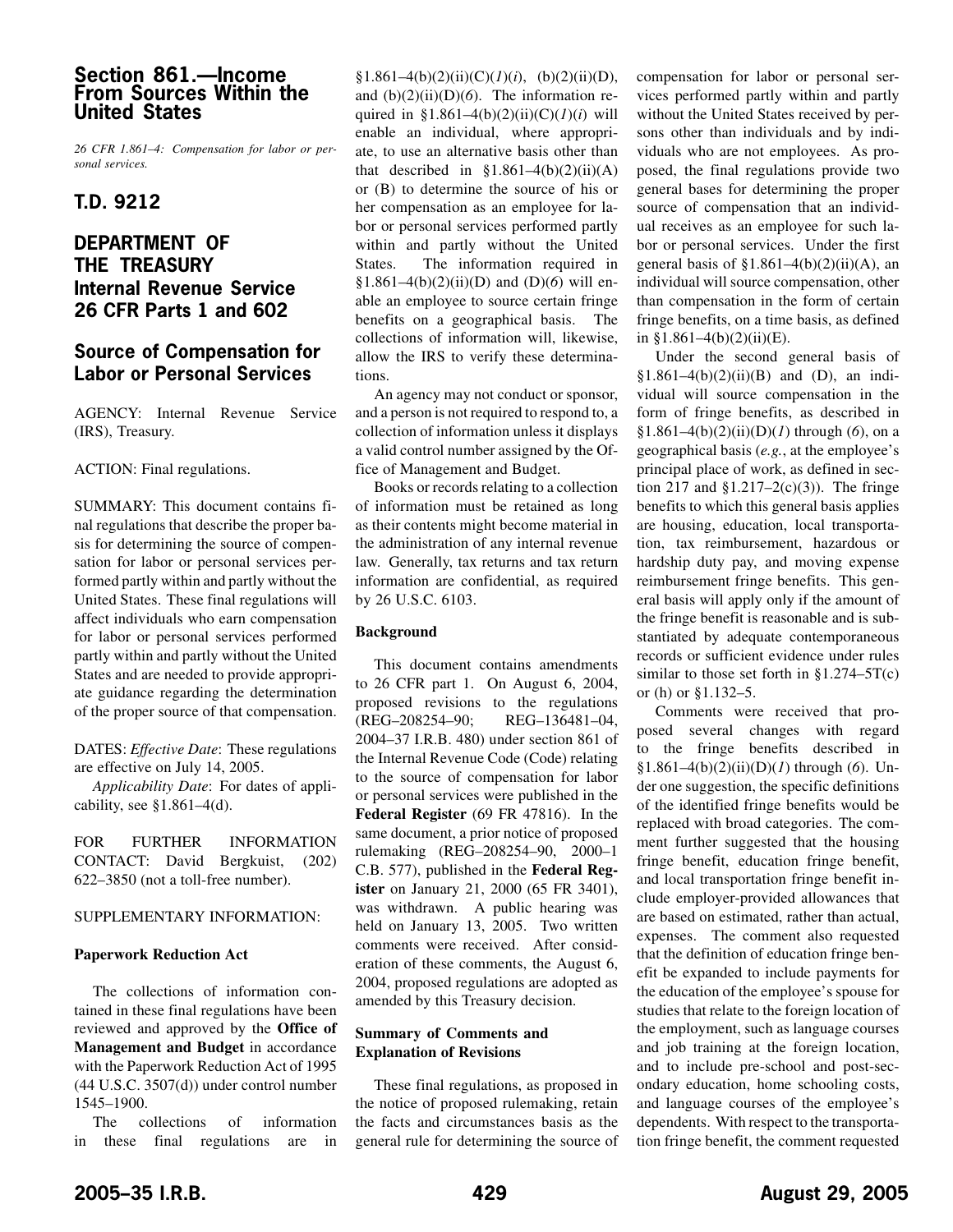that automobile purchase assistance in the host country be included. The comment also requested that the amount of compensation qualifying for the hazardous or hardship duty pay fringe benefit not be limited to government-provided amounts. The comment suggested that the definition of moving expense reimbursement fringe benefit be expanded to include a list of specific expenses, such as moving allowances, home sale/purchase assistance, temporary living, car loss reimbursement, utility setup, appliance installation, auto registration, driver's license fees, power converters, and other related expenses. The comment also suggested three additional fringe benefits: home leave allowances, cost-of-living allowances, and exchange rate differential allowances.

The Treasury Department and the IRS considered the various comments regarding the approach, scope, and detail of the identified fringe benefits under the proposed regulations. In response to the comments, the final regulations modify the definition of education fringe benefit to include education expenses of the type described in section  $530(b)(4)(A)(i)$ regardless of whether the education expenses are incurred in connection with enrollment or attendance at a school. The final regulations do not incorporate the suggestion for allowances based on estimated expenses because the Treasury Department and the IRS continue to believe that substantiation of relevant items is the more appropriate approach. Regarding the other proposed changes to the identified fringe benefits, the Treasury Department and the IRS believe that the regulations provide an appropriate scope of benefits, a reasonable manner of determining the appropriate amount of fringe benefit to be sourced geographically, and a reasonable limit to the amount of an individual's compensation that may be sourced under the exception to the general time basis rule of  $$1.861-4(b)(2)(ii)(E)$ . As noted in the preamble to the proposed regulations, the Treasury Department and the IRS intend to keep the list and descriptions of identified fringe benefits current and continue to invite comments on whether the identified fringe benefits are appropriately defined and whether other fringe benefits should be identified and sourced on a specific geographic basis.

Furthermore, the final regulations retain the proposed provision that permits an employee to use an alternative basis, based upon the facts and circumstances, to source such compensation if he or she establishes to the satisfaction of the Commissioner that such an alternative basis more properly determines the source of the compensation. An individual seeking to use an alternative basis need not obtain the satisfaction of the Commissioner prior to filing his or her return. To obtain the satisfaction of the Commissioner, an individual who uses an alternative basis must retain in his or her records documentation setting forth why the alternative basis more properly determines the source of the compensation than the basis for determining source of compensation described in §1.861–4(b)(2)(ii)(A) or (B). One comment requested that substantiation by the individual's employer be accepted as substantiation by the employee, particularly where the alternative method is used by a group of employees. Whether an alternative basis more properly determines the source of an individual's compensation is based on the facts and circumstances of the individual's specific case. As a result, it is the individual employee, rather than the employer, who must demonstrate that the alternative basis more properly determines the source of the compensation than the basis for determining source of compensation described in  $$1.861-4(b)(2)(ii)(A)$  or (B). It is expected, however, that the individual employee would use, among other documentation, documentation provided by the employer for such substantiation.

Another comment requested relief from any penalties that might arise from inaccurate reporting or withholding if an alternative method is determined not to be acceptable or if the Commissioner determines that a method other than the two general methods determines the source of compensation in a more reasonable manner. The Treasury Department and the IRS believe that the existing standards of penalty administration, including applicable justifications, adequately address this matter.

Section  $1.861-4(b)(2)(ii)(C)(I)(i)$  of the proposed regulations provided that to assert an alternative basis the individual must comply with the requirements set forth in any administrative pronouncement issued by the Commissioner. The final regulations require that to assert an alternative basis, the individual must provide the information related to the alternative basis required by applicable Federal tax forms and accompanying instructions. It is expected that the applicable Federal tax forms and accompanying instructions will require individuals with \$250,000 or more in compensation for the tax year that use an alternative basis to respond to questions on the tax form and to attach to their income tax returns a written statement that sets forth: (1) the specific compensation income, or the specific fringe benefit, for which an alternative method is used: (2) for each such item, the alternative method of allocation of source used; (3) for each such item, a computation showing how the alternative allocation was computed; and (4) a comparison of the dollar amount of the compensation sourced within and without the United States under both the individual's alternative basis and the basis for determining source of compensation described in §1.861–4(b)(2)(ii)(A) or (B).

The proposed regulations at §1.861–4(b)(2)(ii)(C)(*3*) were reserved with respect to artists and athletes who are employees. Although requested, no comments were received on the definition of artists and athletes. The reservation is retained in these final regulations. As noted in the preamble to the proposed regulation, it is intended that the specific rules for artists and athletes who are employees, when issued, will require such individuals to determine the proper source of compensation for labor or personal services on the basis that most correctly reflects the proper source of that income under the facts and circumstances of the particular case, consistent with current law.

Proposed  $$1.861-4(b)(2)(ii)(F)$  provided that the source of multi-year compensation of an employee is generally determined on a time basis over the applicable period to which the compensation is attributable. Determination of the applicable period to which the compensation is attributable (including whether the compensation relates to more than one taxable year) is based upon the facts and circumstances of the particular case. Comments requested additional guidance in the area of equity based compensation, particularly with respect to stock options, that relate to services performed over a period of more than one year. These comments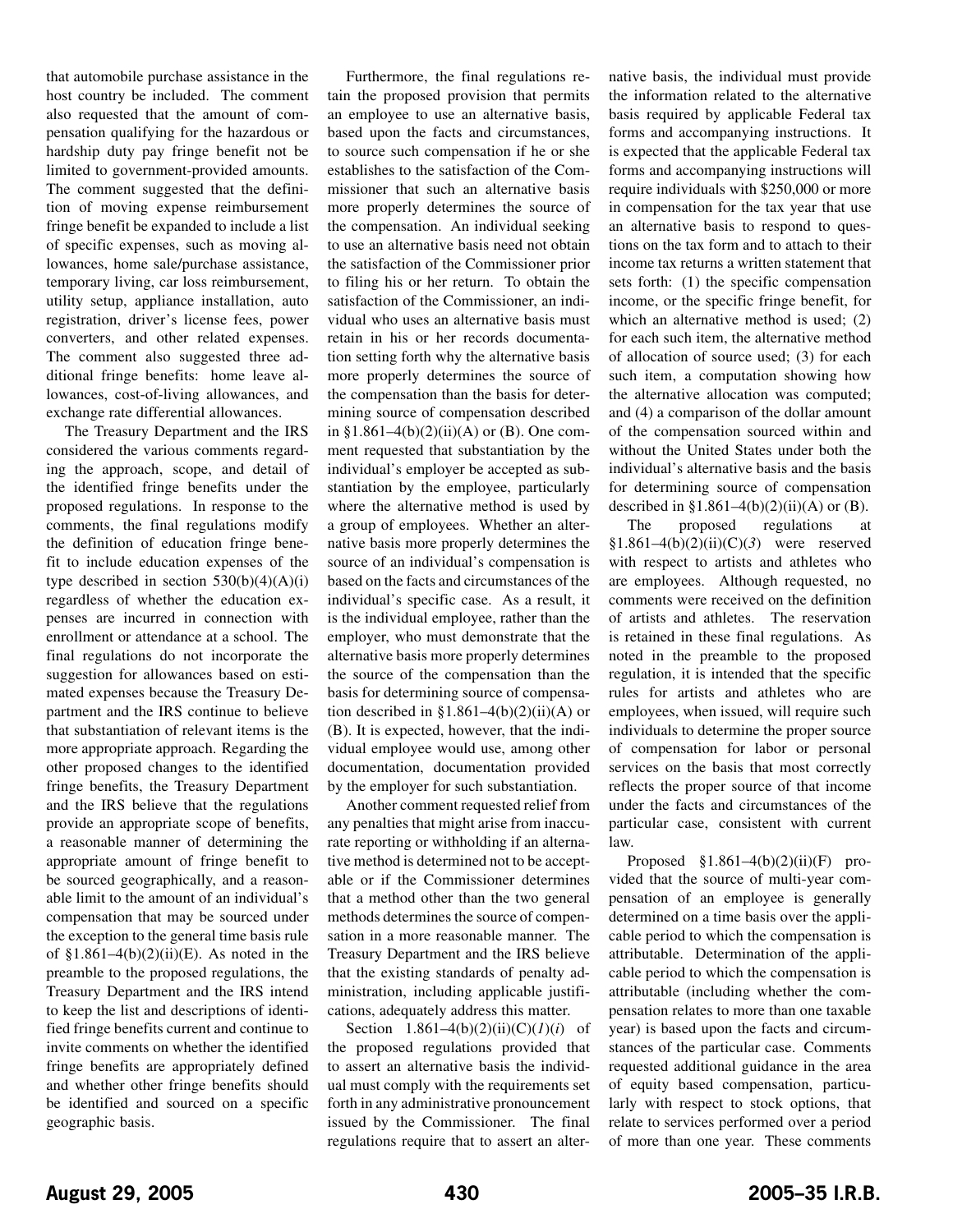requested guidance related to pre-grant sourcing, sourcing based upon exercise date, and non-conventional equity compensation awards. Because under the regulations the applicable period is determined based on the facts and circumstances of the particular case, and a taxpayer may assert an alternative method to source such compensation income pursuant to §1.861–4(b)(2)(ii)(C)(*l*)(*i*), the Treasury Department and the IRS concluded that  $$1.861-4(b)(2)(ii)(F)$ , as proposed, was reasonable in its scope and the rules were not modified in the final regulations.

#### **Special Analyses**

It has been determined that this Treasury decision is not a significant regulatory action as defined in Executive Order 12866. Therefore, a regulatory assessment is not required. It is hereby certified that the collections of information contained in these regulations will not have a significant economic impact on a substantial number of small entities. Accordingly, a regulatory flexibility analysis is not required. This certification is based upon that fact that the Treasury Department and the IRS believe that a time basis generally is the most appropriate method for determining the source of an individual employee's compensation for labor or personal services performed partly within and partly without the United States. The information necessary to apply the time basis should be readily available to employers and employees. For example, Form 2555, *"Foreign Earned Income"*, requires an individual who claims the foreign earned income exclusion to provide the IRS with information relating to the number of business days spent within the United States and any fringe benefits received. In addition, if an employee wishes to use an alternative method to source compensation, it is the employee that must document such alternative method. Pursuant to section 7805(f) of the Code, the notice of proposed rulemaking preceding these regulations was submitted to the Chief Counsel for Advocacy of the Small Business Administration for comment on its impact on small business.

## **Drafting Information**

The principal author of these final regulations is David Bergkuist of the Office of Associate Chief Counsel (International). However, other personnel from the IRS and the Treasury Department participated in their development.

\*\*\*\*\*

### **Adoption of Amendments to the Regulations**

Accordingly, 26 CFR parts 1 and 602 are amended as follows:

### PART 1—INCOME TAXES

Paragraph 1. The authority citation for part 1 continues to read, in part, as follows:

Authority: 26 U.S.C. 7805 \* \* \*

Par. 2. Section 1.861–4 is amended as follows:

1. The heading for paragraph (a) is revised.

2. A sentence is added at the beginning of paragraph (a)(1) introductory text.

3. Paragraph (b) is revised.

4. A sentence is added at the end of paragraph (d).

The revisions and addition read as follows:

## *§1.861–4 Compensation for labor or personal services.*

(a) *Compensation for labor or personal services performed wholly within the United States*. (1) Generally, compensation for labor or personal services, including fees, commissions, fringe benefits, and similar items, performed wholly within the United States is gross income from sources within the United States. \* \* \*

\*\*\*\*\*

(b) *Compensation for labor or personal services performed partly within and partly without the United States*—(1) *Compensation for labor or personal services performed by persons other than individuals*—(i) *In general*. In the case of compensation for labor or personal services performed partly within and partly without the United States by a person other than an individual, the part of that compensation that is attributable to the labor or personal services performed within the United States, and that is therefore included in gross income as income from sources within the United States, is determined on the basis that most correctly

reflects the proper source of the income under the facts and circumstances of the particular case. In many cases, the facts and circumstances will be such that an apportionment on the time basis, as defined in paragraph  $(b)(2)(ii)(E)$  of this section, will be acceptable.

(ii) *Example*. The application of paragraph  $(b)(1)(i)$  is illustrated by the following example.

*Example*. Corp X, a domestic corporation, receives compensation of \$150,000 under a contract for services to be performed concurrently in the United States and in several foreign countries by numerous Corp X employees. Each Corp X employee performing services under this contract performs his or her services exclusively in one jurisdiction. Although the number of employees (and hours spent by employees) performing services under the contract within the United States equals the number of employees (and hours spent by employees) performing services under the contract without the United States, the compensation paid to employees performing services under the contract within the United States is higher because of the more sophisticated nature of the services performed by the employees within the United States. Accordingly, the payroll cost for employees performing services under the contract within the United States is \$20,000 out of a total contract payroll cost of \$30,000. Under these facts and circumstances, a determination based upon relative payroll costs would be the basis that most correctly reflects the proper source of the income received under the contract. Thus, of the \$150,000 of compensation included in Corp X's gross income, \$100,000 (\$150,000 x \$20,000/\$30,000) is attributable to the labor or personal services performed within the United States and \$50,000 (\$150,000 x \$10,000/\$30,000) is attributable to the labor or personal services performed without the United States.

(2) *Compensation for labor or personal services performed by an individual*—(i) *In general*. Except as provided in paragraph  $(b)(2)(ii)$  of this section, in the case of compensation for labor or personal services performed partly within and partly without the United States by an individual, the part of such compensation that is attributable to the labor or personal services performed within the United States, and that is therefore included in gross income as income from sources within the United States, is determined on the basis that most correctly reflects the proper source of that income under the facts and circumstances of the particular case. In many cases, the facts and circumstances will be such that an apportionment on a time basis, as defined in paragraph  $(b)(2)(ii)(E)$  of this section, will be acceptable.

(ii) *Employee compensation*—(A) *In general*. Except as provided in paragraph  $(b)(2)(ii)(B)$  or  $(C)$  of this section, in the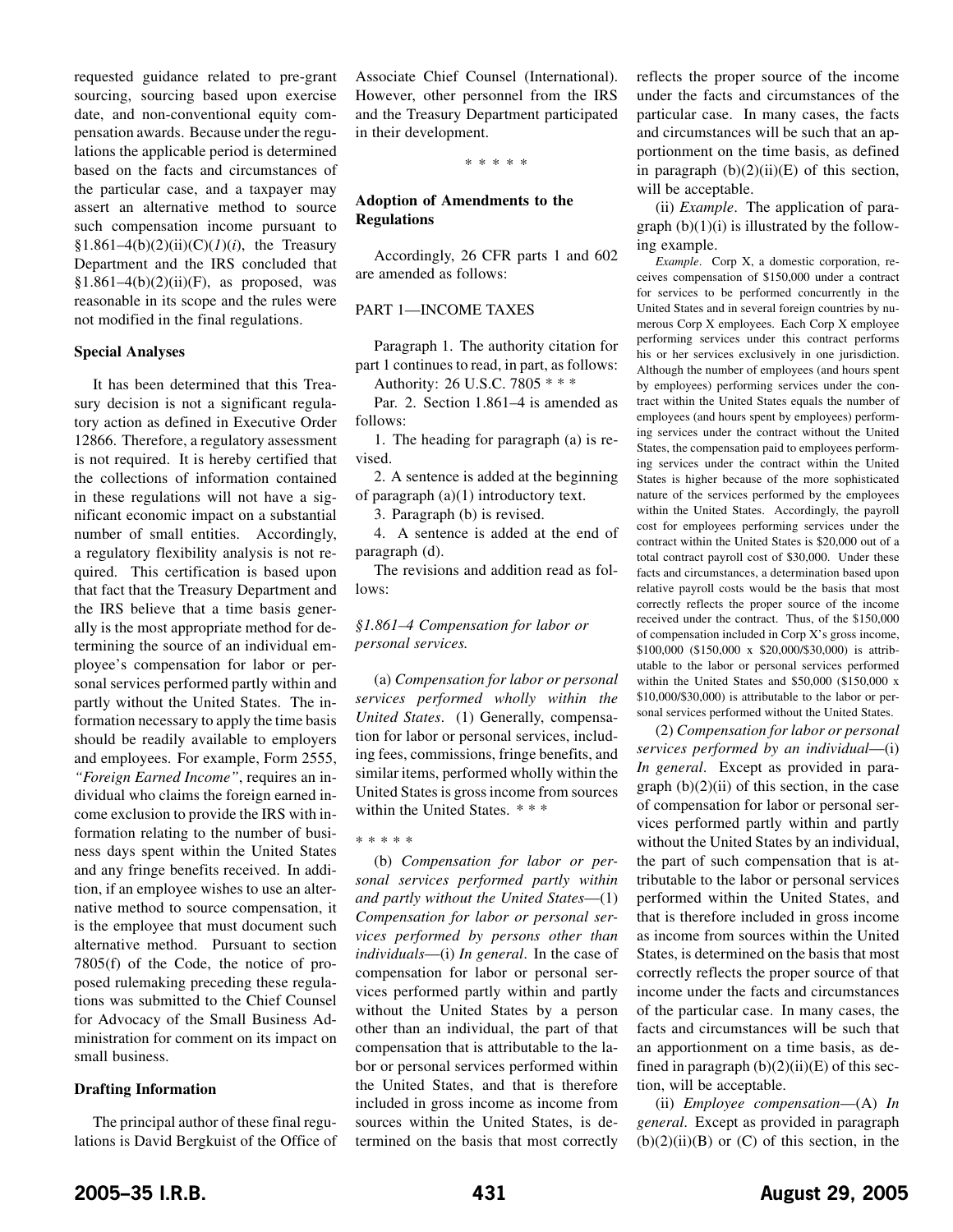case of compensation for labor or personal services performed partly within and partly without the United States by an individual as an employee, the part of such compensation that is attributable to the labor or personal services performed within the United States, and that is therefore included in gross income as income from sources within the United States, is determined on a time basis, as defined in paragraph  $(b)(2)(ii)(E)$  of this section.

(B) *Certain fringe benefits sourced on a geographical basis*. Except as provided in paragraph  $(b)(2)(ii)(C)$  of this section, items of compensation of an individual as an employee for labor or personal services performed partly within and partly without the United States that are described in paragraphs  $(b)(2)(ii)(D)(I)$  through  $(6)$  of this section are sourced on a geographical basis in accordance with those paragraphs.

(C) *Exceptions and special rules*—(*1*) *Alternative basis*—(*i*) *Individual as an employee generally*. An individual may determine the source of his or her compensation as an employee for labor or personal services performed partly within and partly without the United States under an alternative basis if the individual establishes to the satisfaction of the Commissioner that, under the facts and circumstances of the particular case, the alternative basis more properly determines the source of the compensation than a basis described in paragraph  $(b)(2)(ii)(A)$  or  $(B)$ , whichever is applicable, of this section. An individual that uses an alternative basis must retain in his or her records documentation setting forth why the alternative basis more properly determines the source of the compensation. In addition, the individual must provide the information related to the alternative basis required by applicable Federal tax forms and accompanying instructions.

(*ii*) *Determination by Commissioner*. The Commissioner may, under the facts and circumstances of the particular case, determine the source of compensation that is received by an individual as an employee for labor or personal services performed partly within and partly without the United States under an alternative basis other than a basis described in paragraph  $(b)(2)(ii)(A)$  or  $(B)$  of this section if such compensation either is not for a specific time period or constitutes in substance a fringe benefit described in paragraph

 $(b)(2)(ii)(D)$  of this section notwithstanding a failure to meet any requirement of paragraph  $(b)(2)(ii)(D)$  of this section. The Commissioner may make this determination only if such alternative basis determines the source of compensation in a more reasonable manner than the basis used by the individual pursuant to paragraph  $(b)(2)(ii)(A)$  or  $(B)$  of this section.

(*2*) *Ruling or other administrative pronouncement with respect to groups of taxpayers*. The Commissioner may, by ruling or other administrative pronouncement applying to similarly situated taxpayers generally, permit individuals to determine the source of their compensation as an employee for labor or personal services performed partly within and partly without the United States under an alternative basis. Any such individual shall be treated as having met the requirement to establish such alternative basis to the satisfaction of the Commissioner under the facts and circumstances of the particular case, provided that the individual meets the other requirements of paragraph  $(b)(2)(ii)(C)(I)(i)$  of this section. The Commissioner also may, by ruling or other administrative pronouncement, indicate the circumstances in which he will require individuals to determine the source of certain compensation as an employee for labor or personal services performed partly within and partly without the United States under an alternative basis pursuant to the authority under paragraph  $(b)(2)(ii)(C)(I)(ii)$  of this section.

(*3*) *Artists and athletes*. [Reserved.]

(D) *Fringe benefits sourced on a geographical basis*. Except as provided in paragraph  $(b)(2)(ii)(C)$  of this section, compensation of an individual as an employee for labor or personal services performed partly within and partly without the United States in the form of the following fringe benefits is sourced on a geographical basis as indicated in this paragraph  $(b)(2)(ii)(D)$ . The amount of the compensation in the form of the fringe benefit must be reasonable, and the individual must substantiate such amounts by adequate records or by sufficient evidence under rules similar to those set forth in  $§1.274 - 5T(c)$  or (h) or  $§1.132 - 5$ . For purposes of this paragraph  $(b)(2)(ii)(D)$ , the term *principal place of work* has the same meaning that it has for purposes of section 217 and §1.217–2(c)(3).

(*1*) *Housing fringe benefit*. The source of compensation in the form of a housing fringe benefit is determined based on the location of the individual's principal place of work. For purposes of this paragraph  $(b)(2)(ii)(D)(I)$ , a housing fringe benefit includes payments to or on behalf of an individual (and the individual's family if the family resides with the individual) only for rent, utilities (other than telephone charges), real and personal property insurance, occupancy taxes not deductible under section 164 or 216(a), nonrefundable fees paid for securing a leasehold, rental of furniture and accessories, household repairs, residential parking, and the fair rental value of housing provided in kind by the individual's employer. A housing fringe benefit does not include payments for expenses or items set forth in  $$1.911-4(b)(2)$ .

(*2*) *Education fringe benefit*. The source of compensation in the form of an education fringe benefit for the education expenses of the individual's dependents is determined based on the location of the individual's principal place of work. For purposes of this paragraph (b)(2)(ii)(D)(*2*), an education fringe benefit includes payments only for qualified tuition and expenses of the type described in section  $530(b)(4)(A)(i)$  (regardless of whether incurred in connection with enrollment or attendance at a school) and expenditures for room and board and uniforms as described in section  $530(b)(4)(A)(ii)$  with respect to education at an elementary or secondary educational institution.

(*3*) *Local transportation fringe benefit*. The source of compensation in the form of a local transportation fringe benefit is determined based on the location of the individual's principal place of work. For purposes of this paragraph (b)(2)(ii)(D)(*3*), an individual's local transportation fringe benefit is the amount that the individual receives as compensation for local transportation of the individual or the individual's spouse or dependents at the location of the individual's principal place of work. The amount treated as a local transportation fringe benefit is limited to the actual expenses incurred for local transportation and the fair rental value of any vehicle provided by the employer and used predominantly by the individual or the individual's spouse or dependents for local transportation. For this purpose, actual expenses in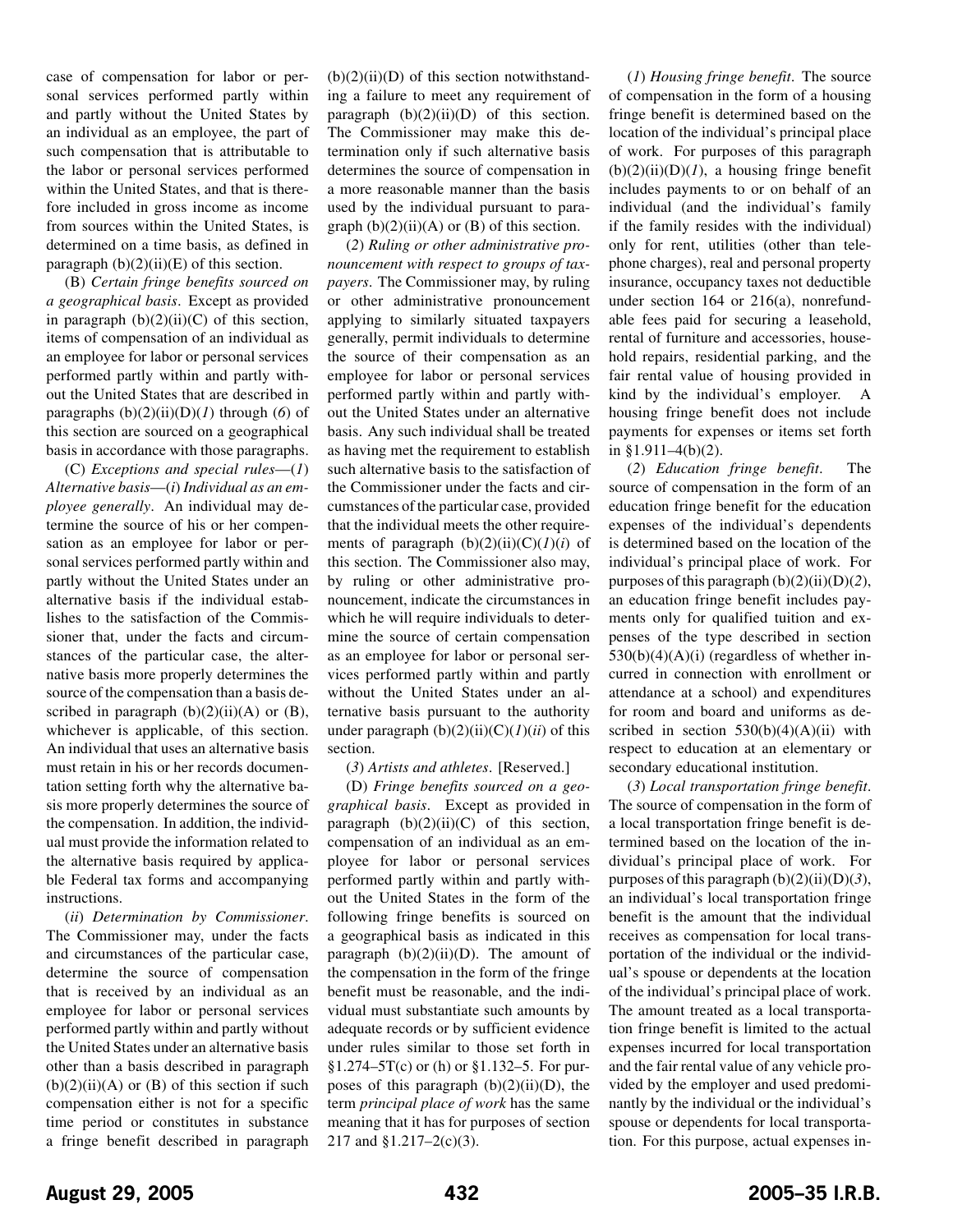curred for local transportation do not include the cost (including interest) of the purchase by the individual, or on behalf of the individual, of an automobile or other vehicle.

(*4*) *Tax reimbursement fringe benefit*. The source of compensation in the form of a foreign tax reimbursement fringe benefit is determined based on the location of the jurisdiction that imposed the tax for which the individual is reimbursed.

(*5*) *Hazardous or hardship duty pay fringe benefit*. The source of compensation in the form of a hazardous or hardship duty pay fringe benefit is determined based on the location of the hazardous or hardship duty zone for which the hazardous or hardship duty pay fringe benefit is paid. For purposes of this paragraph  $(b)(2)(ii)(D)(5)$ , a hazardous or hardship duty zone is any place in a foreign country which is either designated by the Secretary of State as a place where living conditions are extraordinarily difficult, notably unhealthy, or where excessive physical hardships exist, and for which a post differential of 15 percent or more would be provided under section 5925(b) of Title 5 of the U.S. Code to any officer or employee of the U.S. Government present at that place, or where a civil insurrection, civil war, terrorism, or wartime conditions threatens physical harm or imminent danger to the health and well-being of the individual. Compensation provided an employee during the period that the employee performs labor or personal services in a hazardous or hardship duty zone may be treated as a hazardous or hardship duty pay fringe benefit only if the employer provides the hazardous or hardship duty pay fringe benefit only to employees performing labor or personal services in a hazardous or hardship duty zone. The amount of compensation treated as a hazardous or hardship duty pay fringe benefit may not exceed the maximum amount that the U.S. government would allow its officers or employees present at that location.

(*6*) *Moving expense reimbursement fringe benefit*. Except as otherwise provided in this paragraph  $(b)(2)(ii)(D)(6)$ , the source of compensation in the form of a moving expense reimbursement is determined based on the location of the employee's new principal place of work. The source of such compensation is determined based on the location of the employee's former principal place of work, however, if the individual provides sufficient evidence that such determination of source is more appropriate under the facts and circumstances of the particular case. For purposes of this paragraph (b)(2)(ii)(D)(*6*), sufficient evidence generally requires an agreement, between the employer and the employee, or a written statement of company policy, which is reduced to writing before the move and which is entered into or established to induce the employee or employees to move to another country. Such written statement or agreement must state that the employer will reimburse the employee for moving expenses that the employee incurs to return to the employee's former principal place of work regardless of whether he or she continues to work for the employer after returning to that location. The writing may contain certain conditions upon which the right to reimbursement is determined as long as those conditions set forth standards that are definitely ascertainable and can only be fulfilled prior to, or through completion of, the employee's return move to the employee's former principal place of work.

(E) *Time basis*. The amount of compensation for labor or personal services performed within the United States determined on a time basis is the amount that bears the same relation to the individual's total compensation as the number of days of performance of the labor or personal services by the individual within the United States bears to his or her total number of days of performance of labor or personal services. A unit of time less than a day may be appropriate for purposes of this calculation. The time period for which the compensation for labor or personal services is made is presumed to be the calendar year in which the labor or personal services are performed, unless the taxpayer establishes to the satisfaction of the Commissioner, or the Commissioner determines, that another distinct, separate, and continuous period of time is more appropriate. For example, a transfer during a year from a position in the United States to a foreign posting that lasted through the end of that year would generally establish two separate time periods within that taxable year. The first of these time periods would be the portion of the year preceding the start of the foreign posting, and the second of these time periods would be the portion of the year following the start of the foreign posting. However, in the case of a foreign posting that requires short-term returns to the United States to perform services for the employer, such short-term returns would not be sufficient to establish distinct, separate, and continuous time periods within the foreign posting time period but would be relevant to the allocation of compensation relating to the overall time period. In each case, the source of the compensation on a time basis is based upon the number of days (or unit of time less than a day, if appropriate) in that separate time period.

(F) *Multi-year compensation arrangements*. The source of multi-year compensation is determined generally on a time basis, as defined in paragraph  $(b)(2)(ii)(E)$ of this section, over the period to which such compensation is attributable. For purposes of this paragraph  $(b)(2)(ii)(F)$ , *multi-year compensation* means compensation that is included in the income of an individual in one taxable year but that is attributable to a period that includes two or more taxable years. The determination of the period to which such compensation is attributable, for purposes of determining its source, is based upon the facts and circumstances of the particular case. For example, an amount of compensation that specifically relates to a period of time that includes several calendar years is attributable to the entirety of that multi-year period. The amount of such compensation that is treated as from sources within the United States is the amount that bears the same relationship to the total multi-year compensation as the number of days (or unit of time less than a day, if appropriate) that labor or personal services were performed within the United States in connection with the project bears to the total number of days (or unit of time less than a day, if appropriate) that labor or personal services were performed in connection with the project. In the case of stock options, the facts and circumstances generally will be such that the applicable period to which the compensation is attributable is the period between the grant of an option and the date on which all employment-related conditions for its exercise have been satisfied (the vesting of the option).

(G) *Examples*. The following examples illustrate the application of this paragraph  $(b)(2)(ii)$ :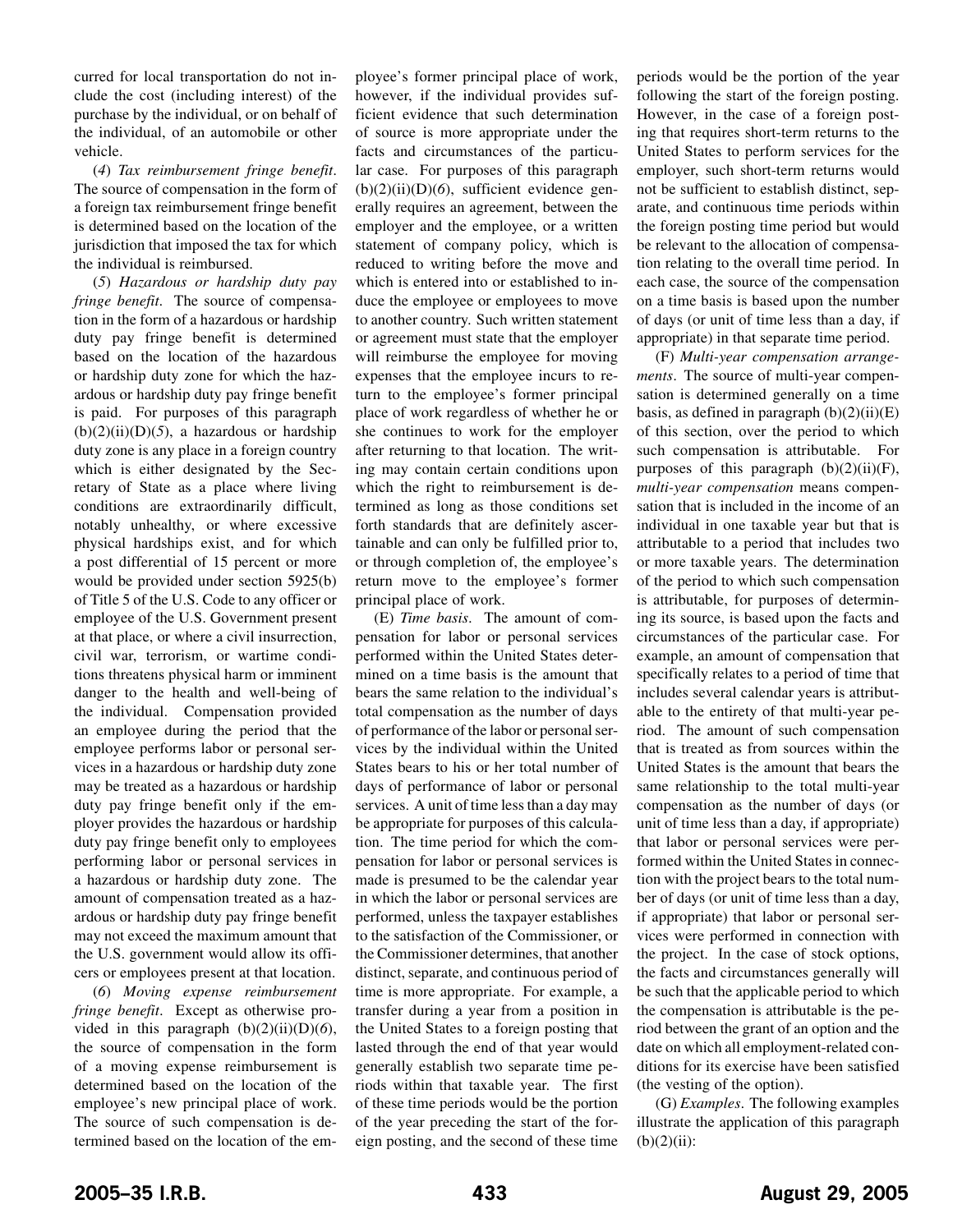*Example 1*. B, a nonresident alien individual, was employed by Corp M, a domestic corporation, from March 1 to December 25 of the taxable year, a total of 300 days, for which B received compensation in the amount of \$80,000. Under B's employment contract with Corp M, B was subject to call at all times by Corp M and was in a payment status on a 7-day week basis. Pursuant to that contract, B performed services (or was available to perform services) within the United States for 180 days and performed services (or was available to perform services) without the United States for 120 days. None of B's \$80,000 compensation was for fringe benefits as identified in paragraph  $(b)(2)(ii)(D)$  of this section. B determined the amount of compensation that is attributable to his labor or personal services performed within the United States on a time basis under paragraph  $(b)(2)(ii)(A)$ and (E) of this section. B did not assert, pursuant to paragraph  $(b)(2)(ii)(C)(I)(i)$  of this section, that, under the particular facts and circumstances, an alternative basis more properly determines the source of that compensation than the time basis. Therefore, B must include in income from sources within the United States \$48,000 (\$80,000 x 180/300) of his compensation from Corporation M.

*Example 2*. (i) Same facts as in *Example 1* except that Corp M had a company-wide arrangement with its employees, including B, that they would receive an education fringe benefit, as described in paragraph  $(b)(2)(ii)(D)(2)$  of this section, while working in the United States. During the taxable year, B incurred education expenses for his dependent daughter that qualified for the education fringe benefit in the amount of \$10,000, for which B received a reimbursement from Corp M. B did not maintain adequate records or sufficient evidence of this fringe benefit as required by paragraph  $(b)(2)(ii)(D)$  of this section. When B filed his Federal income tax return for the taxable year, B did not apply paragraphs (b)(2)(ii)(B) and (D)(*2*) of this section to treat the compensation in the form of the education fringe benefit as income from sources within the United States, the location of his principal place of work during the 300-day period. Rather, B combined the \$10,000 reimbursement with his base compensation of \$80,000 and applied the time basis of paragraph  $(b)(2)(ii)(A)$  of this section to determine the source of his gross income.

(ii) On audit, B argues that because he failed to substantiate the education fringe benefit in accordance with paragraph  $(b)(2)(ii)(D)$  of this section, his entire employment compensation from Corp M is sourced on a time basis pursuant to paragraph  $(b)(2)(ii)(A)$  of this section. The Commissioner, after reviewing Corp M's fringe benefit arrangement, determines, pursuant to paragraph  $(b)(2)(ii)(C)(I)(ii)$ of this section, that the \$10,000 educational expense reimbursement constitutes in substance a fringe benefit described in paragraph (b)(2)(ii)(D)(*2*) of this section, notwithstanding a failure to meet all of the requirements of paragraph  $(b)(2)(ii)(D)$  of this section, and that an alternative geographic source basis, under the facts and circumstances of this particular case, is a more reasonable manner to determine the source of the compensation than the time basis used by B.

*Example 3*. (i) A, a United States citizen, is employed by Corp N, a domestic corporation. A's principal place of work is in the United States. A earns an annual salary of \$100,000. During the first quarter of the calendar year (which is also A's taxable year), A performed services entirely within the United States. At the beginning of the second quarter of the calendar year, A was transferred to Country X for the remainder of the year and received, in addition to her annual salary, \$30,000 in fringe benefits that are attributable to her new principal place of work in Country X. Corp N paid these fringe benefits separately from A's annual salary. Corp N supplied A with a statement detailing that \$25,000 of the fringe benefit was paid for housing, as defined in paragraph  $(b)(2)(ii)(D)(I)$ of this section, and \$5,000 of the fringe benefit was paid for local transportation, as defined in paragraph  $(b)(2)(ii)(D)(3)$  of this section. None of the local transportation fringe benefit is excluded from the employee's gross income as a qualified transportation fringe benefit under section 132(a)(5). Under A's employment contract, A was required to work on a 5-day week basis, Monday through Friday. During the last three quarters of the year, A performed services 30 days in the United States and 150 days in Country X and other foreign countries.

(ii) A determined the source of all of her compensation from Corp N pursuant to paragraphs  $(b)(2)(ii)(A)$ ,  $(B)$ , and  $(D)(I)$  and  $(3)$  of this section. A did not assert, pursuant to paragraph  $(b)(2)(ii)(C)(I)(i)$  of this section, that, under the particular facts and circumstances, an alternative basis more properly determines the source of that compensation than the bases set forth in paragraphs  $(b)(2)(ii)(A)$ ,  $(B)$ , and  $(D)(I)$  and  $(3)$  of this section. However, in applying the time basis set forth in paragraph  $(b)(2)(ii)(E)$  of this section, A establishes to the satisfaction of the Commissioner that the first quarter of the calendar year and the last three quarters of the calendar year are two separate, distinct, and continuous periods of time. Accordingly, \$25,000 of A's annual salary is attributable to the first quarter of the year (25 percent of \$100,000). This amount is entirely compensation that was attributable to the labor or personal services performed within the United States and is, therefore, included in gross income as income from sources within the United States. The balance of A's compensation as an employee of Corp N, \$105,000 (which includes the \$30,000 in fringe benefits that are attributable to the location of A's principal place of work in Country X), is compensation attributable to the final three quarters of her taxable year. During those three quarters, A's periodic performance of services in the United States does not result in distinct, separate, and continuous periods of time. Of the \$75,000 paid for annual salary, \$12,500 (30/180 x \$75,000) is compensation that was attributable to the labor or personal services performed within the United States and \$62,500 (150/180 x \$75,000) is compensation that was attributable to the labor or personal services performed outside the United States. Pursuant to paragraphs  $(b)(2)(ii)(B)$  and  $(D)(I)$  and  $(3)$  of this section, A sourced the \$25,000 received for the housing fringe benefit and the \$5,000 received for the local transportation fringe benefit based on the location of her principal place of work, Country X. Accordingly, A included the \$30,000 in fringe benefits in her gross income as income from sources without the United **States**.

*Example 4*. Same facts as in *Example 3*. Of the 150 days during which A performed services in Country X and in other foreign countries (during

the final three quarters of A's taxable year), she performed 30 days of those services in Country Y. Country Y is a country designated by the Secretary of State as a place where living conditions are extremely difficult, notably unhealthy, or where excessive physical hardships exist and for which a post differential of 15 percent or more would be provided under section 5925(b) of Title 5 of the U.S. Code to any officer or employee of the U.S. government present at that place. Corp N has a policy of paying its employees a \$65 premium per day for each day worked in countries so designated. The \$65 premium per day does not exceed the maximum amount that the U.S. government would pay its officers or employees stationed in Country Y. Because A performed services in Country Y for 30 days, she earned additional compensation of \$1,950. The \$1,950 is considered a hazardous duty or hardship pay fringe benefit and is sourced under paragraphs  $(b)(2)(ii)(B)$ and (D)(*5*) of this section based on the location of the hazardous or hardship duty zone, Country Y. Accordingly, A included the amount of the hazardous duty or hardship pay fringe benefit (\$1,950) in her gross income as income from sources without the United States.

*Example 5*. (i) During 2006 and 2007, Corp P, a domestic corporation, employed four United States citizens, E, F, G, and H to work in its manufacturing plant in Country V. As part of his or her compensation package, each employee arranged for local transportation unrelated to Corp P's business needs. None of the local transportation fringe benefit is excluded from the employee's gross income as a qualified transportation fringe benefit under section  $132(a)(5)$  and (f).

(ii) Under the terms of the compensation package that E negotiated with Corp P, Corp P permitted E to use an automobile owned by Corp P. In addition, Corp P agreed to reimburse E for all expenses incurred by E in maintaining and operating the automobile, including gas and parking. Provided that the local transportation fringe benefit meets the requirements of paragraph  $(b)(2)(ii)(D)(3)$  of this section, E's compensation with respect to the fair rental value of the automobile and reimbursement for the expenses E incurred is sourced under paragraphs (b)(2)(ii)(B) and  $(D)(3)$  of this section based on E's principal place of work in Country V. Thus, the local transportation fringe benefit will be included in E's gross income as income from sources without the United States.

(iii) Under the terms of the compensation package that F negotiated with Corp P, Corp P let F use an automobile owned by Corp P. However, Corp P did not agree to reimburse F for any expenses incurred by F in maintaining and operating the automobile. Provided that the local transportation fringe benefit meets the requirements of paragraph (b)(2)(ii)(D)(*3*) of this section, F's compensation with respect to the fair rental value of the automobile is sourced under paragraphs  $(b)(2)(ii)(B)$  and  $(D)(3)$  of this section based on F's principal place of work in Country V. Thus, the local transportation fringe benefit will be included in F's gross income as income from sources without the United States.

(iv) Under the terms of the compensation package that G negotiated with Corp P, Corp P agreed to reimburse G for the purchase price of an automobile that G purchased in Country V. Corp P did not agree to reimburse G for any expenses incurred by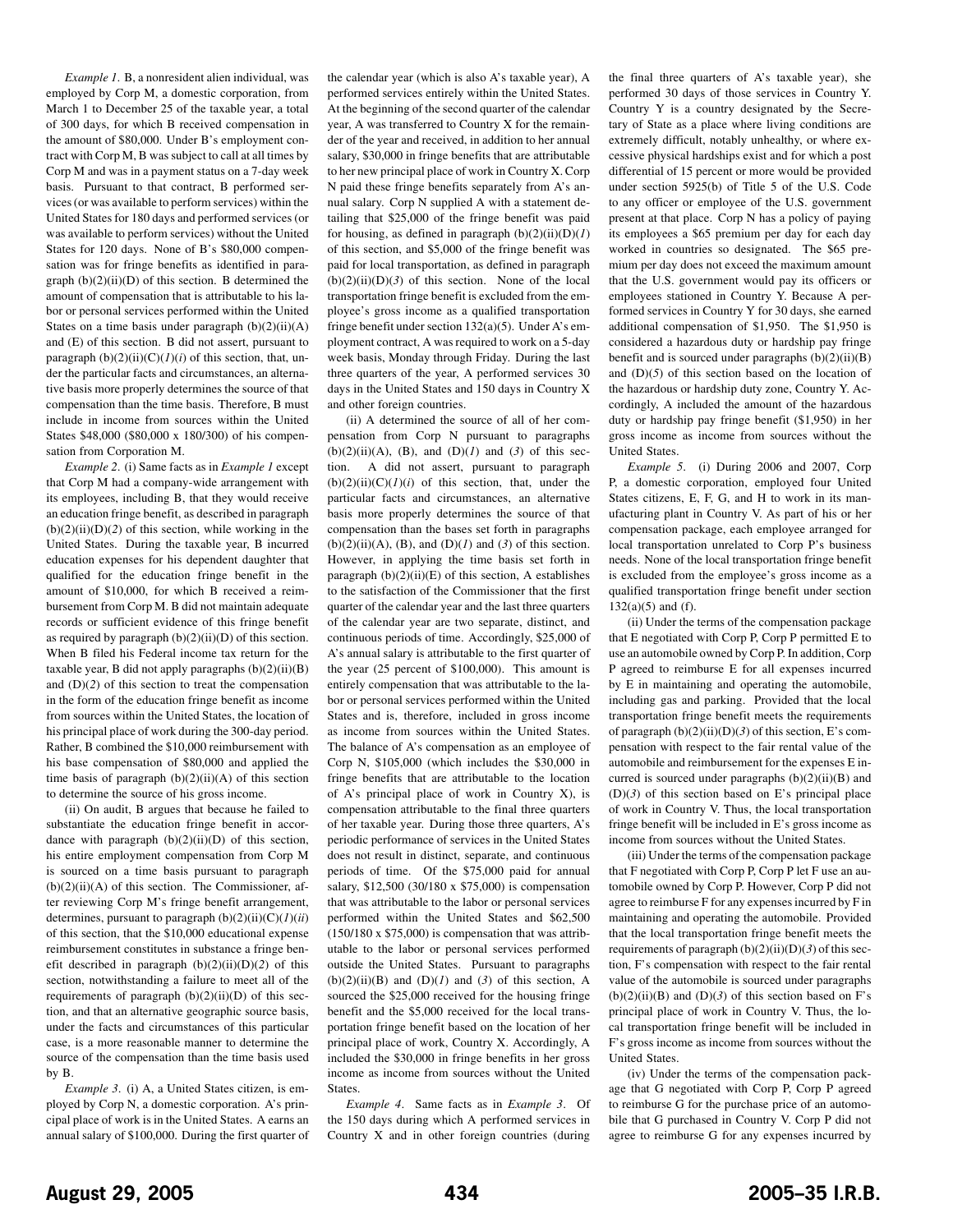<span id="page-16-0"></span>G in maintaining and operating the automobile. Because the cost to purchase an automobile is not a local transportation fringe benefit as defined in paragraph  $(b)(2)(ii)(D)(3)$  of this section, the source of the compensation to G will be determined pursuant to paragraph  $(b)(2)(ii)(A)$  or  $(C)$  of this section.

(v) Under the terms of the compensation package that H negotiated with Corp P, Corp P agreed to reimburse H for the expenses that H incurred in maintaining and operating an automobile, including gas and parking, which H purchased in Country V. Provided that the local transportation fringe benefit meets the requirements of paragraph (b)(2)(ii)(D)(*3*) of this section, H's compensation with respect to the reimbursement for the expenses H incurred is sourced under paragraphs  $(b)(2)(ii)(B)$  and  $(D)(3)$  of this section based on H's principal place of work in Country V. Thus, the local transportation fringe benefit will be included in H's gross income as income from sources without the United States.

*Example 6*. (i) On January 1, 2006, Company Q compensates employee J with a grant of options to which section 421 does not apply that do not have a readily ascertainable fair market value when granted. The stock options permit J to purchase 100 shares of Company Q stock for \$5 per share. The stock options do not become exercisable unless and until J performs services for Company Q (or a related company) for 5

years. J works for Company Q for the 5 years required by the stock option grant. In years 2006–08, J performs all of his services for Company Q within the United States. In 2009, J performs 1/2 of his services for Company Q within the United States and 1/2 of his services for Company Q without the United States. In year 2010, J performs his services entirely without the United States. On December 31, 2012, J exercises the options when the stock is worth \$10 per share. J recognizes \$500 in taxable compensation ((\$10-\$5) x 100) in 2012.

(ii) Under the facts and circumstances, the applicable period is the 5-year period between the date of grant (January 1, 2006) and the date the stock options become exercisable (December 31, 2010). On the date the stock options become exercisable, J performs all services necessary to obtain the compensation from Company Q. Accordingly, the services performed after the date the stock options become exercisable are not taken into account in sourcing the compensation from the stock options. Therefore, pursuant to paragraph  $(b)(2)(ii)(A)$ , since J performs  $3\frac{1}{2}$ years of services for Company Q within the United States and 11/2 years of services for Company Q without the United States during the 5-year period, 7/10 of the \$500 of compensation (or \$350) recognized in 2012 is income from sources within the United States

and the remaining 3/10 of the compensation (or \$150) is income from sources without the United States.

\*\*\*\*\*

(d) *Effective date*. \* \* \* Paragraph (b) and the first sentence of paragraph  $(a)(1)$ of this section apply to taxable years beginning on or after July 14, 2005.

## PART 602—OMB CONTROL NUMBERS UNDER THE PAPERWORK REDUCTION ACT

Par. 3. The authority citation for part 602 continues to read as follows:

Authority: 26 U.S.C. 7805.

Par. 4. In §602.101, paragraph (b) is amended by adding an entry for §1.861–4 in numerical order to the table to read as follows:

*§602.101 OMB Control numbers.*

\*\*\*\*\* (b) \* \* \*

| CFR part or section where<br>identified and described |             | Current OMB<br>control No. |
|-------------------------------------------------------|-------------|----------------------------|
|                                                       | * * * * *   |                            |
|                                                       | $1.861 - 4$ | 1545–1900                  |
|                                                       | * * * * *   |                            |

Mark E. Matthews, *Deputy Commissioner for Services and Enforcement*.

Approved July 5, 2005.

Eric Solomon, *Acting Deputy Assistant Secretary for Tax Policy*.

(Filed by the Office of the Federal Register on July 13, 2005, 8:45 a.m., and published in the issue of the Federal Register for July 14, 2005, 70 F.R. 40663)

# **Section 2651.—Generation Assignment**

*26 CFR 26.2651–1: Generation assignment.*

**T.D. 9214**

# **DEPARTMENT OF THE TREASURY Internal Revenue Service 26 CFR Part 26**

# **Predeceased Parent Rule**

AGENCY: Internal Revenue Service (IRS), Treasury.

ACTION: Final regulations.

SUMMARY: This document contains final regulations relating to the predeceased parent rule, which provides an exception to the general rules of section 2651 of the Internal Revenue Code (Code) for determining the generation assignment of a transferee of property for generation-skipping

transfer (GST) tax purposes. These regulations also provide rules regarding a transferee assigned to more than one generation. The regulations reflect changes to the law made by the Taxpayer Relief Act of 1997 and generally apply to individuals, trusts, and estates.

DATES: *Effective Date*: These regulations are effective July 18, 2005.

FOR FURTHER INFORMATION CONTACT: Lian A. Mito at (202) 622–7830 (not a toll-free number).

## SUPPLEMENTARY INFORMATION:

#### **Background**

On September 3, 2004, a notice of proposed rulemaking (REG–145988–03, 2004–42 I.R.B. 693) relating to the predeceased parent rule was published in the **Federal Register** (69 FR 53862). The public hearing scheduled for December 14, 2004, was cancelled because no re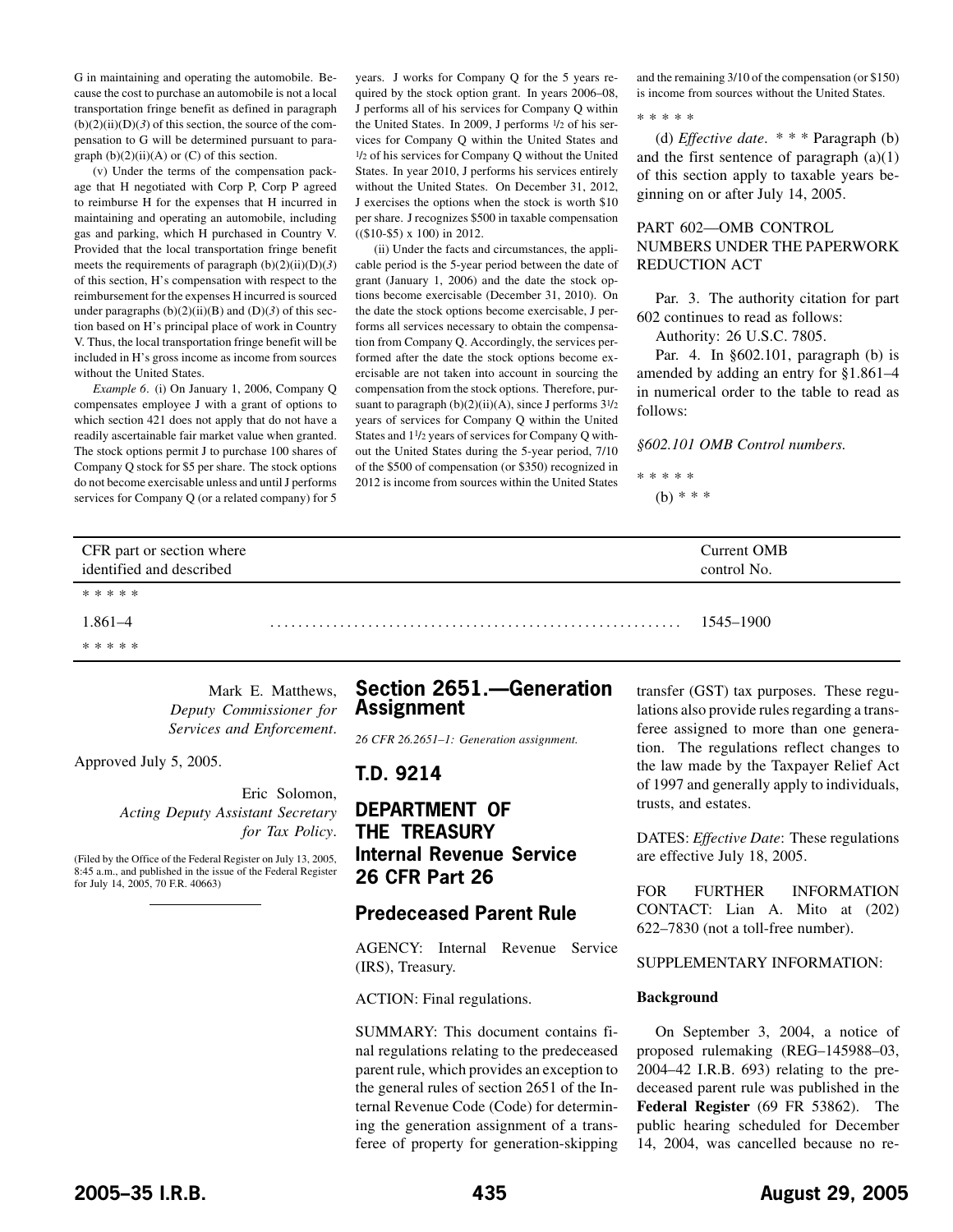quests to speak were received. Written comments responding to the notice of proposed rulemaking were received. After consideration of all the comments, the proposed regulations are adopted as amended by this Treasury decision. The revisions are discussed below.

### **Summary of Comments**

The proposed regulations provided that, for purposes of determining whether the predeceased parent rule applies, an individual transferee's interest in property is established or derived at the time the transferor who transferred the property is subject to either the gift or estate tax on the property. If the transferor will be subject to a transfer tax imposed on the property transferred on more than one occasion, then the relevant time for determining whether the predeceased parent rule applies is the earliest time at which the transferor is subject to the gift or estate tax. In the case of a trust for which an election under section 2056(b)(7) (QTIP election) has been made, the proposed regulations provided that the interest of the remainder beneficiary is considered as established or derived when the QTIP trust was established. However, the proposed regulations also included an exception to this general rule by providing that, to the extent of the QTIP (but not a reverse QTIP) election, the remainder beneficiary's interest is deemed to have been established or derived on the death of the transferor's spouse (the income beneficiary), rather than on the transferor's earlier death.

One commentator indicated that this exception is unnecessary. The commentator believes that the proposed regulations misinterpreted the statute because a remainder beneficiary's interest in a trust that is subject to a QTIP (but not a reverse QTIP) election should always be deemed to have been established, not at the time of the trust's creation, but rather at the time when the income-beneficiary spouse is first subject to gift or estate tax on the trust property. This position applies the definition of "transferor" in section 2652 in the context of the reference to "established and derived" in section 2651(e), and is based on the conclusion that the tax in this situation is not imposed on the same transferor on more than one occasion. Thus, because the donee or surviving spouse becomes the

transferor of a trust that is subject to a QTIP (but not reverse QTIP) election, the remainder beneficiary's interest in such a trust is established upon that spouse's gift of an interest in the trust or that spouse's death, in each case the time at which gift or estate tax on the trust is first imposed on that spouse. Viewed from this perspective, this provision of the proposed regulations is not an exception. The Treasury Department and the IRS agree, and the final regulations adopt the suggested change.

Under the proposed regulations, the predeceased parent rule does not apply to transfers to collateral heirs if, at the time of the transfer, "the transferor (or the transferor's spouse or former spouse) has any living lineal descendant." Thus, under the proposed regulations, if, at the time of the transfer, the transferor has no living lineal descendants but the transferor's spouse or former spouse does, the predeceased parent rule will not apply to any transfer by the transferor to a collateral heir. A number of commentators pointed out that the parenthetical language is inconsistent with the purpose and language of the statute, and will inappropriately narrow the application of the predeceased parent rule with respect to collateral heirs. The Treasury Department and the IRS agree, and the parenthetical language is removed in the final regulations. Accordingly, the final regulations require that, for the predeceased parent rule to apply to transfers to collateral heirs, only the transferor must have no living lineal descendants at the time of the transfer.

The proposed regulations provided an exception to the general rule that assigns an individual to the youngest of the generations to which that individual may be assigned. Under the exception, an adopted individual will be treated as a member of the generation that is one generation below the adoptive parent for purposes of determining whether a transfer to the adopted individual from the adoptive parent (or the spouse or former spouse of the adoptive parent, or a lineal descendant of a grandparent of the adoptive parent) is subject to the GST tax. The proposed regulations defined an "adopted individual" as an individual who is: (1) a descendant of a parent of the adoptive parent (or the spouse or former spouse of the adoptive parent); and (2) under the age of 18 at the time of the adoption.

Two commentators expressed concern that this objective test (specifically, the age at the time of the adoption) provides a strong inducement to engage in a tax-motivated adoption, particularly in the case of older minors, because of the amount of GST tax that thereby may be avoided. One commentator suggested lowering the limit on the age of the individual at the time of the adoption for purposes of the test. The other commentator recommended adding a third element to the definition of adopted individual, namely, that the individual was not adopted primarily for tax-avoidance purposes.

The Treasury Department and the IRS continue to believe that certain adopted minors should be treated as a member of the generation that is one generation below the adoptive parent, but only if the adoption is not primarily for the purpose of avoiding GST tax. Therefore, under the final regulations, the adopted individual will be treated as a member of the generation that is one generation below the adoptive parent for purposes of determining whether transfers from certain individuals to the adopted individual are subject to GST tax if the following requirements are satisfied: (1) the individual is legally adopted by the adoptive parent; (2) the individual is a descendant of a parent of the adoptive parent (or the adoptive parent's spouse or former spouse); (3) the individual is under the age of 18 at the time of the adoption; and (4) the individual is not adopted primarily for GST tax-avoidance purposes. The determination of whether an adoption is primarily for GST tax-avoidance purposes is to be made based upon all of the facts and circumstances. The Treasury Department and IRS believe that the most significant factor to be considered is whether there is a *bona fide* parent/child relationship between the adoptive parent and the adopted individual. Other factors that may be considered include (but are not limited to): the age of the adopted individual at the time of the adoption, and the relationship between the adopted individual and the individual's parents immediately before the adoption. Thus, the adoption of an infant will be less likely to be considered primarily for tax-avoidance purposes than the adoption of an individual who is age 17. Objective evidence that the parent was unwilling or unable to act as the individual's parent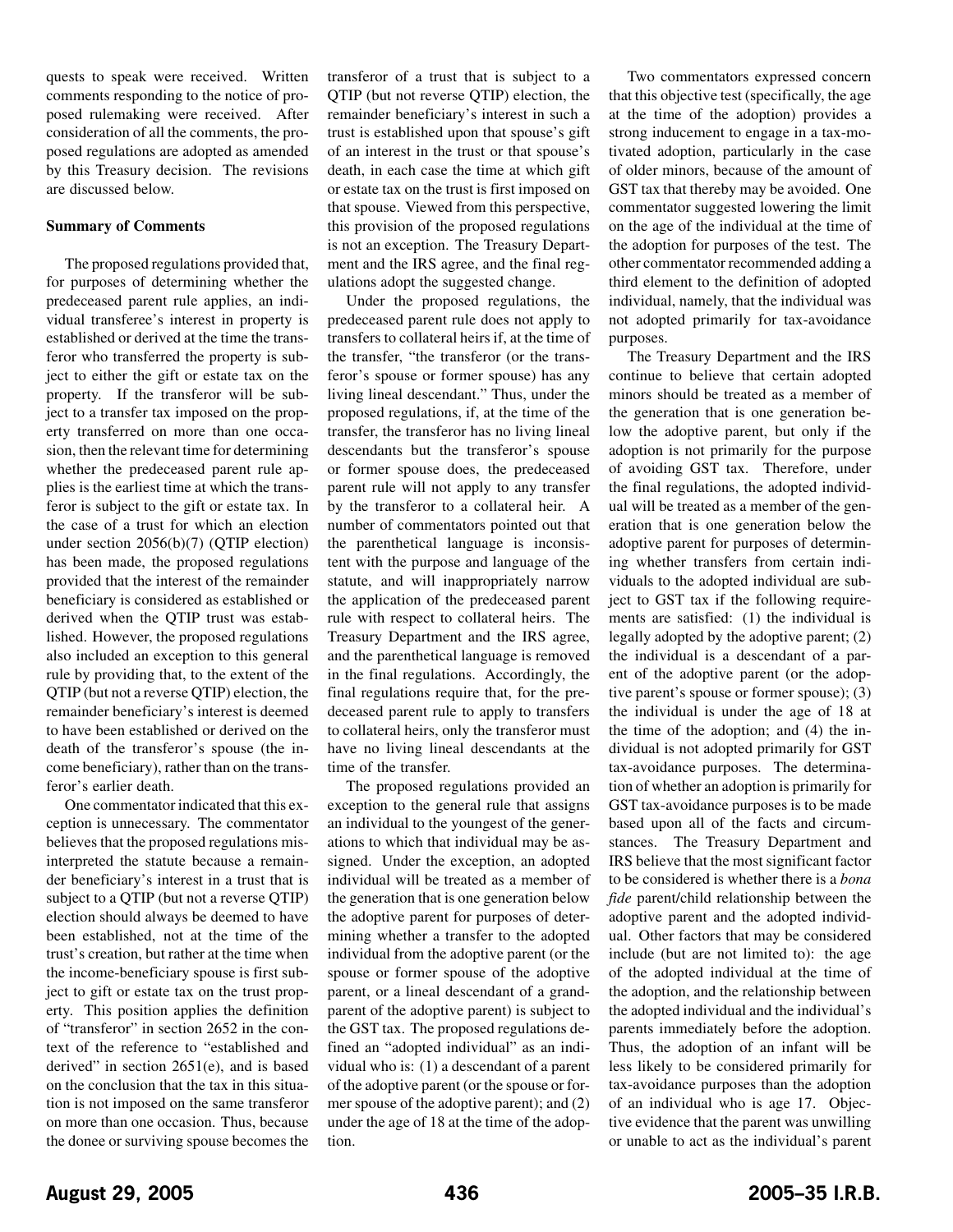(*e.g.*, the parent abandons the individual, or is adjudicated incompetent or incapacitated) may indicate that an adoption is not primarily for tax-avoidance purposes.

One commentator suggested clarifying the interaction between section  $2651(b)(3)$ , regarding the treatment of legal adoptions, and section  $2651(f)(1)$ , regarding individuals assigned to more than one generation. In order to provide that clarification, the Treasury Department and the IRS confirm that, for purposes of chapter 13, a legal adoption may create an additional generation assignment, but the adoption does not constitute a substitute for the blood relationship. Specifically, an individual who has been adopted will be treated as a blood relative of the adoptive parent under section 2651(b)(3) and generally is treated as a child of the adoptive parent under state law. In spite of the adoption, however, the adopted individual also continues to be a blood relative of the individual's birth parents. Thus, the generation assignment of the adopted individual with regard to a transfer from an ancestor of the birth parent, for example, will continue to be measured under section 2651(b), but, subject to the exception in §26.2651–2(b), the relationship between them may be subject to the special rule in section  $2651(f)(1)$ , which provides that an individual who would be assigned to more than one generation is assigned to the youngest of those generations.

The proposed regulations provided that any individual who dies no later than 90 days after a transfer is treated as having predeceased the transferor. One commentator recommended that the final regulations apply this 90-day rule to inter vivos, as well as testamentary, transfers. The 90-day rule is intended to replace a similar 90-day rule in  $\S 26.2612 - 1$ (a)(2), which is limited to testamentary transfers. Moreover, many state statutes contain similar rules that apply only to testamentary transfers. Accordingly, the final regulations do not adopt this recommendation, and revise the language of this provision to confirm that it addresses only transfers occurring by reason of the death of the transferor.

Two commentators requested confirmation that the reference to adoption in §26.2651–2(b) applies solely for purposes of the rule in section  $2651(f)(1)$  and has no application to the rule in section 2651(b).

Accordingly, the introductory language of §26.2651–2(b) has been revised.

#### **Special Analyses**

It has been determined that these proposed regulations are not a significant regulatory action as defined in Executive Order 12866. Therefore, a regulatory assessment is not required. It also has been determined that section 553(b) of the Administrative Procedure Act (5 U.S.C. chapter 5) does not apply to these regulations and, because these regulations do not impose a collection of information on small entities, the Regulatory Flexibility Act (5 U.S.C. chapter 6) does not apply. Pursuant to section 7805(f) of the Code, the notice of proposed rulemaking preceding these regulations was submitted to the Chief Counsel for Advocacy of the Small Business Administration for comment on their impact on small entities.

### **Drafting Information**

The principal author of these regulations is Lian A. Mito of the Office of Associate Chief Counsel (Passthroughs and Special Industries). However, other personnel from the IRS and Treasury Department participated in their development.

\*\*\*\*\*

#### **Amendments to the Regulations**

Accordingly, 26 CFR part 26 is amended as follows:

# PART 26—GENERATION-SKIPPING TRANSFER TAX REGULATIONS UNDER THE TAX REFORM ACT OF 1986

Paragraph 1. The authority citation for part 26 continues to read, in part, as follows:

Authority: 26 U.S.C. 7805 \* \* \*

Par. 2. In §26.2600–1, the table is amended by:

1. Removing the entries for §26.2612–1, paragraphs (a)(1) and (a)(2).

2. Adding entries for §§26.2651–1,

26.2651–2, and 26.2651–3.

The additions read as follows:

*§26.2600–1 Table of contents.*

\*\*\*\*\*

#### *§26.2651–1 Generation assignment.*

(a) Special rule for persons with a deceased parent.

(1) In general.

(2) Special rules.

(3) Established or derived.

(4) Special rule in the case of additional contributions to a trust.

(b) Limited application to collateral heirs. (c) Examples.

*§26.2651–2 Individual assigned to more than one generation.*

(a) In general.

(b) Exception.

(c) Special rules.

(1) Corresponding generation adjustment.

(2) Continued application of generation assignment.

(d) Example.

*§26.2651–3 Effective dates.*

(a) In general.

(b) Transition rule.

Par. 3. Section 26.2612–1 is amended by:

1. Removing the paragraph designation and heading for  $(a)(1)$ .

2. Removing paragraph (a)(2).

3. Removing the second sentence of paragraph (f) introductory text.

4. Removing *Examples 6* and *7* in paragraph (f).

5. Redesignating *Examples 8* through *15* as *Examples 6* through *13* in paragraph (f).

6. Revising the first sentence of newly designated Example 7 in paragraph (f).

7. Revising the first sentence of newly designated *Example 11* in paragraph (f). The revisions read as follows:

*§26.2612–1 Definitions.*

\*\*\*\*\*

\*\*\*\*\*

(f) \* \* \*

*Example 7*. *Taxable termination resulting from distribution*. The facts are the same as in *Example 6*, except twenty years after C's death the trustee exercises its discretionary power and distributes the entire principal to GGC. \* \* \*

*Example 11*. *Exercise of withdrawal right as taxable distribution*. The facts are the same as in *Example 10*, except GC holds a continuing right to withdraw trust principal and after one year GC withdraws  $$10,000.$  \* \* \*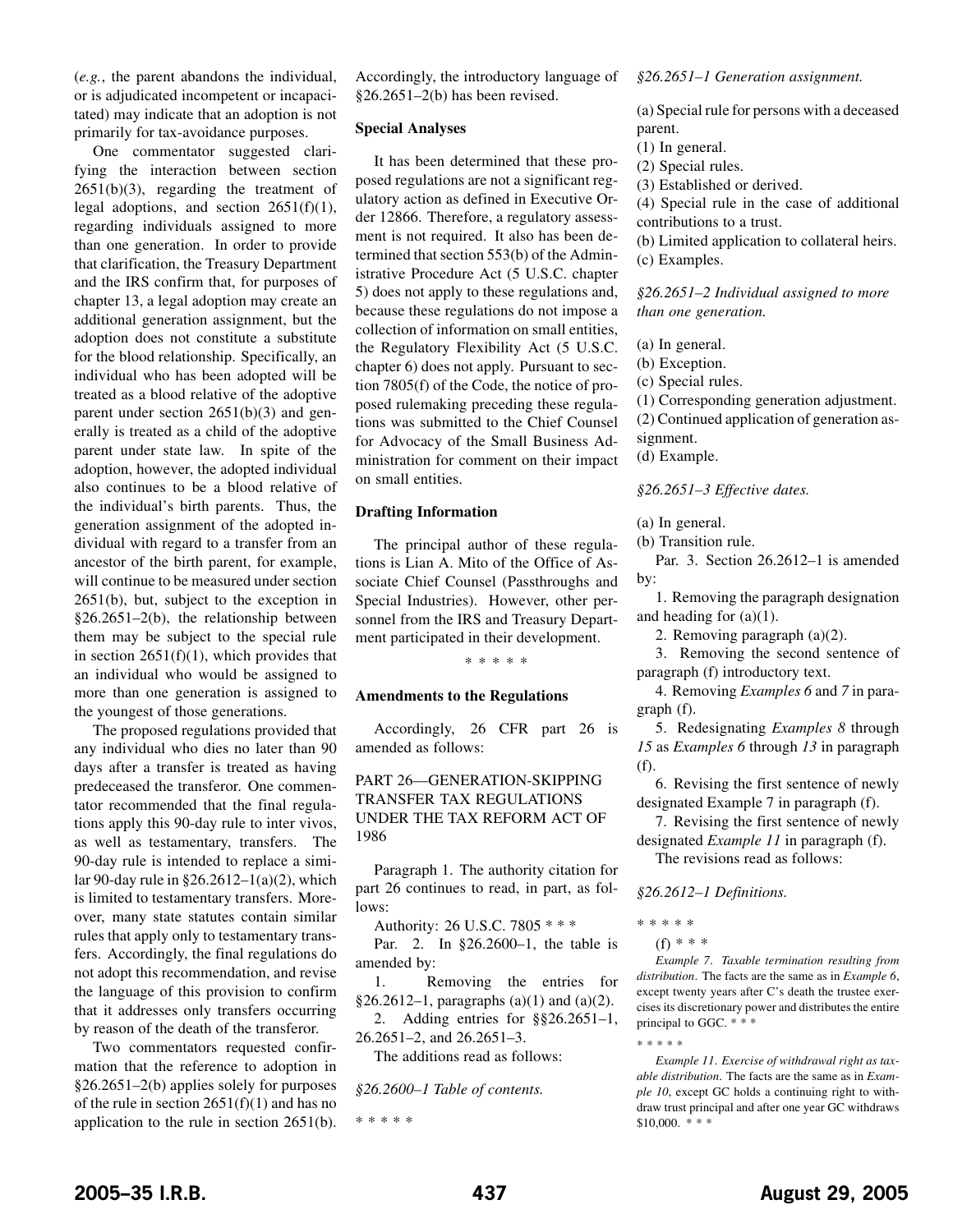#### \*\*\*\*\*

Par. 4. Sections 26.2651–1, 26.2651–2 and 26.2651–3 are added to read as follows:

#### *§26.2651–1 Generation assignment.*

(a) *Special rule for persons with a deceased parent*—(1) *In general*. This paragraph (a) applies for purposes of determining whether a transfer to or for the benefit of an individual who is a descendant of a parent of the transferor (or the transferor's spouse or former spouse) is a generation-skipping transfer. If that individual's parent, who is a lineal descendant of the parent of the transferor (or the transferor's spouse or former spouse), is deceased at the time the transfer (from which an interest of such individual is established or derived) is subject to the tax imposed on the transferor by chapter 11 or 12 of the Internal Revenue Code, the individual is treated as if that individual were a member of the generation that is one generation below the lower of—

(i) The transferor's generation; or

(ii) The generation assignment of the individual's youngest living lineal ancestor who is also a descendant of the parent of the transferor (or the transferor's spouse or former spouse).

(2) *Special rules*—(i) *Corresponding generation adjustment*. If an individual's generation assignment is adjusted with respect to a transfer in accordance with paragraph (a)(1) of this section, a corresponding adjustment with respect to that transfer is made to the generation assignment of each—

(A) Spouse or former spouse of that individual;

(B) Descendant of that individual; and

(C) Spouse or former spouse of each descendant of that individual.

(ii) *Continued application of generation assignment*. If a transfer to a trust would be a generation-skipping transfer but for paragraph  $(a)(1)$  of this section, any generation assignment determined under this paragraph (a) continues to apply in determining whether any subsequent distribution from (or termination of an interest in) the portion of the trust attributable to that transfer is a generation-skipping transfer.

(iii) *Ninety-day rule*. For purposes of paragraph  $(a)(1)$  of this section, any individual who dies no later than 90 days after a transfer occurring by reason of the death of the transferor is treated as having predeceased the transferor.

(iv) *Local law*. A living person is not treated as having predeceased the transferor solely by reason of a provision of applicable local law; *e.g.*, an individual who disclaims is not treated as a predeceased parent solely because state law treats a disclaimant as having predeceased the transferor for purposes of determining the disposition of the disclaimed property.

(3) *Established or derived*. For purposes of section 2651(e) and paragraph  $(a)(1)$  of this section, an individual's interest is established or derived at the time the transferor is subject to transfer tax on the property. See  $\S 26.2652 - 1$ (a) for the definition of a transferor. If the same transferor, on more than one occasion, is subject to transfer tax imposed by either chapter 11 or 12 of the Internal Revenue Code on the property so transferred (whether the same property, reinvestments thereof, income thereon, or any or all of these), then the relevant time for determining whether paragraph  $(a)(1)$  of this section applies is the earliest time at which the transferor is subject to the tax imposed by either chapter 11 or 12 of the Internal Revenue Code. For purposes of section 2651(e) and para $graph(a)(1)$  of this section, the interest of a remainder beneficiary of a trust for which an election under section 2523(f) or section 2056(b)(7) (QTIP election) has been made will be deemed to have been established or derived, to the extent of the QTIP election, on the date as of which the value of the trust corpus is first subject to tax under section 2519 or section 2044. The preceding sentence does not apply to a trust, however, to the extent that an election under section 2652(a)(3) (reverse QTIP election) has been made for the trust because, to the extent of a reverse QTIP election, the spouse who established the trust will remain the transferor of the trust for generation-skipping transfer tax purposes.

(4) *Special rule in the case of additional contributions to a trust*. If a transferor referred to in paragraph  $(a)(1)$  of this section contributes additional property to a trust that existed before the application of paragraph  $(a)(1)$ , then the additional property is treated as being held in a separate trust for purposes of chapter 13 of the Internal Revenue Code. The provisions of

 $§26.2654-1(a)(2)$ , regarding treatment as separate trusts, apply as if different transferors had contributed to the separate portions of the single trust. Additional subsequent contributions from that transferor will be added to the new share that is treated as a separate trust.

(b) *Limited application to collateral heirs*. Paragraph (a) of this section does not apply in the case of a transfer to any individual who is not a lineal descendant of the transferor (or the transferor's spouse or former spouse) if the transferor has any living lineal descendant at the time of the transfer.

(c) *Examples*. The following examples illustrate the provisions of this section:

*Example 1*. T establishes an irrevocable trust, Trust, providing that trust income is to be paid to T's grandchild, GC, for 5 years. At the end of the 5-year period or on GC's prior death, Trust is to terminate and the principal is to be distributed to GC if GC is living or to GC's children if GC has died. The transfer that occurred on the creation of the trust is subject to the tax imposed by chapter 12 of the Internal Revenue Code and, at the time of the transfer, T's child, C, who is a parent of GC, is deceased. GC is treated as a member of the generation that is one generation below T's generation. As a result, GC is not a skip person and Trust is not a skip person. Therefore, the transfer to Trust is not a direct skip. Similarly, distributions to GC during the term of Trust and at the termination of Trust will not be GSTs.

*Example 2*. On January 1, 2004, T transfers \$100,000 to an irrevocable inter vivos trust that provides T with an annuity payable for four years or until T's prior death. The annuity satisfies the definition of a qualified interest under section 2702(b). When the trust terminates, the corpus is to be paid to T's grandchild, GC. The transfer is subject to the tax imposed by chapter 12 of the Internal Revenue Code and, at the time of the transfer, T's child, C, who is a parent of GC, is living. C dies in 2006. In this case, C was alive at the time the transfer by T was subject to the tax imposed by chapter 12 of the Internal Revenue Code. Therefore, section 2651(e) and paragraph (a)(1) of this section do not apply. When the trust subsequently terminates, the distribution to GC is a taxable termination that is subject to the GST tax to the extent the trust has an inclusion ratio greater than zero. See section 2642(a).

*Example 3*. T dies testate in 2002, survived by T's spouse, S, their children, C1 and C2, and C1's child, GC. Under the terms of T's will, a trust is established for the benefit of S and of T and S's descendants. Under the terms of the trust, all income is payable to S during S's lifetime and the trustee may distribute trust corpus for S's health, support and maintenance. At S's death, the corpus is to be distributed, outright, to C1 and C2. If either C1 or C2 has predeceased S, the deceased child's share of the corpus is to be distributed to that child's then-living descendants, per stirpes. The executor of T's estate makes the election under section 2056(b)(7) to treat the trust property as qualified terminable interest property (QTIP) but does not make the election under section 2652(a)(3)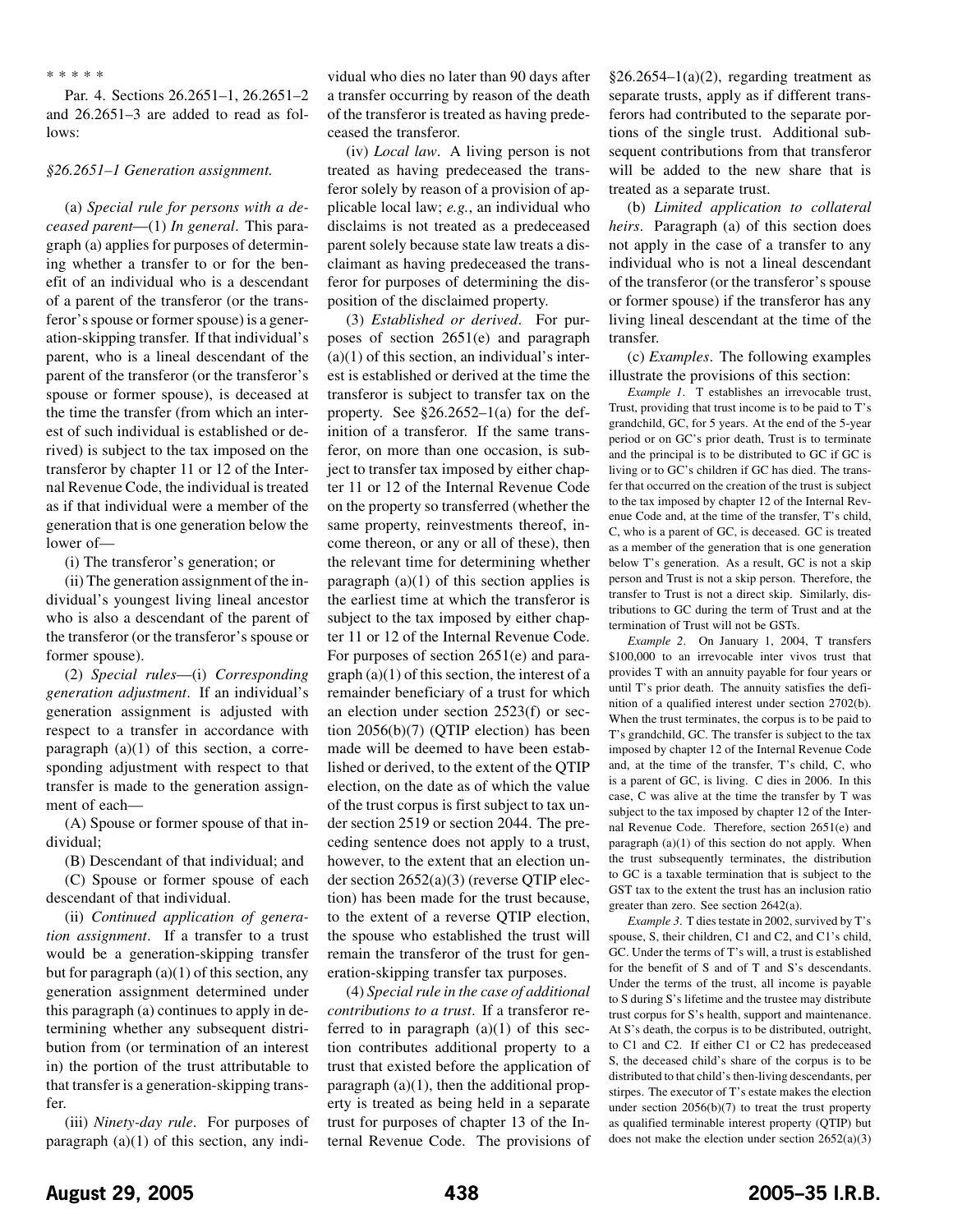(reverse QTIP election). In 2003, C1 dies survived by S and GC. In 2004, S dies, and the trust terminates. The full fair market value of the trust is includible in S's gross estate under section 2044 and S becomes the transferor of the trust under section  $2652(a)(1)(A)$ . GC's interest is considered established or derived at S's death, and because C1 is deceased at that time, GC is treated as a member of the generation that is one generation below the generation of the transferor, S. As a result, GC is not a skip person and the transfer to GC is not a direct skip.

*Example 4*. The facts are the same as in *Example 3*. However, the executor of T's estate makes the election under section 2652(a)(3) (reverse QTIP election) for the entire trust. Therefore, T remains the transferor because, for purposes of chapter 13 of the Internal Revenue Code, the election to be treated as qualified terminable interest property is treated as if it had not been made. In this case, GC's interest is established or derived on T's death in 2002. Because C1 was living at the time of T's death, the predeceased parent rule under section 2651(e) does not apply, even though C1 was deceased at the time the transfer from S to GC was subject to the tax under chapter 11 of the Internal Revenue Code. When the trust terminates, the distribution to GC is a taxable termination that is subject to the GST tax to the extent the trust has an inclusion ratio greater than zero. See section 2642(a).

*Example 5*. T establishes an irrevocable trust providing that trust income is to be paid to T's grandniece, GN, for 5 years or until GN's prior death. At the end of the 5-year period or on GN's prior death, the trust is to terminate and the principal is to be distributed to GN if living, or if GN has died, to GN's then-living descendants, per stirpes. S is a sibling of T and the parent of N. N is the parent of GN. At the time of the transfer, T has no living lineal descendant, S is living, N is deceased, and the transfer is subject to the gift tax imposed by chapter 12 of the Internal Revenue Code. GN is treated as a member of the generation that is one generation below T's generation because S, GN's youngest living lineal ancestor who is also a descendant of T's parent, is in T's generation. As a result, GN is not a skip person and the transfer to the trust is not a direct skip. In addition, distributions to GN during the term of the trust and at the termination of the trust will not be GSTs.

*Example 6*. On January 1, 2004, T transfers \$50,000 to a great-grandniece, GGN, who is the great-grandchild of B, a brother of T. At the time of the transfer, T has no living lineal descendants and B's grandchild, GN, who is a parent of GGN and a child of B's living child, N, is deceased. GGN will be treated as a member of the generation that is one generation below the lower of T's generation or the generation assignment of GGN's youngest living lineal ancestor who is also a descendant of the parent of the transferor. In this case, N is GGN's youngest living lineal ancestor who is also a descendant of the parent of T. Because N's generation assignment is lower than T's generation, GGN will be treated as a member of the generation that is one generation below N's generation assignment (*i.e.*, GGN will be treated as a member of her parent's generation). As a result, GGN remains a skip person and the transfer to GGN is a direct skip.

*Example 7*. T has a child, C. C and C's spouse, S, have a 20-year-old child, GC. C dies and S subsequently marries S2. S2 legally adopts GC. T transfers \$100,000 to GC. Under section 2651(b)(1), GC is assigned to the generation that is two generations below T. However, since GC's parent, C, is deceased at the time of the transfer, GC will be treated as a member of the generation that is one generation below T. As a result, GC is not a skip person and the transfer to GC is not a direct skip.

### *§26.2651–2 Individual assigned to more than 1 generation.*

(a) *In general*. Except as provided in paragraph (b) or (c) of this section, an individual who would be assigned to more than 1 generation is assigned to the youngest of the generations to which that individual would be assigned.

(b) *Exception*. Notwithstanding paragraph (a) of this section, an adopted individual (as defined in this paragraph) will be treated as a member of the generation that is one generation below the adoptive parent for purposes of determining whether a transfer to the adopted individual from the adoptive parent (or the spouse or former spouse of the adoptive parent, or a lineal descendant of a grandparent of the adoptive parent) is subject to chapter 13 of the Internal Revenue Code. For purposes of this paragraph (b), an adopted individual is an individual who is—

(1) Legally adopted by the adoptive parent;

(2) A descendant of a parent of the adoptive parent (or the spouse or former spouse of the adoptive parent);

(3) Under the age of 18 at the time of the adoption; and

(4) Not adopted primarily for the purpose of avoiding GST tax. The determination of whether an adoption is primarily for GST tax-avoidance purposes is made based upon all of the facts and circumstances. The most significant factor is whether there is a *bona fide* parent/child relationship between the adoptive parent and the adopted individual, in which the adoptive parent has fully assumed all significant responsibilities for the care and raising of the adopted child. Other factors may include (but are not limited to), at the time of the adoption—

(i) The age of the adopted individual (for example, the younger the age of the adopted individual, or the age of the youngest of siblings who are all adopted together, the more likely the adoption will not be considered primarily for GST tax-avoidance purposes); and

(ii) The relationship between the adopted individual and the individual's parents (for example, objective evidence of the absence or incapacity of the parents may indicate that the adoption is not primarily for GST tax-avoidance purposes).

(c) *Special rules*—(1) *Corresponding generation adjustment*. If an individual's generation assignment is adjusted with respect to a transfer in accordance with paragraph (b) of this section, a corresponding adjustment with respect to that transfer is made to the generation assignment of each—

(i) Spouse or former spouse of that individual;

(ii) Descendant of that individual; and

(iii) Spouse or former spouse of each descendant of that individual.

(2) *Continued application of generation assignment*. If a transfer to a trust would be a generation-skipping transfer but for paragraph (b) of this section, any generation assignment determined under paragraph (b) or (c) of this section continues to apply in determining whether any subsequent distribution from (or termination of an interest in) the portion of the trust attributable to that transfer is a generation-skipping transfer.

(d) *Example*. The following example illustrates the provisions of this section:

*Example*. T has a child, C. C has a 20-year-old child, GC. T legally adopts GC and transfers \$100,000 to GC. GC's generation assignment is determined by section 2651(b)(1) and GC is assigned to the generation that is two generations below T. In addition, because T has legally adopted GC, GC is generally treated as a child of T under state law. Under these circumstances, GC is an individual who is assigned to more than one generation and the exception in §26.2651–2(b) does not apply. Thus, the special rule under section 2651(f)(1) applies and GC is assigned to the generation that is two generations below T. GC remains a skip person with respect to T and the transfer to GC is a direct skip.

## *§26.2651–3 Effective dates.*

(a) *In general*. The rules of §§ 26.2651–1 and 26.2651–2 are applicable for terminations, distributions, and transfers occurring on or after July 18, 2005.

(b) *Transition rule*. In the case of transfers occurring after December 31, 1997, and before July 18, 2005, taxpayers may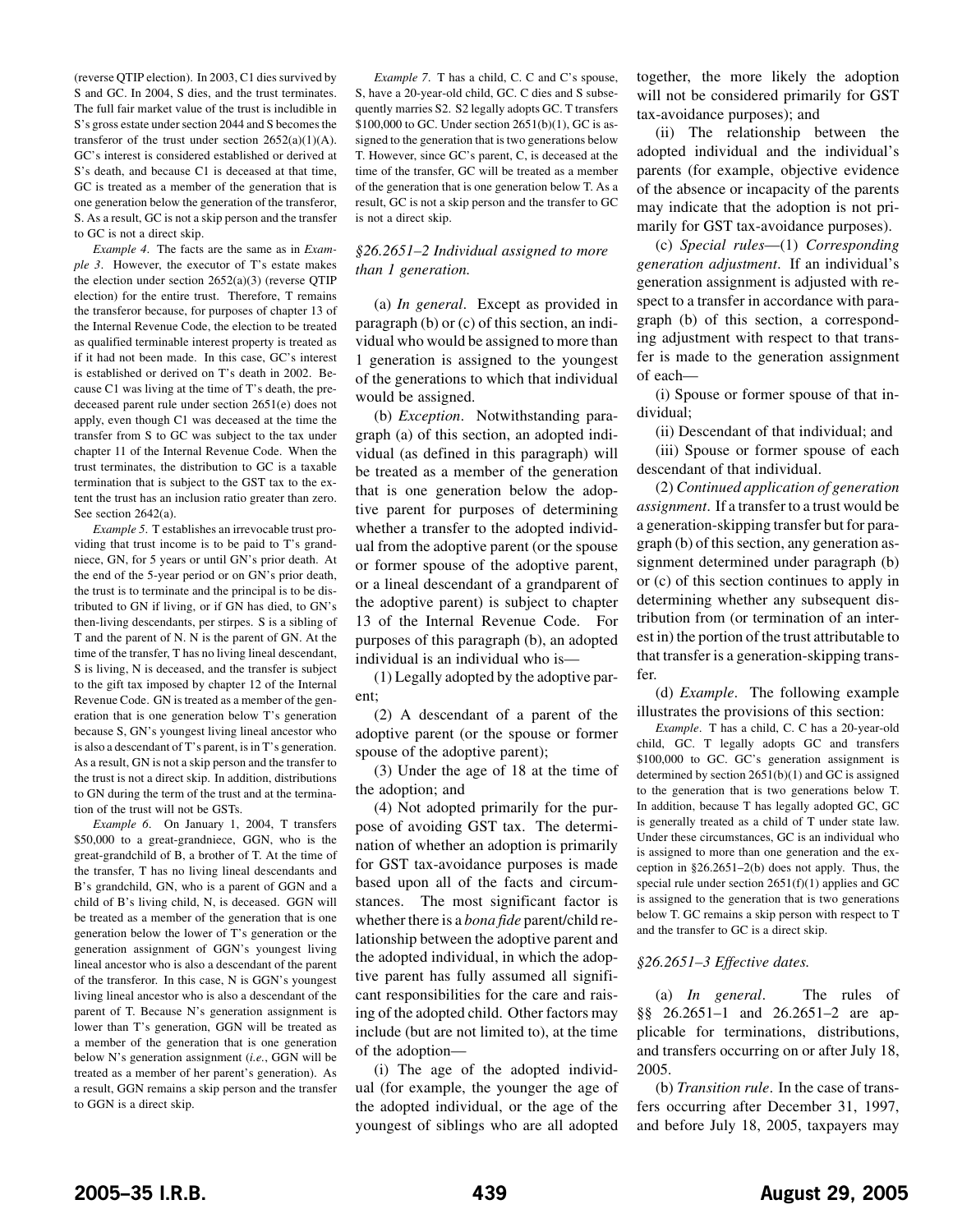<span id="page-21-0"></span>rely on any reasonable interpretation of section 2651(e).

For this purpose, these final regulations, as well as the proposed regulations issued on September 3, 2004, (69 FR 53862) are treated as a reasonable interpretation of the statute.

> Mark E. Matthews, *Deputy Commissioner for Services and Enforcement.*

Approved June 30, 2005.

Eric Solomon, *Acting Deputy Assistant Secretary of the Treasury.*

(Filed by the Office of the Federal Register on July 15, 2005, 8:45 a.m., and published in the issue of the Federal Register for July 18, 2005, 70 F.R. 41140)

# **Section 6343.—Authority to Release Levy and Return Property**

*26 CFR 301.6343–3: Return of property in certain cases.*

# **T.D. 9213**

# **DEPARTMENT OF THE TREASURY Internal Revenue Service 26 CFR Part 301**

# **Return of Property in Certain Cases**

AGENCY: Internal Revenue Service (IRS), Treasury.

ACTION: Final regulations.

SUMMARY: This document contains final regulations that amend regulations under section 6343 of the Internal Revenue Code (Code) relating to the return of property in certain cases. The regulations reflect changes made to section 6343 of the Code by the Taxpayer Bill of Rights 2. The regulations also reflect changes affecting levies enacted by the Internal Revenue Service Restructuring and Reform Act of 1998. The regulations affect taxpayers seeking the return of levied property from the Internal Revenue Service (IRS).

DATES: *Effective Date*: These regulations are effective on July 14, 2005.

*Applicability Date*: For dates of applicability, see §301.6343–3(k).

FOR FURTHER INFORMATION CONTACT: Kevin B. Connelly, (202) 622–3630 (not a toll-free number).

### SUPPLEMENTARY INFORMATION:

## **Background**

This document contains amendments to the Procedure and Administration Regulations (26 CFR part 301) relating to the return of property under section 6343 of the Code. Section 501(b) of the Taxpayer Bill of Rights 2 (TBOR2), Public Law 104–168 (110 Stat. 1452), amended section 6343 to authorize the IRS to return levied property in certain cases. The purpose of this provision is, to the extent possible, to return the taxpayer to the position the taxpayer would have been in had the levy not been issued. No interest shall be paid with respect to property returned to the taxpayer under this provision. These final regulations reflect the amendments made by section 501(b) of TBOR2.

These regulations also reflect amendments made by the Internal Revenue Service Restructuring and Reform Act (RRA 1998), Public Law 105–206 (112 Stat. 685), which added new sections 6331(i) and (j) to the Code to provide that no levy may be made during the pendency of proceedings for refund of divisible taxes or prior to completion of an investigation of the status of property that is to be sold under section 6335. RRA 1998 also added section 6331(k) to the Code, which provides that no levy may be made during the period an offer-in-compromise or an installment agreement is pending or in effect. In addition, RRA 1998 added section 6330, which provides in certain circumstances for notice and an opportunity for a hearing before a levy can be made.

## **Explanation of Provisions**

On February 14, 2001, a notice of proposed rulemaking (REG–101520–97, 2001–1 C.B. 1057) reflecting these changes was published in the **Federal Register** (66 FR 10249). No written comments were received in response to the notice of proposed rulemaking and no public hearing was requested, scheduled or held. These final regulations adopt the

provisions of the notice of proposed rulemaking without change.

*Comments on the Proposed Regulation*

None

*Modifications of Proposed Regulation*

None

## **Special Analyses**

It has been determined that this final regulation is not a significant regulatory action as defined in Executive Order 12866. Therefore, a regulatory assessment is not required. It also has been determined that section 553(b) of the Administrative Procedure Act (5 U.S.C. chapter 5) and the Regulatory Flexibility Act (5 U.S.C. chapter 6) do not apply to these regulations, and, therefore, a Regulatory Flexibility Analysis is not required. Pursuant to section 7805(f) of the Code, the preceding notice of proposed rulemaking was submitted to the Chief Counsel for Advocacy of the Small Business Administration for comment on its impact on small business.

## **Drafting Information**

The principal author of these regulations is Kevin B. Connelly, Office of Associate Chief Counsel (Procedure and Administration), Collection Bankruptcy & Summons Division, CC:PA:CBS, IRS.

\*\*\*\*\*

## **Adoption of Amendments to the Regulations**

Accordingly, 26 CFR part 301 is amended as follows:

## PART 301—PROCEDURE AND ADMINISTRATION

Paragraph 1. The authority citation for part 301 continues to read, in part, as follows:

Authority: 26 U.S.C. 7805 \* \* \*

Par. 2. Section 301.6343–3 is added to read as follows:

*§301.6343–3 Return of property in certain cases.*

(a) *In general*. If money has been levied upon and applied toward the taxpayer's liability, or property has been levied upon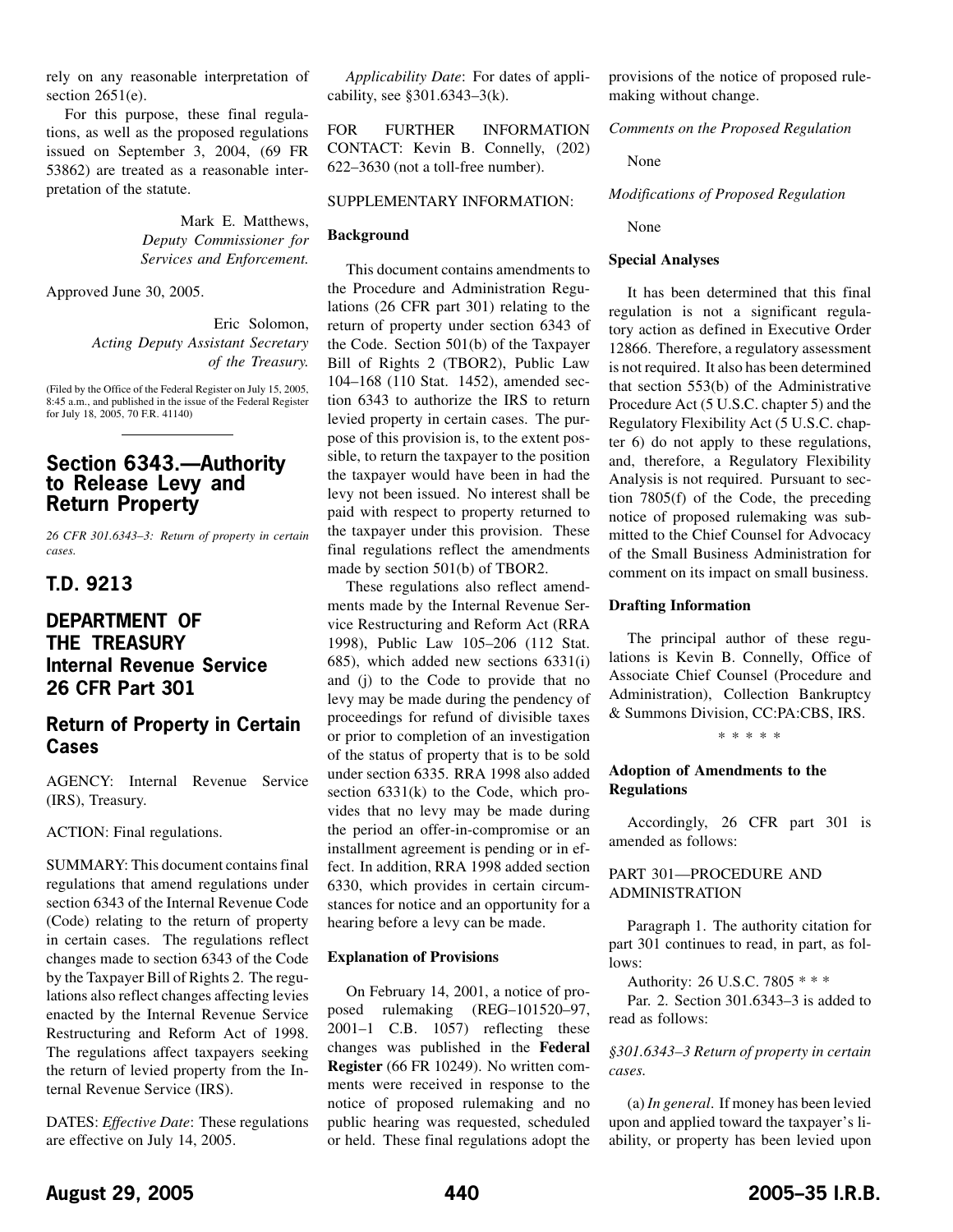and sold, and the receipts have been applied toward the taxpayer's liability, or property has been levied upon and purchased by the United States and the United States still possesses the property, and the Commissioner determines that any of the conditions in paragraph (c) of this section exist, the Commissioner may return—

(1) An amount of money equal to the amount of money levied upon;

(2) An amount of money equal to the amount of money received by the United States from a sale of the property; or

(3) The specific property levied upon and purchased by the United States.

(b) *Return of levied upon property in possession of the Internal Revenue Service (IRS) pending sale under section 6335*. Other than as provided in §301.6343–1(b) or in paragraph (d) of this section, the Commissioner, in his or her discretion, may return levied upon property that is in the possession of the United States pending sale under section 6335.

(c) *Conditions authorizing the return of property*. The Commissioner may return property upon determining that one of the following conditions exist:

(1) *Premature or not in accordance with administrative procedures*. The levy was premature or otherwise not in accordance with the administrative procedures of the Secretary.

(2) *Installment agreement*. Subsequent to the levy, the taxpayer enters into an agreement under section 6159 to satisfy the liability for which the levy was made by means of installment payments. If, however, the agreement specifically provides that already levied upon property will not be returned under section 6343(d), the Commissioner may not grant a request for return of property under this paragraph  $(c)(2)$ .

(3) *Facilitate collection*. The return of property will facilitate the collection of the tax liability for which the levy was made.

(4) *Best interests of the United States and the taxpayer*—(i) *In general*. The taxpayer or the National Taxpayer Advocate (or his or her delegate) has consented to the return of property, and the return of property would be in the best interest of the taxpayer, as determined by the National Taxpayer Advocate (or his or her delegate), and in the best interest of the United States, as determined by the Commissioner.

(ii) *Best interest of the taxpayer*. The National Taxpayer Advocate (or his or her delegate) generally will determine whether the return of property is in the best interest of the taxpayer. If, however, a taxpayer requests the Commissioner to return property and has not specifically requested the National Taxpayer Advocate (or his or her delegate) to determine the taxpayer's best interest, a finding by the Commissioner that the return of property is in the best interest of the taxpayer will be sufficient to support the return of property. Only the National Taxpayer Advocate (or his or her delegate) may determine that a return of property is not in the best interest of the taxpayer.

(5) *Examples*. The following examples illustrate the provisions of this paragraph (c):

*Example 1*. A owes \$1,000 in Federal income taxes. The IRS levies on a broker with respect to a money market account belonging to the taxpayer and receives payment from the broker which it applies to the taxpayer's outstanding liability. However, the IRS failed to follow procedure provided by the Internal Revenue Manual (but not required by statute) with regard to managerial approval prior to the making of the levy. The Commissioner may return an amount of money equal to the amount of money the IRS levied upon and applied toward the taxpayer's tax liability.

*Example 2*. B owes \$1,000 in Federal income taxes. The IRS levies on a bank with respect to a savings account belonging to the taxpayer and receives funds from the bank, which it applies to the taxpayer's liability. Subsequent to the levy, B enters into an installment agreement, under which B will pay timely installments to satisfy the entire liability. The installment agreement does not by its terms preclude the return of levied upon property. The revenue officer verifies that B is financially capable of paying the entire liability, including accruals, in the agreed-upon installment payments. The Commissioner may return an amount of money equal to the amount of money levied upon and applied toward the taxpayer's liability.

*Example 3*. C owns a house that is deteriorating and in unsalable condition. C is in the process of renovating the house for sale when the IRS levies upon C's bank account for the payment of a \$20,000 outstanding Federal tax liability and receives funds in the amount of \$3,000, which it applies toward C's liability. A notice of federal tax lien is the only lien encumbrancing the house. C requests that an amount of money equal to the amount seized from the bank account be returned so that C can complete the renovations on the house. Without the funds, C will be unable to complete the renovations and sell the house. Upon examination, the Commissioner determines that the IRS will be able to collect the entire tax liability if C's house is restored to salable condition. If the National Taxpayer Advocate, or the Commissioner in lieu of the National Taxpayer Advocate, determines that the return of the seized money is in the taxpayer's best interest, the Commissioner may return an amount of money equal to the amount seized from the bank account, in the best interest of the taxpayer and the United States.

(d) *Best Interests of the United States and the taxpayer to release levy and return of property where levy made in violation of law*—(1) *In general*. If the IRS makes a levy in violation of the law, it is in the best interests of the United States and the taxpayer to release the levy and the IRS will return to the taxpayer any property obtained pursuant to the levy. For example, the IRS will release the levy and return the taxpayer's property if the levy was made—

(i) Without giving the requisite thirtyday notice of the right to a hearing under section 6330;

(ii) During the pendency of a proceeding for refund of divisible tax in violation of section 6331(i);

(iii) Before investigation of the status of levied upon property in violation of section 6331(j);

(iv) During the pendency of an offer-in-compromise in violation of section  $6331(k)(1)$ ; or

(v) During the period an offer to enter into an installment agreement is pending (or for 30 days following the rejection of an offer, or, if the rejection is timely appealed, during the period that the appeal is pending) or during the period an installment agreement is in effect (or during the 30 days following a termination or, if a timely appeal of termination is filed, during the period the appeal is pending) in violation of section  $6331(k)(2)$ .

(2) *Property may not be credited to outstanding liability without the taxpayer's permission*. When the release of a levy and the return of property are required under this paragraph (d), the property or the proceeds from the sale of the property received by the IRS pursuant to the levy must be returned to the taxpayer unless the taxpayer requests otherwise. The property or proceeds of sale may not be credited to any outstanding tax liability of the taxpayer, including the one with respect to which the IRS made the levy, without the written permission of the taxpayer.

(e) *Time of return*. Levied upon property in possession of the IRS (other than money) may be returned under paragraphs (c) and (d) of this section at any time. An amount of money equal to the amount of money levied upon or received from a sale of property may be returned at any time be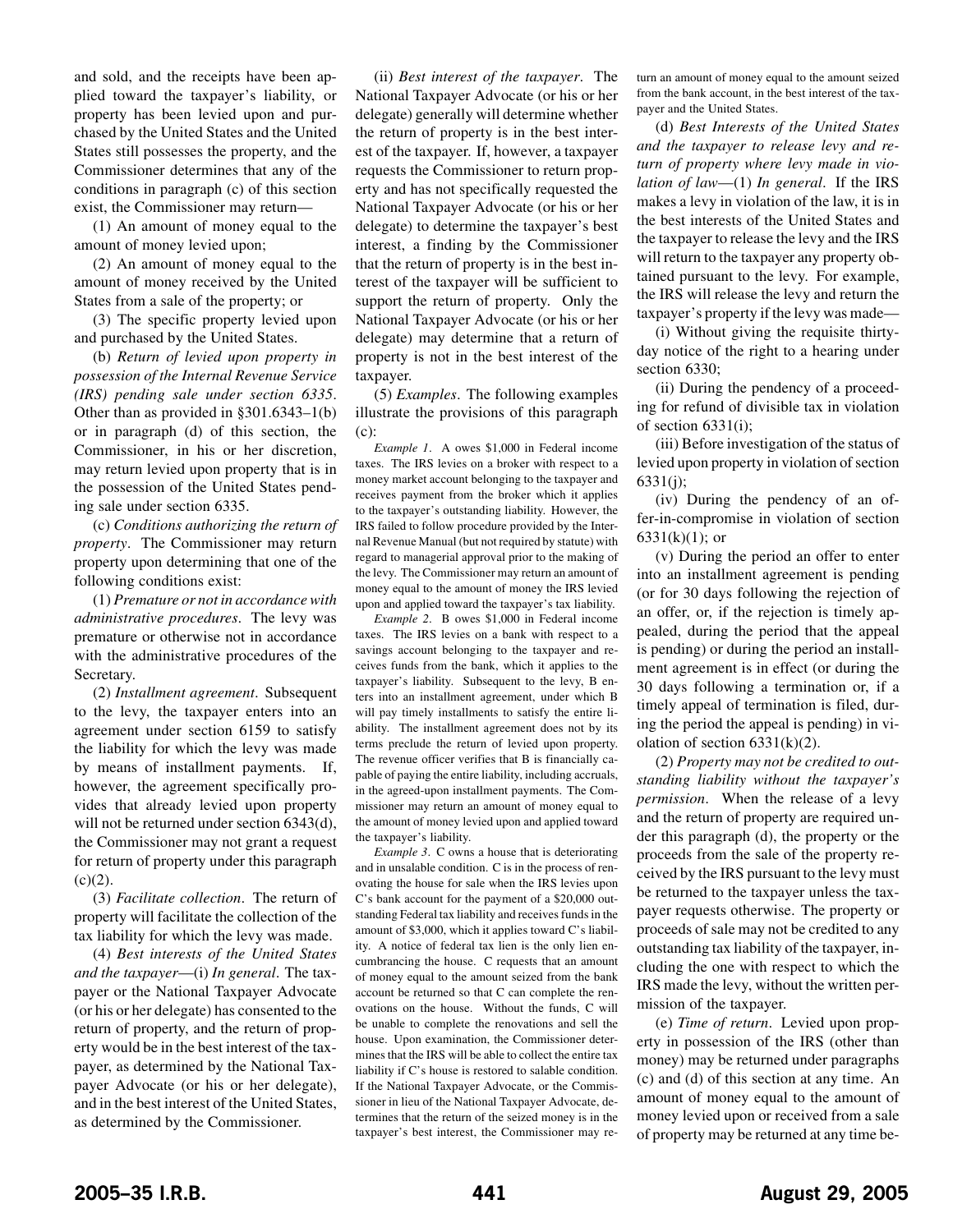fore the expiration of 9 months from the date of the levy. When a request for the return of money filed in accordance with paragraph (h) of this section is filed before the expiration of the 9-month period, or a determination to return an amount of money is made before the expiration of the 9-month period, the money may be returned within a reasonable period of time after the expiration of the 9-month period if additional time is necessary for investigation or processing.

(f) *Purchase by the United States*. For purposes of paragraph  $(a)(2)$  of this section, if property is declared purchased by the United States at a sale pursuant to section  $6335(e)(1)(C)$ , the United States will be treated as having received an amount of money equal to the minimum price determined by the Commissioner before the sale.

(g) *Determinations by the Commissioner*. The Commissioner must determine whether any of the conditions authorizing the return of property exists if a taxpayer submits a request for the return of property in accordance with paragraph (h) of this section. The Commissioner also may make this determination independently. If the Commissioner determines that conditions authorizing the return of property are not present, the Commissioner may not authorize the return of property. If the Commissioner determines that conditions authorizing the return of property are present, the Commissioner may (but is not required to, unless the reason for the return of property is that the levy was made in violation of law and is governed by paragraph (d) of this section) authorize the return of property. If the Commissioner decides independently to return property under paragraph (c)(4) of this section based on the best interests of the taxpayer and the United States, the taxpayer or the National Taxpayer Advocate (or his or her delegate) must consent to the return of property.

(h) *Procedures for request for the return of property*—(1) *Manner*. A request for the return of property must be made in writing to the address on the levy form.

(2) *Form*. The written request must include the following information—

(i) The name, current address, and taxpayer identification number of the person requesting the return of money (or property purchased by the United States);

(ii) A description of the property levied upon;

(iii) The date of the levy; and

(iv) A statement of the grounds upon which the return of money is being requested (or property purchased by the United States).

(i) *No interest*. No interest will be paid on any money returned under this section.

(j) *Administrative collection upon default*. If the Commissioner returns property under this section, and the taxpayer fails to pay the previously assessed liability for which the levy was made on the returned property, the Commissioner may administratively collect the liability. Collection may include levying again on the returned property as long as statutory and administrative requirements are followed.

(k) *Effective date*. This section is applicable on July 14, 2005.

> Mark E. Matthews, *Deputy Commissioner for Services and Enforcement*.

Approved June 30, 2005.

Eric Solomon, *Acting Deputy Assistant Secretary of the Treasury (Tax Policy)*.

(Filed by the Office of the Federal Register on July 13, 2005, 8:45 a.m., and published in the issue of the Federal Register for July 14, 2005, 70 F.R. 40669)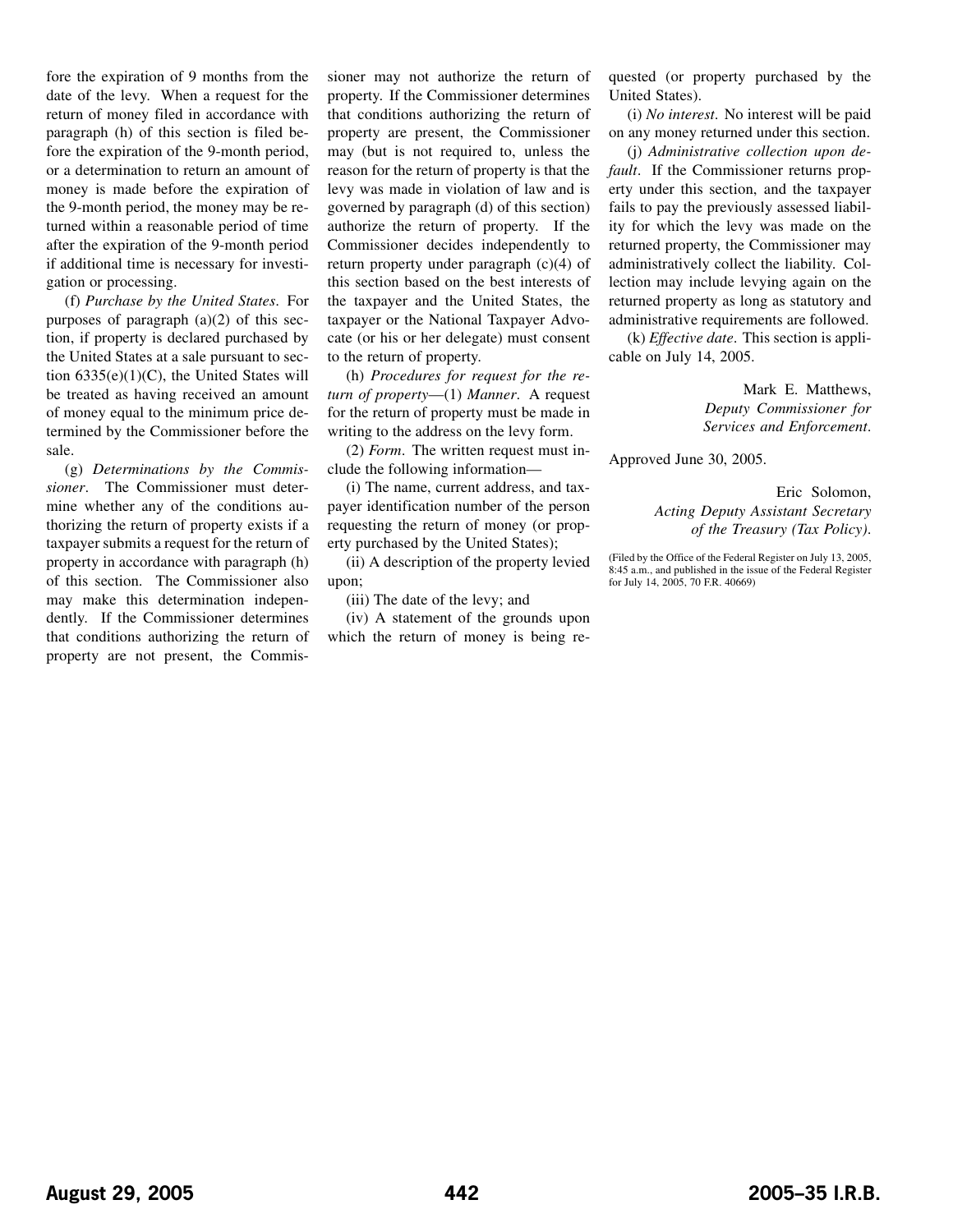# <span id="page-24-0"></span>**Part III. Administrative, Procedural, and Miscellaneous**

# **Information About Additional Criteria That Will be Applied in Selecting Proposals for the Internal Revenue Service's Industry Issue Resolution (IIR) Program**

# **Notice 2005–59**

This notice provides information about additional criteria that will be applied in considering proposals regarding accountable plans for the Internal Revenue Service's Industry Issue Resolution (IIR) program. The objective of the IIR Program is to identify frequently disputed or burdensome tax issues that are common to a significant number of business taxpayers that may be resolved through published or other administrative guidance. *See* Rev. Proc. 2003–36, 2003–1 C.B. 859.

During the IIR Pilot Program, the Service initiated a project involving the tax treatment of employer reimbursements of various equipment-related expenses to employees in a segment of the pipeline construction industry. Whether or not such expenses are included in the employee's income and wages is governed generally by whether or not the employer makes payments to the employee under an accountable plan in accordance with the requirements of § 62(c) of the Internal Revenue Code.<sup>1</sup> The industry representatives maintained that their industry practice made compliance with the accountable plan requirements unworkable. As a result of the project, the Service published two pieces of guidance: Rev. Rul. 2002–35, 2002–1 C.B. 1067, making clear that expense reimbursement in the industry is excluded from income and wages only if made in accordance with the accountable plan requirements, and Rev. Proc. 2002–41, 2002–1 C.B. 1098, providing for deemed substantiation of expenses at a specified rate to make it possible for employers in the industry to comply with the accountable plan requirements.

Since the completion of the IIR pilot program, several submissions to the IIR

program have asserted that compliance with various aspects of the accountable plan rules set forth under § 62(c) are unduly burdensome for businesses in certain other industries and have asked for published guidance providing administrative relief similar to that provided in Rev. Proc. 2002–41.

The Service provided guidance as part of the IIR pilot project for a segment of the pipeline construction industry because the industry had successfully demonstrated that employers could not comply with the existing accountable plan rules given certain fundamental aspects of their industry practice that could not readily be changed, if changed at all. For purposes of evaluating future IIR submissions raising similar concerns about application of the accountable plan rules in specific industries, the Service will make a comparable assessment as to whether the accountable plan rules are unworkable given aspects of industry practice that cannot be changed at all or cannot be changed without great difficulty. In addition to the requirements of Rev. Proc. 2003–36, factors to be considered in determining whether there is need for relief as to this issue would include, but not be limited to the following:

(a) an established industry history showing that high turnover in the labor force or short-term employment with multiple employers is typical;

(b) large expenses for maintenance, although infrequent, are predictable relative to the compensation paid to the employees for their services;

(c) individual employers are unwilling to reimburse in full for sporadic expenses for equipment maintenance because a significant portion of the reimbursement will accrue to the benefit of a later employer/competitor;

(d) there is a uniformity of expenses across the workforce or the existence of a uniform objective predictive proxy for measuring the expense, and

(e) existing methods of substantiating expenses, such as Rev. Proc. 2004–64, 2004–49 I.R.B. 898 (mileage allowances), do not accurately reflect the expenses incurred by the employees on behalf of the employer.

The mere cost of collecting records, substantiating expenses and reconciling the amount of expenses with the amount of reimbursements paid does not support a claim of burden meriting relief from the requirements of the accountable plan rules.

## DRAFTING INFORMATION

The principal author of this notice is Joe Spires of the Office of Associate Chief Counsel (Tax Exempt & Government Entities). For further information regarding this notice, contact Jeanne Royal Singley at (202) 622–0047 (not a toll-free call).

# **Modification of Notice 2005–4; Biodiesel and Aviation-Grade Kerosene**

# **Notice 2005–62**

Section 1. PURPOSE

This notice modifies Notice 2005–4, 2005–2 I.R.B. 289, as modified by Notice 2005–24, 2005–12 I.R.B. 757, by revising the guidance relating to the Certificate for Biodiesel, which is required as a condition for claiming a credit or payment under §§ 6426(c), 6427(e), and 40A of the Internal Revenue Code. This notice also provides guidance on issues related to the biodiesel credit or payment that are not addressed in Notice 2005–4. This notice further modifies Notice 2005–4 relating to the Certificate of Person Buying Aviation-Grade Kerosene for Commercial Aviation or Nontaxable Use, which is required to notify a position holder of certain transactions under §§ 4081 and 4082.

Notice 2005–4 provides guidance on certain excise tax provisions in the Code that were added or affected by the American Jobs Creation Act of 2004 (Pub. L. 108–357) (the Act).

<sup>&</sup>lt;sup>1</sup> Whether a payment of this type is a rental payment rather than the reimbursement of an employee expense may involve the question whether the worker is serving as an independent contractor or employee. Although these payments in almost every case would not qualify as actual rental payments, it is a highly factual question. *See*, *e.g.*, *Eliseo v. Commissioner*, T.C. Memo. 2000–176. Further, in this context, the Service is restricted from addressing classification of workers by section 530(b) of the Revenue Act of 1978.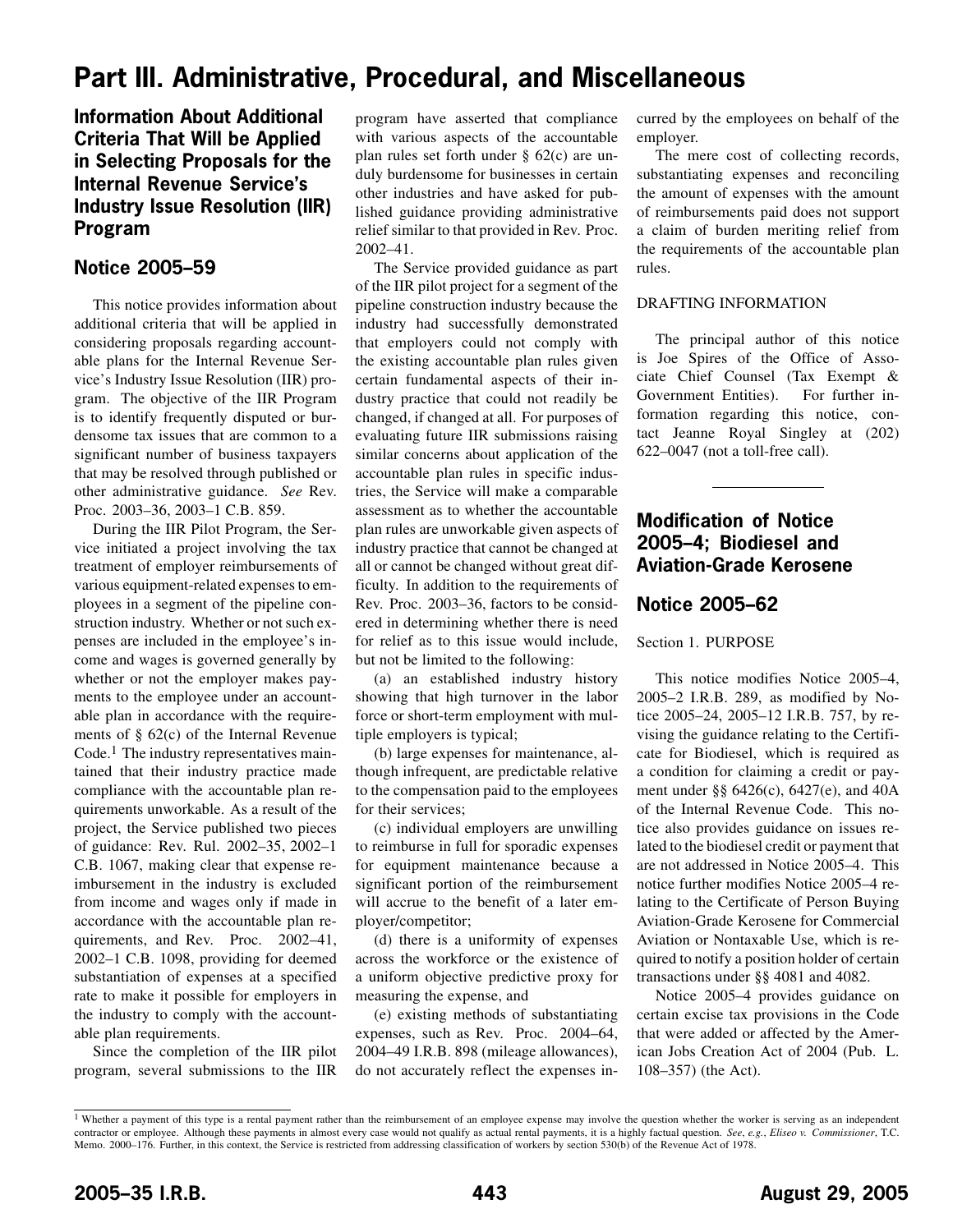### Section 2. BIODIESEL CERTIFICATE

(a) Section 2 of Notice 2005–4 provides guidance on credits and payments allowed for biodiesel fuel. Section 2(h) of that notice describes the Certificate for Biodiesel that, under the Code, the claimant must obtain "from" the producer of the biodiesel. This notice revises the certificate to clarify that the claimant may obtain the certificate either directly from the producer of the biodiesel or indirectly from a biodiesel reseller.

(b) Section 2(h) of Notice 2005–4 also requires that each claim contain a statement that the claimant has in its possession an unexpired biodiesel certificate. This notice revises that rule so that the claimant generally must submit a copy of the certificate with its claim.

(c) This notice also provides guidance on accounting for commingled biodiesel.

(d) Finally, this notice provides a transitional rule for claims that were made before August 29, 2005.

(e) Accordingly, section 2(h) of Notice 2005–4 is revised to read as follows:

# Section 2. ALCOHOL AND BIODIESEL CLAIMS

#### \*\*\*\*\*

(h) *Content of claim; commingled biodiesel*—(1) *In general*. Section  $6426(c)(4)$  of the Code provides that the biodiesel mixture credit of § 6426 is not allowed unless the producer of

the mixture obtains a certificate, in such form and manner as may be prescribed by the Secretary, from the producer of the biodiesel that identifies the product produced and the percentage of biodiesel and agri-biodiesel in the product. Section 40A(b)(4) provides a similar rule for the biodiesel mixture credit and biodiesel credit allowed by § 40A. Under this notice, these rules will also apply to the credit or payment allowed for biodiesel mixtures by § 6427(e). Accordingly, each claim for a credit or payment under § 6426, 6427(e), or 40A must contain the following information with respect to biodiesel or a biodiesel mixture covered by the claim:

(i) The amount of agri-biodiesel and the amount of biodiesel other than agribiodiesel in the biodiesel or biodiesel mixture.

(ii) A copy of the Certificate for Biodiesel described in paragraph (h)(2) of this section and, if applicable, the Statement(s) of Biodiesel Reseller described in paragraph (h)(3) of this section. However, in the case of a certificate and statement that supports a claim made on more than one claim form, the certificate and statement are to be included with the first claim and the claimant is to provide information related to the certificate on any subsequent claim in accordance with the instructions applicable to the claim form.

(iii) A statement by the claimant that the claimant has no reason to believe that any information in the certificate (described in paragraph (h)(2) of this section) or statement (described in paragraph (h)(3) of this section) is false.

(2) *Certificate for Biodiesel*—(i) *In general*. The certificate to be obtained by the claimant claiming a credit or payment under § 6426, 6427(e), or 40A consists of a statement that is signed under penalties of perjury by a person with authority to bind the biodiesel producer, is substantially in the same form as the model certificate in paragraph  $(h)(2)(ii)$  of this section, and contains all the information necessary to complete such model certificate. In the case of a claimant that is the producer of the biodiesel, the information required on lines 2–7 of the model certificate is not applicable and those lines do not need to be completed. The certificate identification number is determined by the producer and must be unique to each certificate. A biodiesel producer may, with respect to a particular sale of biodiesel, provide multiple separate certificates, each applicable to a portion of the total volume of biodiesel sold. Thus, for example, a biodiesel producer that sells 5,000 gallons of biodiesel may provide its buyer with five certificates for 1,000 gallons each. The multiple certificates may be provided either to the buyer at or after the time of sale or to a reseller in the circumstances described in paragraph  $(h)(3)(i)$  of this section.

(ii) *Model certificate*.

#### CERTIFICATE FOR BIODIESEL

#### Certificate Identification Number:

(To support a claim related to biodiesel or a biodiesel mixture under the Internal Revenue Code)

The undersigned biodiesel producer ("Producer") hereby certifies the following under penalties of perjury:

1.

Producer's name, address, and employer identification number

 $2.$ 

Name, address, and employer identification number of person buying the biodiesel from Producer

 $3.$   $-$ 

Date and location of sale to buyer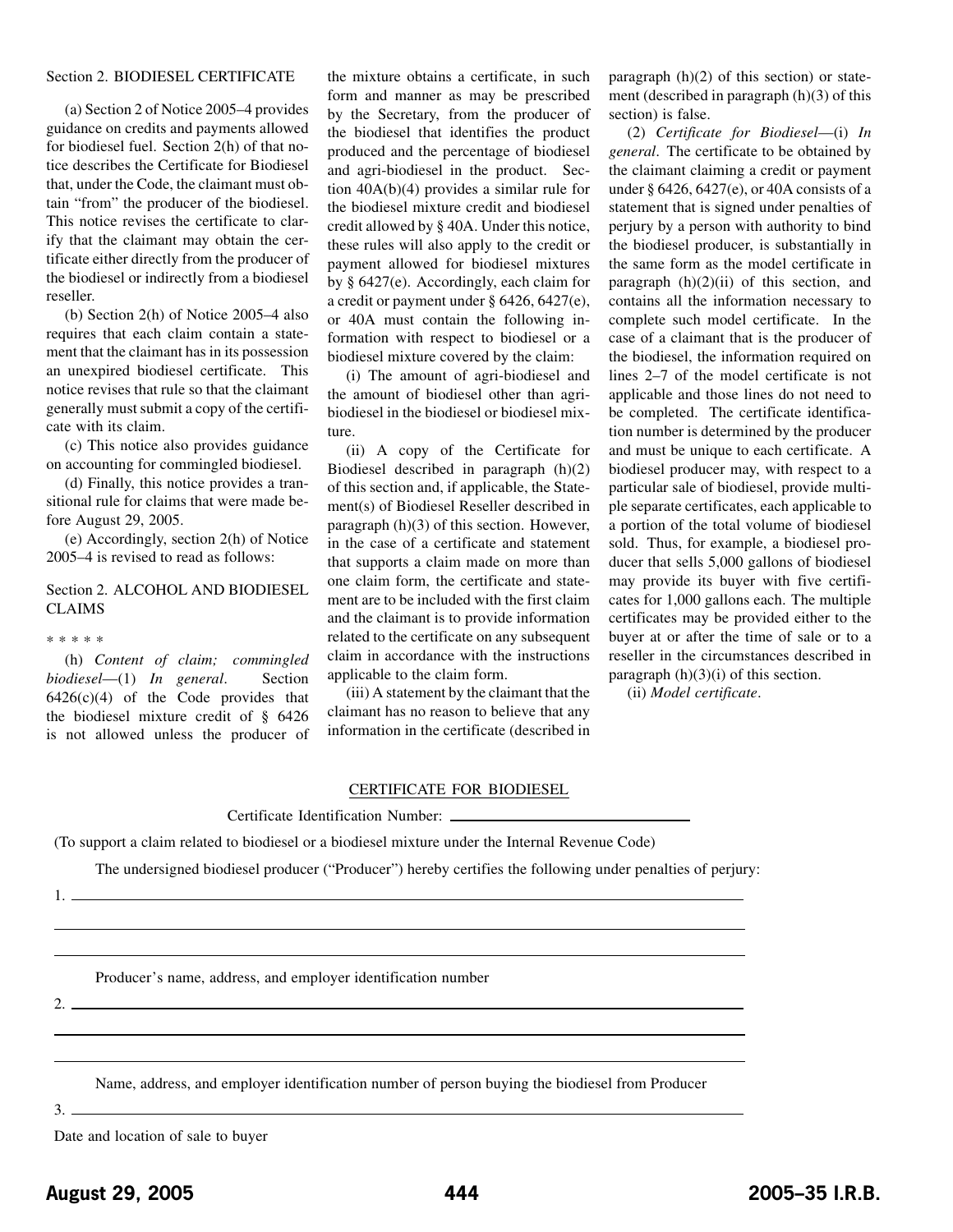4. This certificate applies to \_\_\_\_\_\_\_ gallons of biodiesel.

5. Producer certifies that the biodiesel to which this certificate relates is:

% Agri-biodiesel (derived solely from virgin oils)

**6** Biodiesel other than agri-biodiesel

This certificate applies to the following sale:

Invoice or delivery ticket number

Total number of gallons of biodiesel sold under that invoice or delivery ticket number (including biodiesel not covered by this certificate)

Total number of certificates issued for that invoice or delivery ticket number

 $6.$  —

Name, address, and employer identification number of reseller to whom certificate is issued (only in the case of certificates reissued to a reseller after the return of the original certificate)

7. Original Certificate Identification Number (only in the case of certificates reissued to a reseller after return of the original certificate)

Producer is registered as a biodiesel producer with registration number .................... Producer's registration has not been suspended or revoked by the Internal Revenue Service.

Producer certifies that the biodiesel to which this certificate relates is monoalkyl esters of long chain fatty acids derived from plant or animal matter that meets the requirements of the American Society of Testing and Materials D6751 and the registration requirements for fuels and fuel additives established by EPA under section 211 of the Clean Air Act (42 U.S.C. 7545).

Producer understands that the fraudulent use of this certificate may subject Producer and all parties making any fraudulent use of this certificate to a fine or imprisonment, or both, together with the costs of prosecution.

Printed or typed name of person signing this certificate

Title of person signing

Signature and date signed

(3) *Statement of Biodiesel Reseller*—(i) *In general*. A person that receives a Certificate for Biodiesel, and subsequently sells the biodiesel without producing a biodiesel mixture or claiming the biodiesel credit, is to give the certificate and a statement that satisfies the requirements of this paragraph (h)(3) to its buyer. The statement must contain all of the information necessary to complete the model certificate in paragraph  $(h)(3)(iii)$  of this section and be attached to the Certificate for Biodiesel. A reseller cannot make multiple copies of a Certificate for Biodiesel to divide the certificate between multiple buyers. If a single Certificate for Biodiesel applies to biodiesel that a reseller expects to sell to multiple buyers, the reseller should return the certificate (together with any statements provided by intervening resellers) to the producer who may reissue to the reseller multiple Certificates for Biodiesel in the appropriate volumes. The reissued certificates must include the Certificate Identification Number from the certificate that has been returned.

(ii) *Withdrawal of the right to provide a certificate*. The Internal Revenue Service may withdraw the right of a buyer of biodiesel to provide the certificate and a statement under this section if the Internal Revenue Service cannot verify the accuracy of the buyer's statements. The Internal Revenue Service may notify any person to whom the buyer has provided a statement that the buyer's right to provide the certificate and a statement has been withdrawn.

(iii) *Model statement of biodiesel reseller*.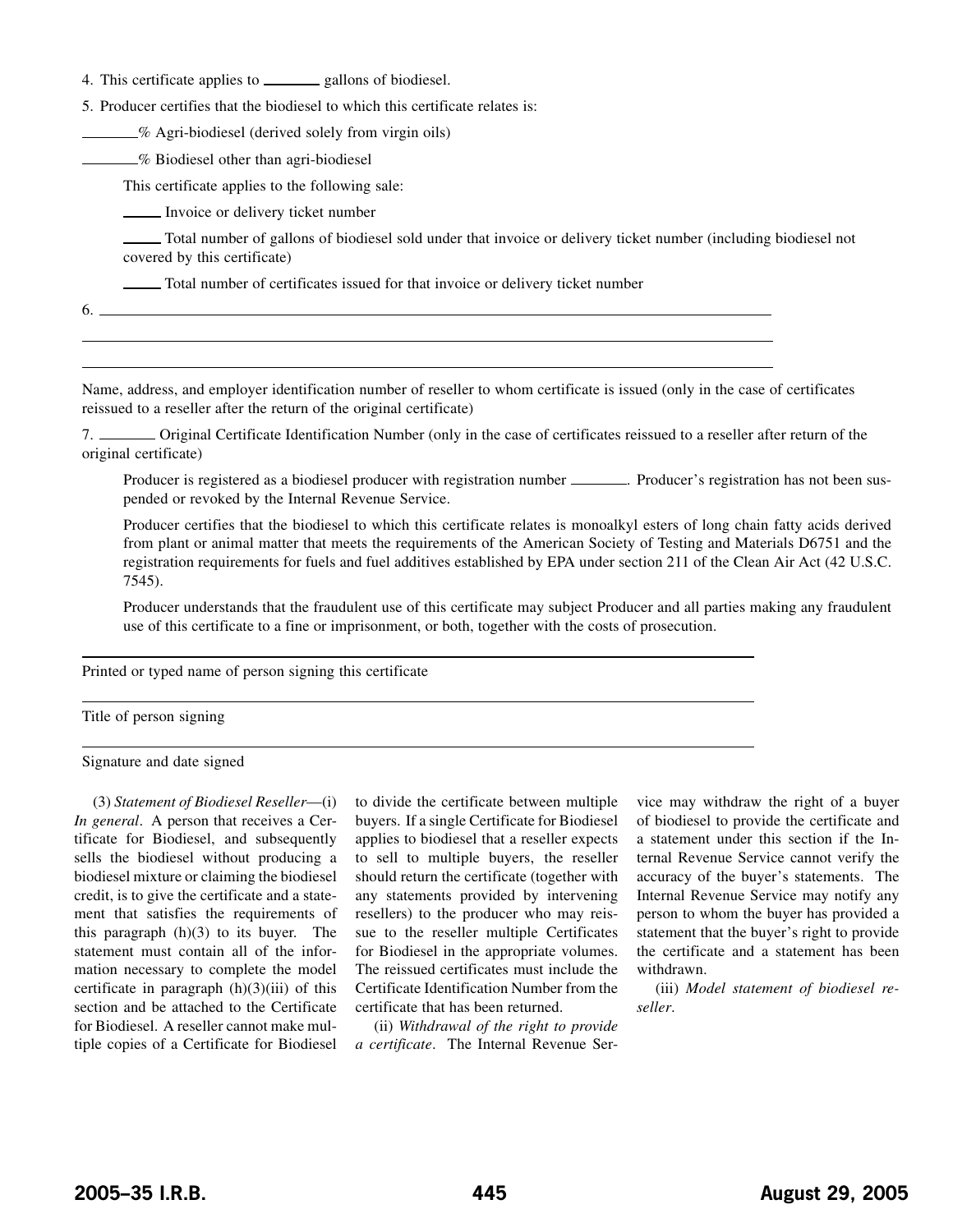### STATEMENT OF BIODIESEL RESELLER

(To support a claim related to biodiesel or a biodiesel mixture under the Internal Revenue Code)

The undersigned biodiesel producer ("Reseller") hereby certifies the following under penalties of perjury:

Resellers's name, address, and employer identification number  $2.$ Name, address, and employer identification number of Reseller's buyer  $3.$   $-$ Date and location of sale to buyer 4.

Volume of biodiesel sold

5.

 $1.$   $\equiv$ 

Certificate Identification Number on the Certificate for Biodiesel

Reseller has bought the biodiesel described in the accompanying Certificate for Biodiesel and Reseller has no reason to believe that any information in the certificate is false.

Reseller has not been notified by the Internal Revenue Service that its right to provide a certificate and a statement has been withdrawn.

Reseller understands that the fraudulent use of this statement may subject Reseller and all parties making any fraudulent use of this statement to a fine or imprisonment, or both, together with the costs of prosecution.

Printed or typed name of person signing this certificate

Title of person signing

Signature and date signed

(4) *Commingled biodiesel*—(i) *In general*. For purposes of this paragraph (h)(4), *commingled biodiesel* means—

(A) Biodiesel held by its producer in a storage tank that is used to store both agribiodiesel and biodiesel other than agribiodiesel; and

(B) Biodiesel held by a person other than its producer in a storage tank unless a single Certificate for Biodiesel applies to the tank.

(ii) *Reasonable methods may be used to identify commingled biodiesel*. A person that holds commingled biodiesel may identify the biodiesel it sells or uses by any reasonable method, including a firstin, first-out method applied either on a tank-by-tank basis or on an aggregate basis to all commingled biodiesel the person holds. Thus, for example, a reseller may treat the biodiesel it first purchases as the first biodiesel it resells, and a biodiesel mixture producer may treat the biodiesel it first purchases as the first biodiesel it uses to produce a biodiesel mixture.

(5) *Effective date*. This paragraph (h) of this section applies with respect to biodiesel sold or used by its producer after August 29, 2005, but taxpayers may rely on it as if it were applicable with respect to biodiesel sold or used by its producer on or before that date. In addition, the Internal Revenue Service may accept claims relating to biodiesel sold or used by its producer on or before August 29, 2005 if the claim evidences a good faith effort

to comply with the applicable Code provision or the rules of Notice 2005–4 as in effect before August 29, 2005 and the Service can reasonably verify the amount of biodiesel and agri-biodiesel covered by the claim.

\*\*\*\*\*

# Section 3. DEFINITION OF A BIODIESEL MIXTURE

(a) *Definition in the Code*. Section 6426(c)(3) provides that *biodiesel mixture* means a mixture of biodiesel and diesel fuel (as defined in  $\S$  4083(a)(3)), determined without regard to any use of kerosene, that (1) is sold by the taxpayer producing the mixture to any person for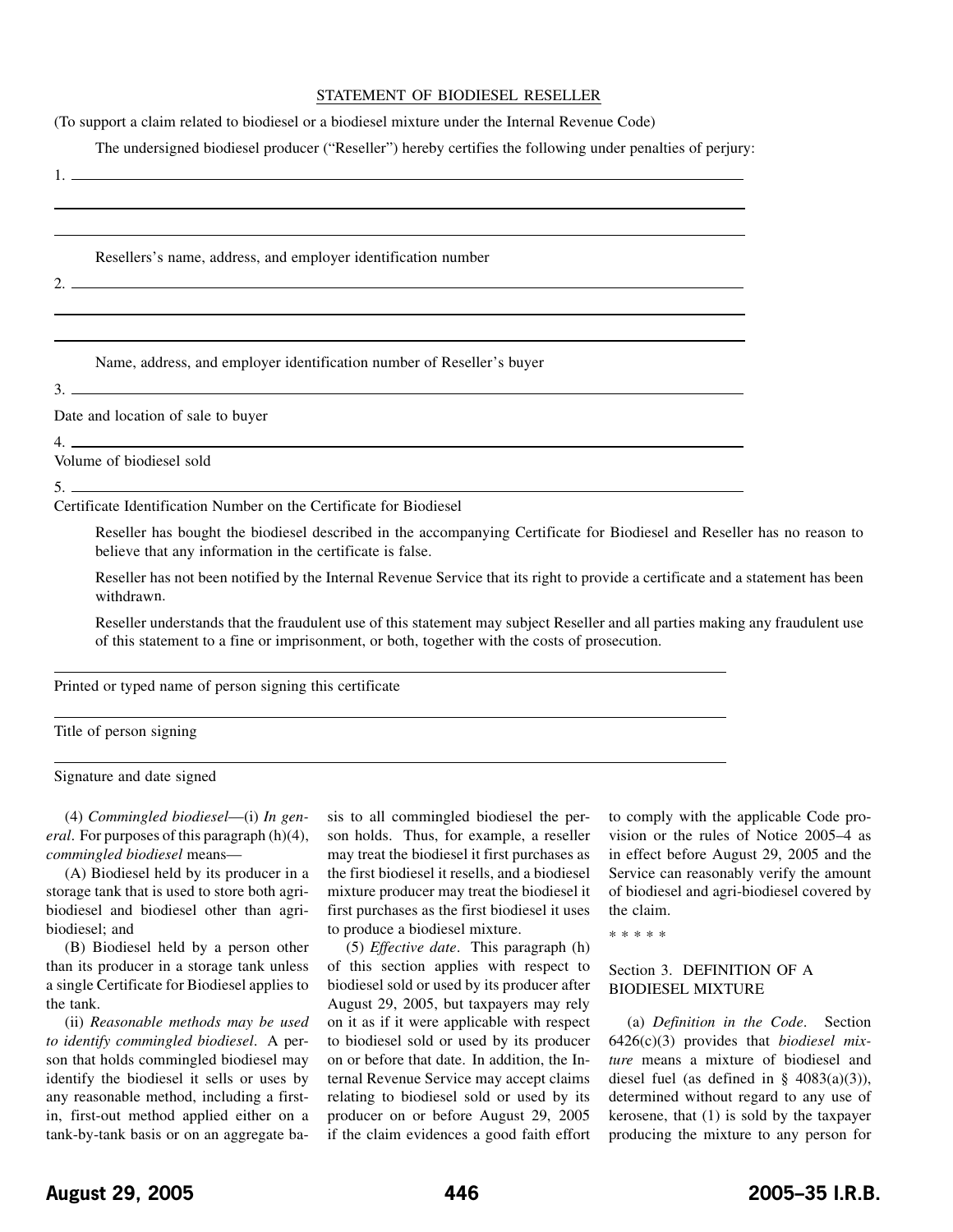use as a fuel, or (2) is used as a fuel by the taxpayer producing the mixture.

(b) *Explanation of terms*—(1) The diesel fuel in a biodiesel mixture may be either dyed or undyed. However, taxpayers are reminded of the penalty in § 6715 for the willful alteration of the strength or composition of any dye in dyed fuel. Also see § 48.6715–1 of the Manufacturers and Retailers Excise Tax Regulations.

(2) A biodiesel mixture generally is used as a fuel when it is consumed to produce energy. Thus, for example, a biodiesel mixture that is consumed in a furnace to produce heat is used as a fuel. However, the destruction of a biodiesel mixture in a fire or other casualty loss is not treated as use as a fuel.

(3) A biodiesel mixture is a mixture of biodiesel and diesel fuel containing at least 0.1 percent (by volume) of diesel fuel. Thus, for example, a mixture of 999 gallons of biodiesel and 1 gallon of diesel fuel is a biodiesel mixture.

(4) Kerosene in a mixture of biodiesel and diesel fuel is not included in the volume for purposes of determining whether the biodiesel mixture satisfies the volume requirements set forth in paragraph (b)(3) of this section. Further, the gallons of kerosene in the mixture of biodiesel and diesel fuel are not included in the gallons of biodiesel for which a credit or payment is allowed.

(c) *Effective date*—(1) *In general*. Paragraphs  $(b)(1)$ ,  $(2)$ , and  $(4)$  of this section are applicable January 1, 2005, the effective date of Notice 2005–4. Paragraph (b)(3) of this section applies with respect to mixtures produced after August 29, 2005 and, except as provided in paragraph  $(c)(2)$  of this section, is not taken into account in determining the tax treatment of any mixture produced on or before that date.

(2) *Reliance permitted in certain cases*. A taxpayer may rely on paragraph  $(b)(3)$ of this section to claim a biodiesel mixture credit for a mixture produced on or before August 29, 2005 if the taxpayer has not taken any action inconsistent with the claim requirements under this notice such as providing a Certificate for Biodiesel or a Statement of Biodiesel Reseller with respect to the biodiesel in the mixture.

# Section 4. DEFINITION OF AGRI-BIODIESEL

(a) *In general*. Section 40A(d)(2) defines *agri-biodiesel* as meaning biodiesel derived solely from virgin oils, "including" esters derived from virgin vegetable oils from corn, soybeans, sunflower seeds, cottonseeds, canola, crambe, rapeseeds, safflowers, flaxseeds, rice bran, and mustard seeds, and from animal fats. The language "including" indicates that this list is not exclusive. Thus, for example, biodiesel derived solely from virgin oils includes esters derived from palm oil and fish oil.

(b) *Commingled feedstock*. If virgin oils and recycled oils are commingled for use as a feedstock in the production of biodiesel, the biodiesel is not derived solely from virgin oils as required by  $$40A(d)(2).$ 

(c) *Effective date*. Paragraph (a) of this section is applicable January 1, 2005, the effective date of Notice 2005–4. Paragraph (b) of this section applies with respect to biodiesel produced after August 29, 2005.

# Section 5. CLAIMS FOR PAYMENTS THAT EXCEED THE ALLOWABLE CREDIT

(a) *Background*. Section 6426 generally allows a biodiesel mixture credit against any tax imposed by § 4081, including those taxes unrelated to biodiesel mixtures or alcohol mixtures. The § 6426 credit is claimed on a Form 720, *Quarterly Federal Excise Tax Return*, which is filed at the end of each quarter. Section  $6427(e)(1)$  generally allows a payment relating to a person's production of a biodiesel mixture. The  $\S$  6427(e)(1) payment may be claimed before Form 720 is due and as often as once a week if certain conditions are met. However, § 6427(e)(2) provides that no amount is payable under § 6427(e)(1) for any mixture with respect to which an amount is allowed as a credit under § 6426. If a claim is made under § 6427(e) for an amount that is allowable as a credit under  $\S$  6426, section 2(d)(2) of Notice 2005–4 provides that payment under § 6427(e) is treated as an excessive amount under § 6206. Unless this excessive amount is repaid with interest before the due date of the Form 720 on which the

credit under § 6426 is allowable, it may be assessed as if it were a tax imposed by § 4081 and a penalty under § 6675 may be imposed.

(b) *Computation of payment limitation*. A person producing biodiesel mixtures outside the bulk transfer/terminal system and liable for tax imposed by § 4081 solely because of the removal or sale of the mixtures can avoid making excessive claims for payment under  $\S$  6427(e) by limiting claims filed on a form other than Form 720 to—

(1) 75.6 percent of the total credits and payments allowable with respect to agri-biodiesel used to produce the mixtures (24.4 percent of the allowable credits and payments must be claimed on Form 720); and

(2) 51.2 percent of the total credits and payments allowable with respect to biodiesel other than agri-biodiesel used to produce the mixtures (48.8 percent of the allowable credits and payment must be claimed on Form 720).

(c) *Example*. The following example illustrates the application of this section:

(1) *P* is a biodiesel mixture producer. *P* produces blended taxable fuel outside of the bulk transfer/terminal system by adding biodiesel to taxed diesel fuel. See §§ 48.4081–1(c)(1) and 48.4081–3(g). *P* has no § 4081 liability other than its liability as a blender on its sale of the biodiesel mixture. During the period August 1 through August 10, 2005, *P* uses 5,000 gallons of agri-biodiesel to produce a biodiesel mixture. The total of the credits and payments allowable with respect to the biodiesel used to produce the mixture is \$5,000 (5,000 x \$1.00).

(2) On August 11, *P* files Form 8849, *Claim for Refund of Excise Taxes*, for the period August 1 – August 10. To avoid an excessive claim, *P* limits the claim on Form 8849 to \$3,780 (75.6 percent of \$5,000) reporting 3,780 gallons of agri-biodiesel.

(3) On Form 720, *Quarterly Federal Excise Tax Return*, *P* reports liability for IRS No. 60(c) of \$1,220 (5,000 gallons x \$.244) and claims a credit on Schedule C for \$1,220 (24.4 percent of \$5,000) for the period August 1 – August 10, reporting on Schedule C 1,220 gallons of agri-biodiesel.

(d) *Effective date*. This section is applicable January 1, 2005, the effective date of Notice 2005–4.

## Section 6. AVIATION-GRADE KEROSENE

(a) *In general*—(1) Section 4 of Notice 2005–4 provides guidance on the taxation of aviation-grade kerosene under the Act. Under sections 4(d) and 4(e), a position holder is not liable for tax if, among other conditions, it obtains a certificate from the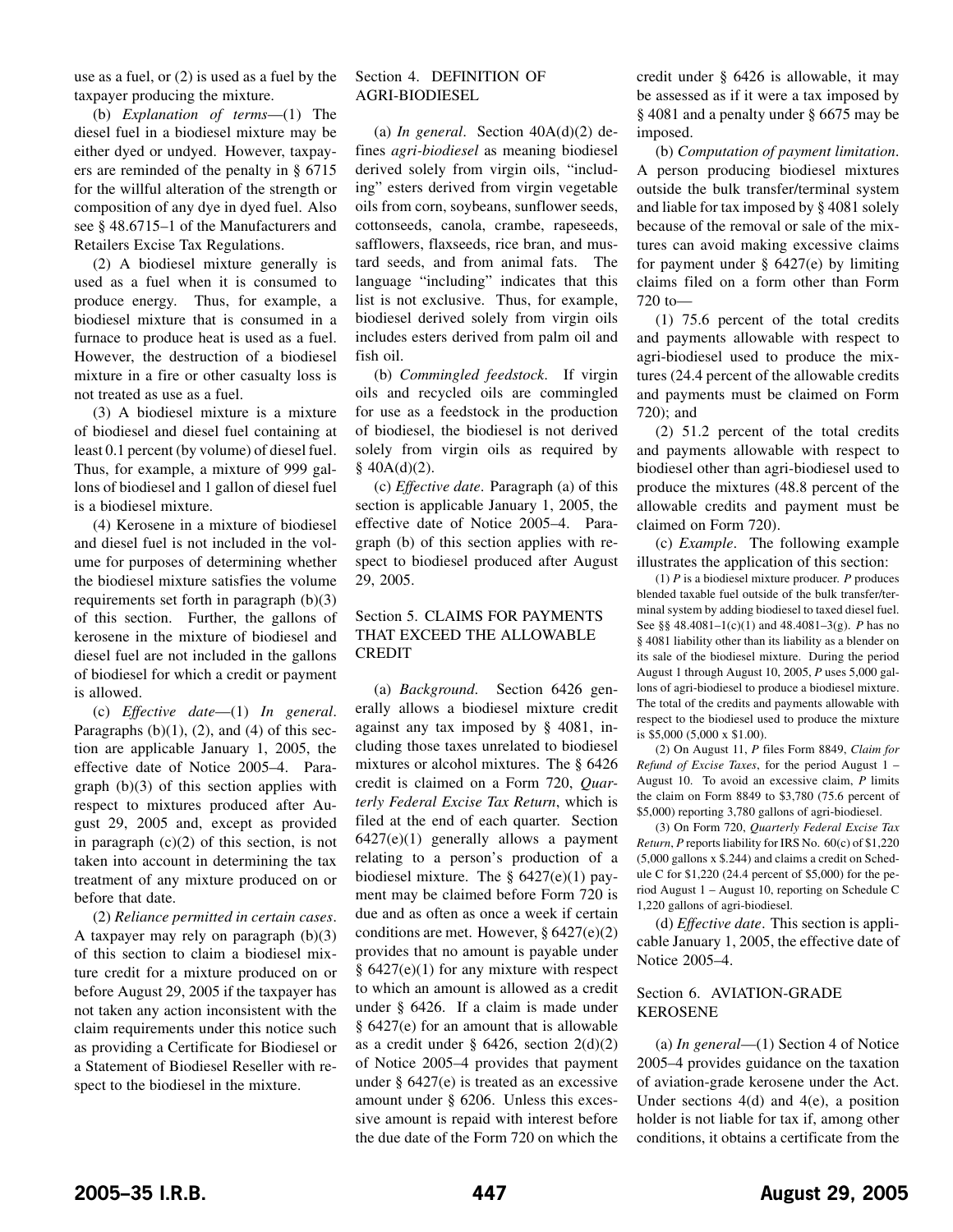<span id="page-29-0"></span>operator of the aircraft into which the aviation-grade kerosene is delivered. This certificate, described in section  $4(g)$ , is signed by the aircraft operator and includes the name of the position holder.

(2) In a so-called "flash title transaction," the position holder sells (as defined in §  $48.0-2(a)(5)$  the aviation-grade kerosene to a wholesale distributor (reseller) that in turn sells the kerosene to the aircraft operator as the kerosene is being removed from a terminal into the fuel tank of an aircraft.

(3) For purposes of determining whether the conditions of sections  $4(d)(1)(ii)$  and  $4(e)(2)$  of Notice 2005–4 are met in a case described in paragraph  $(a)(2)$  of this section, the position holder will be treated as having a certificate (in the form described in section  $4(g)$ ) from the operator of the aircraft if: (i) the aircraft operator puts the reseller's name, address, and employer identification number on the certificate in place of the position holder's name, address, and employer identification number; and (ii) the reseller provides the position holder with a statement of aviation-grade kerosene reseller. The reseller statement is a statement that is signed under penalties of perjury by a person with authority to bind the reseller; is provided at the bottom or on the back of the certificate (or in an attached document); and contains the reseller's name, address, and employer identification number, the position holder's name, address, and employer identification number, and a statement that the reseller has no reason to believe that any information in the accompanying aircraft operator's certificate is false.

(b) *Effective date*. This section is applicable August 29, 2005.

## Section 7. CORRECTION TO NOTICE 2005–4

The last sentence of section 2(a) of Notice 2005–4 is revised to read as follows: Under the Code's coordination rules, the sum of all credits and payments per gallon of alcohol or biodiesel may not exceed the credit rate per gallon prescribed in § 40 or 40A, whichever is applicable.

# Section 8. PAPERWORK REDUCTION  $ACT$

The collection of information contained in this notice has been reviewed and approved by the office of Management and Budget (OMB) in accordance with the Paperwork Reduction Act (44 U.S.C. § 3507) under control number 1545–1915.

An agency may not conduct or sponsor, and a person is not required to respond to, a collection of information unless the collection of information displays a valid OMB control number.

The collections of information in this notice are in the following sections.

Section 2 of the notice describes the statement that the biodiesel reseller must give to its buyer with respect to the biodiesel mixture credit or biodiesel credit.

Section 6 of the notice describes the statement that an aviation-grade kerosene reseller must give to the position holder of aviation grade kerosene.

The collections of information are required to obtain a tax benefit. This information will be used to substantiate claims for the tax benefits. The likely respondents are businesses, not-for-profit institutions, and state, local, or tribal governments.

The estimated total annual reporting and or recordkeeping burden is 5,100 hours.

The estimated average annual burden per respondent and/or recordkeeper is approximately is .25 hours.

The estimated number of respondents and recordkeepers is 240.

Books or records relating to a collection of information must be retained as long as their contents may become material to the administration of the internal revenue law. Generally, tax returns and tax return information are confidential, as required by 26 U.S.C. § 6103.

## Section 9. EFFECT ON OTHER **DOCUMENTS**

Notice 2005–4 is modified as described in sections 2, 6, and 7 of this notice.

## Section 10. DRAFTING INFORMATION

The principal authors of this notice are Susan Athy and Deborah Karet of the Office of the Associate Chief Counsel (Passthroughs and Special Industries).

For further information regarding this notice, please contact Ms. Athy (regarding biodiesel) or Ms. Karet (regarding aviation-grade kerosene) at (202) 622–3130 (not a toll-free call).

# **Weighted Average Interest Rates Update**

# **Notice 2005–63**

This notice provides guidance as to the corporate bond weighted average interest rate and the permissible range of interest rates specified under  $\S 412(b)(5)(B)(ii)(II)$ of the Internal Revenue Code. In addition, it provides guidance as to the interest rate on 30-year Treasury securities under  $§$  417(e)(3)(A)(ii)(II), and the weighted average interest rate and permissible ranges of interest rates based on the 30-year Treasury securities rate.

## CORPORATE BOND WEIGHTED AVERAGE INTEREST RATE

Sections  $412(b)(5)(B)(ii)$  and  $412(1)(7)(C)(i)$ , as amended by the Pension Funding Equity Act of 2004, provide that the interest rates used to calculate current liability and to determine the required contribution under § 412(l) for plan years beginning in 2004 or 2005 must be within a permissible range based on the weighted average of the rates of interest on amounts invested conservatively in long term investment grade corporate bonds during the 4-year period ending on the last day before the beginning of the plan year.

Notice 2004–34, 2004–1 C.B. 848, provides guidelines for determining the corporate bond weighted average interest rate and the resulting permissible range of interest rates used to calculate current liability. That notice establishes that the corporate bond weighted average is based on the monthly composite corporate bond rate derived from designated corporate bond indices.

The composite corporate bond rate for July 2005 is 5.37 percent. Pursuant to Notice 2004–34, the Service has determined this rate as the average of the monthly yields for the included corporate bond indices for that month.

The following corporate bond weighted average interest rate was determined for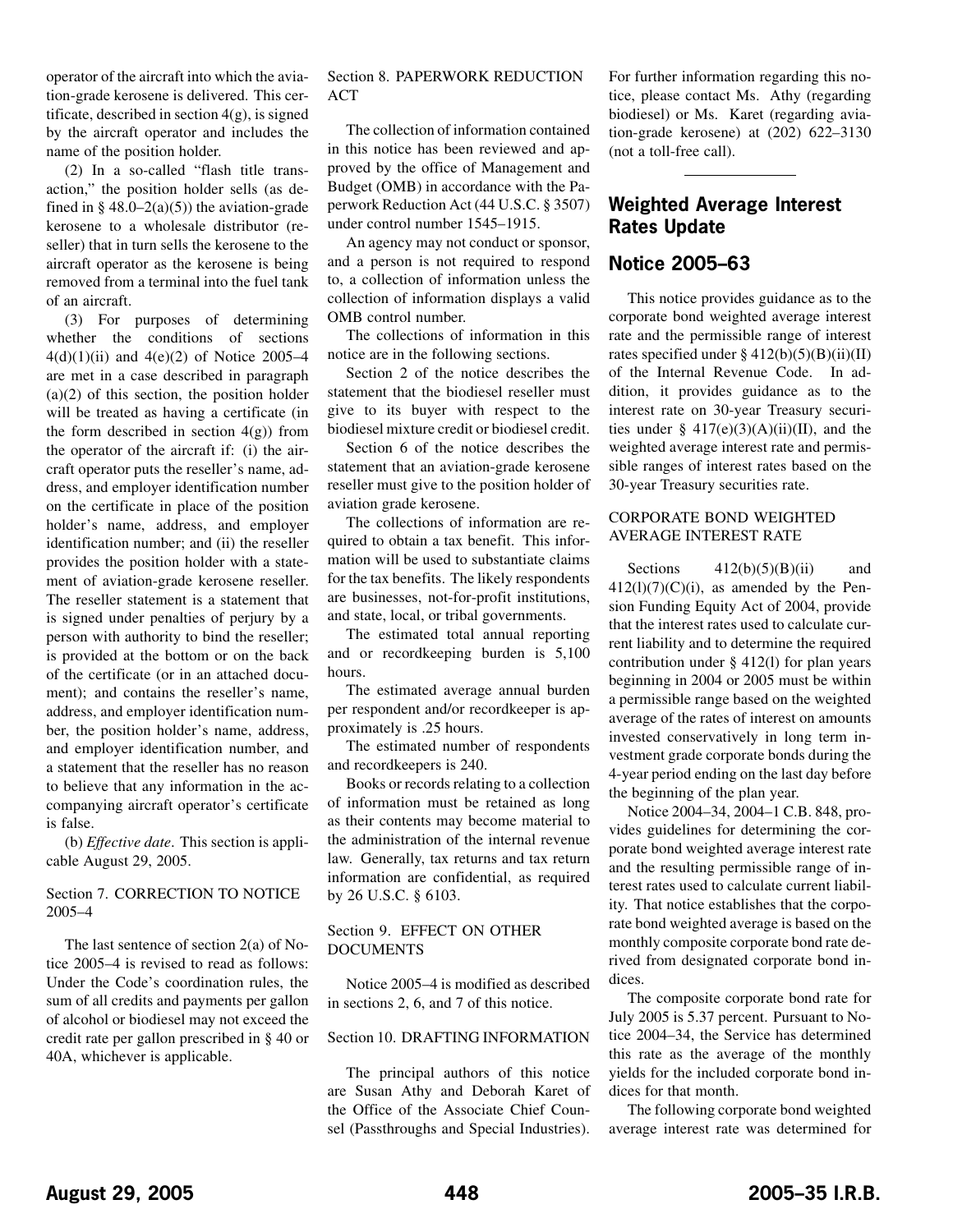<span id="page-30-0"></span>

|                |      | Corporate |              |
|----------------|------|-----------|--------------|
| For Plan Years |      | Bond      | 90% to 100%  |
| Beginning in:  |      | Weighted  | Permissible  |
| Month          | Year | Average   | Range        |
| August         | 2005 | 5.87      | 5.28 to 5.87 |

# 30-YEAR TREASURY SECURITIES WEIGHTED AVERAGE INTEREST RATE

Section  $417(e)(3)(A)(ii)(II)$  defines the applicable interest rate, which must be used for purposes of determining the minimum present value of a participant's benefit under  $\S$  417(e)(1) and (2), as the annual rate of interest on 30-year Treasury securities for the month before the date of distribution or such other time as the Secretary may by regulations prescribe. Section  $1.417(e)-1(d)(3)$  of the Income

Tax Regulations provides that the applicable interest rate for a month is the annual interest rate on 30-year Treasury securities as specified by the Commissioner for that month in revenue rulings, notices or other guidance published in the Internal Revenue Bulletin.

Section  $404(a)(1)$  of the Code, as amended by the Pension Funding Equity Act of 2004, permits an employer to elect to disregard subclause (II) of  $§$  412(b)(5)(B)(ii) to determine the maximum amount of the deduction allowed under  $\frac{404(a)(1)}{2}$ .

The rate of interest on 30-year Treasury securities for July 2005 is 4.41 percent. Pursuant to Notice 2002–26, 2002–1 C.B. 743, the Service has determined this rate as the monthly average of the daily determination of yield on the 30-year Treasury bond maturing in February 2031.

The following 30-year Treasury rates were determined for the plan years beginning in the month shown below.

| For Plan Years         |      | 30-Year<br>Treasury | 90\% to 105\%        | 90\% to 110\%        |
|------------------------|------|---------------------|----------------------|----------------------|
| Beginning in:<br>Month | Year | Weighted<br>Average | Permissible<br>Range | Permissible<br>Range |
| August                 | 2005 | 4.94                | 4.44 to 5.18         | 4.44 to 5.43         |

## **Drafting Information**

The principal authors of this notice are Paul Stern and Tony Montanaro of the Employee Plans, Tax Exempt and Government Entities Division. For further information regarding this notice, please contact the Employee Plans' taxpayer assistance telephone service at 1–877–829–5500 (a toll-free number), between the hours of 8:00 a.m. and 6:30 p.m. Eastern time, Monday through Friday. Mr. Stern may be reached at

1–202–283–9703. Mr. Montanaro may be reached at 1–202–283–9714. The telephone numbers in the preceding sentences are not toll-free.

*26 CFR 601.602: Tax forms and instructions. (Also Part 1, §§ 6012, 6061, 6033, 1.6011–1(a), 1.6012–5, 301.6061–1(b).)*

# **Rev. Proc. 2005–60**

## **TABLE OF CONTENTS**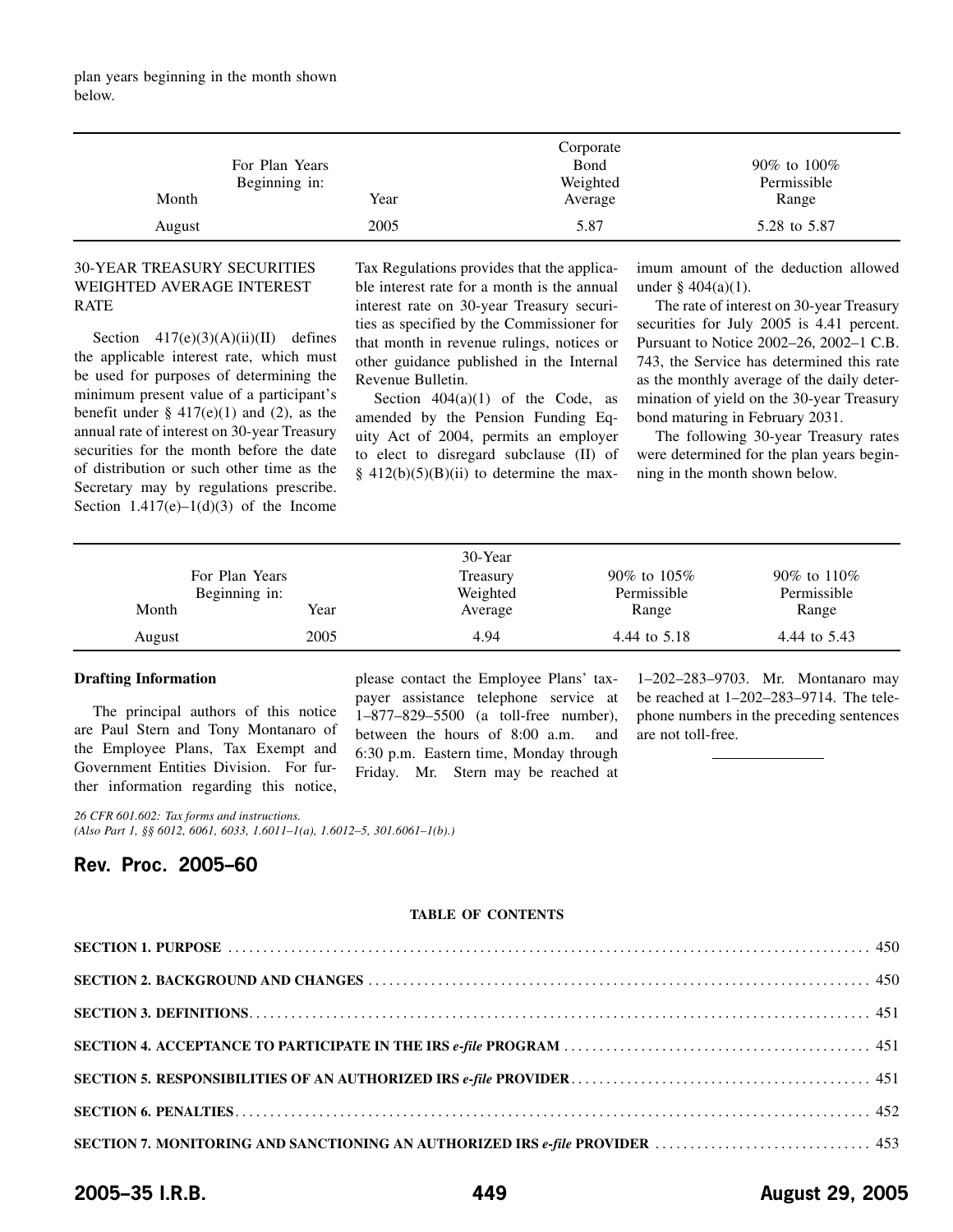<span id="page-31-0"></span>

| <b>SECTION 9. PILOT PROGRAMS.</b> $\ldots$ . $\ldots$ . $\ldots$ . $\ldots$ . $\ldots$ . $\ldots$ . $\ldots$ . $\ldots$ . $\ldots$ . $\ldots$ . $\ldots$ . 453 |  |
|----------------------------------------------------------------------------------------------------------------------------------------------------------------|--|
|                                                                                                                                                                |  |
|                                                                                                                                                                |  |
|                                                                                                                                                                |  |

**SECTION 12. INTERNAL REVENUE SERVICE OFFICE CONTACT** . . . . . . . . . . . . . . . . . . . . . . . . . . . . . . . . . . . . . . . . . . . . . . . . . . . . [453](#page-34-0)

SECTION 1. PURPOSE

.01 This revenue procedure informs Authorized IRS *e-file* Providers of their obligations to the Internal Revenue Service (the Service), taxpayers, and other participants in the IRS *e-file* Program. This revenue procedure combines the rules governing IRS *e-file*, including the rules regulating Authorized IRS *e-file* Providers that facilitate the electronic filing of:

(1) Form 1040 and 1040A, *U.S. Individual Income Tax Return*, and Form 1040EZ, *Income Tax Return for Single and Joint Filers With No Dependents*, previously contained in Publication 1345, *Handbook for Authorized IRS e-file Providers of Individual Income Tax Returns*, and Rev. Proc. 2000–31, 2000–2 C.B. 146;

(2) Form 940, *Employer's Annual Federal Unemployment (FUTA) Tax Return*, previously contained in Rev. Proc. 2001–9, 2001–1 C.B. 328; and

(3) the rules governing electronic filing for the Form 941, *Employer's Quarterly Federal Tax Return*, previously contained in Rev. Proc. 99–39, 1999–2 C.B. 532.

.02 This revenue procedure also regulates Authorized IRS *e-file* Providers that facilitate the electronic filing of:

(1) Form 1120, *U.S. Corporation Income Tax Return*;

(2) Forms 1120S, *U.S. Income Tax Return for an S Corporation*;

(3) Form 990, *Return of Organization Exempt From Income Tax*; and

(4) Form 990–PF, *Return of Private Foundation or Section 4947(a)(1) Trust Treated as a Private Foundation*.

.03 IRS *e-file* allows return filers to file their returns through an ERO, or by using a personal computer, modem or the Internet, and commercial tax preparation software. The returns that can be filed under IRS *e-file* include:

(1) Form 56, *Notice Concerning Fiduciary Relationship*;

(2) Form 940, *Employer's Annual Federal Unemployment (FUTA) Tax Return*;

(3) Form 941, *Employer's Quarterly Federal Tax Return*;

(4) Form 990, *Return of Organization Exempt From Income Tax*;

(5) Form 990–EZ, *Short Form Return of Organization Exempt From Income Tax*;

(6) Form 990–PF, *Return of Private Foundation or Section 4947(a)(1) Trust Treated as a Private Foundation*;

(7) Forms 1040 and 1040A, *U.S. Individual Income Tax Return*;

(8) Form 1040EZ, *Income Tax Return for Single and Joint Filers With No Dependents*;

(9) Form 1065, *U.S. Return of Partnership Income*;

(10) Form 1120, *U.S. Corporation Income Tax Return*;

(11) Form 1120–POL, *U.S. Income Tax Return for Certain Political Organizations*;

(12) Form 1120S, *U.S. Income Tax Return for an S Corporation*;

(13) Form 1041, *U.S. Income Tax Return for Estates and Trusts*;

(14) Form 1065, *U.S. Return of Partnership Income*;

(15) Form 2350, *Application for Extension of Time to File U.S. Income Tax Return* (or any successor form);

(16) Form 2688, *Application for Additional Extension of Time To File U.S. Individual Income Tax Return* (or any successor form);

(17) Form 4868, *Application for Automatic Extension of Time to File U.S. Individual Income Tax Return* (or any successor form);

(18) Form 7004, *Application for Automatic Extension of Time to File Corporation Income Tax Return* (or any successor form);

(19) Form 8868, *Application for Extension of Time To File an Exempt Organization Return* (or any successor form); and

(20) Form 9465, *Installment Agreement Request.*

.04 This revenue procedure does not cover procedures governing electronic filing of Form 1040NR, *U.S. Nonresident Alien Income Tax Return*. For procedures governing the electronic filing of Form 1040NR, see Rev. Proc. 2000–24, 2000–1 C.B. 1133.

.05 This revenue procedure also does not cover providers of information returns that are filed under the FIRE (Filing Information Returns Electronically) Program. The information returns not covered by this revenue procedure include:

(1) Form 1042–S, *Foreign Person's U.S. Source Income Subject to Withholding*;

(2) Form 1098, *Mortgage Interest Statement*;

(3) Form 5498, *Individual Retirement Arrangement Contribution Information*;

(4) Form 8027, *Employer's Annual Information Return of Tip Income and Allocated Tips*;

(5) Form W–2G, *Certain Gambling Winnings*; and

(6) Questionable Forms W–4, *Employee's Withholding Allowance Certificate*. See Publication 1220, *Specifications for Filing Forms 1098, 1099, 5498 and W2–G Magnetically or Electronically*.

# SECTION 2. BACKGROUND AND **CHANGES**

.01 Section  $1.6011-1(a)$  of the Income Tax Regulations provides that every person subject to income tax must make a return or statement as required by the regulations. The return or statement must include the information required by the applicable regulations or forms.

.02 Section 301.6061–1(b) of the Regulations on Procedure and Administration authorizes the Secretary to prescribe in forms, instructions, or other appropriate guidance the method of signing any return, statement, or other document required to be made under any provision of the internal revenue laws or regulations.

.03 Section 1.6012–5 provides that the Commissioner may authorize the use, at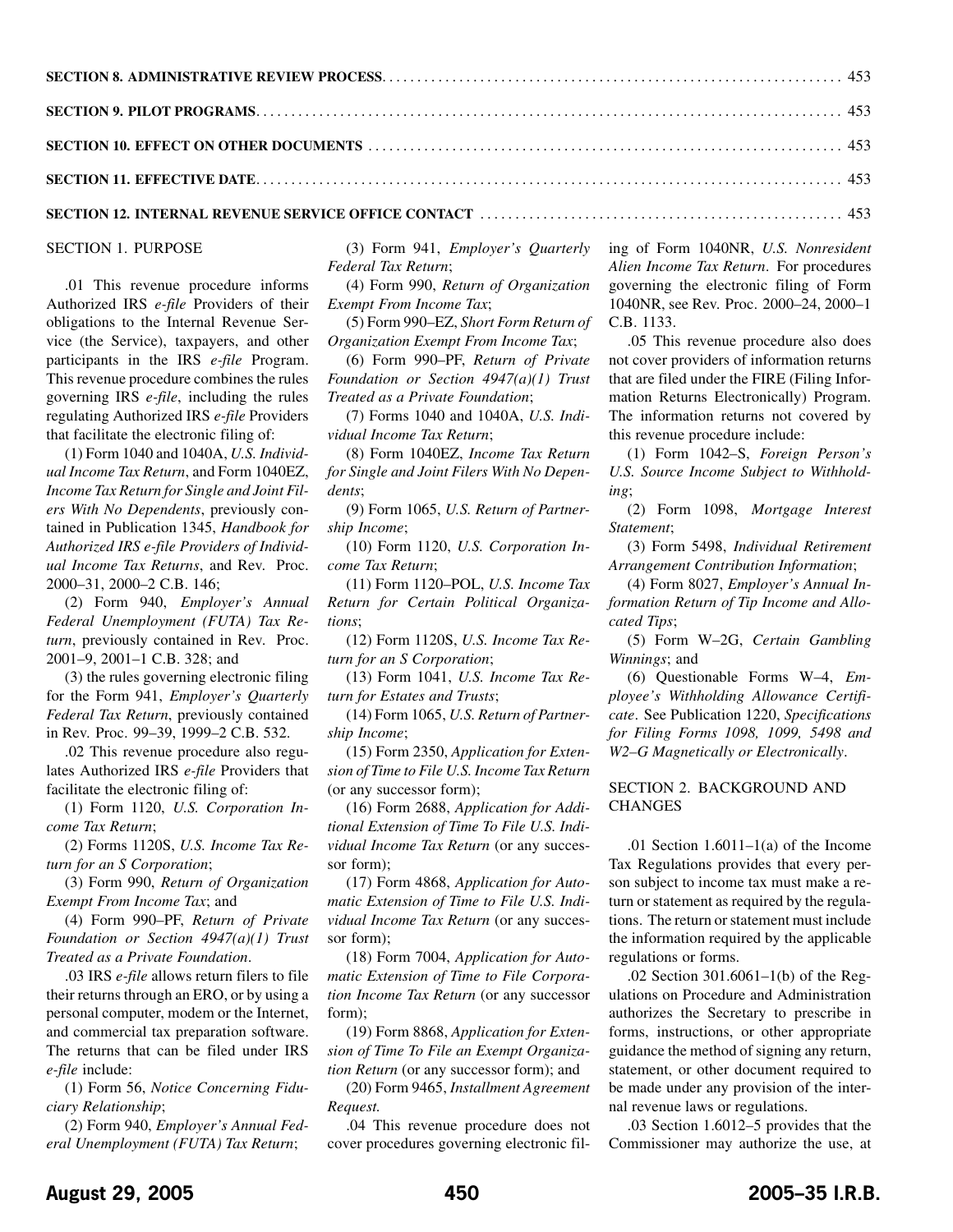<span id="page-32-0"></span>the option of a person required to make a return, of a composite return in lieu of any form specified in 26 CFR Part 1 (Income Tax), subject to such conditions, limitations, and special rules governing the preparation, execution, filing, and correction thereof as the Commissioner may deem appropriate.

.04 Section 6011(e)(1) of the Internal Revenue Code (the Code) gives specific authority for the Service and the Treasury Department to "prescribe regulations providing standards for determining which returns must be filed on magnetic media or in other machine-readable form." On January 12, 2005, the Service and the Treasury Department published in the Federal Register (T.D. 9175, 2005–10 I.R.B. 665 [70 FR 2012–01]) temporary regulations mandating the electronic filing of certain Forms 1120, 1120S, 990 and 990–PF under sections 301.6011–5T, 301.6037–2T, and 301.6033–4T. On November 12, 1999, the Service and the Treasury Department also published in the Federal Register (T.D. 8843, 1999–2 C.B. 590 [64 FR 61502]) final regulations mandating the electronic filing of certain Forms 1065 under section 301.6011–3.

.05 This revenue procedure combines the rules governing IRS *e-file* including the rules governing electronic filing of:

(1) Form 1040 and 1040A, *U.S. Individual Income Tax Return*, and Form 1040EZ, *Income Tax Return for Single and Joint Filers With No Dependents*, contained in Publication 1345, *Handbook for Authorized IRS e-file Providers of Individual Income Tax Returns*, and Rev. Proc. 2000–31, 2000–2 C.B. 146;

(2) Form 940, *Employer's Annual Federal Unemployment (FUTA) Tax Return*, contained in Rev. Proc. 2001–9; and

(3) Form 941, *Employer's Quarterly Federal Tax Return*, contained in Rev. Proc. 99–39.

.06 This revenue procedure also includes the rules governing electronic filing of:

(1) Form 990, *Return of Organization Exempt From Income Tax*;

(2) Form 990–EZ, *Short Form Return of Organization Exempt From Income Tax*;

(3) Form 990–PF, *Return of Private Foundation or Section 4947(a)(1) Trust Treated as a Private Foundation*;

(4) Form 1041, *U.S. Income Tax Return for Estates and Trusts*;

(5) Form 1065, *U.S. Return of Partnership Income*;

(6) Form 1120, *U.S. Corporation Income Tax Return*;

(7) Form 1120–POL, *U.S. Income Tax Return for Certain Political Organizations*; and

(8) Form 1120S, *U.S. Income Tax Return for an S Corporation*.

.07 Many of the rules governing participation in IRS *e-file* are now set forth in IRS Publications. See section 5.01 of this revenue procedure.

## SECTION 3. DEFINITIONS

.01 Authorized IRS *e-file* Provider. A participant in IRS *e-file* is referred to as an "Authorized IRS *e-file* Provider." The five categories of Authorized IRS *e-file* Providers are:

(1) ELECTRONIC RETURN ORIGI-NATOR. An Electronic Return Originator (ERO) originates the electronic submission of returns.

(2) INTERMEDIATE SERVICE PROVIDER. An Intermediate Service Provider receives tax return information from an ERO (or from a taxpayer or tax exempt organization that files electronically using a personal computer, modem or the Internet, and commercial tax preparation software), processes the return information, and either forwards the information to a Transmitter, or sends the information back to the ERO (or taxpayer or exempt organization).

(3) SOFTWARE DEVELOPER. A Software Developer develops software for the purposes of (a) formatting electronic return information according to publications issued by the Service that set forth electronic return file specifications and record layouts for tax returns; and/or (b) transmitting electronic tax return information directly to the Service.

(4) TRANSMITTER. A Transmitter transmits electronic return information directly to the Service.

(5) REPORTING AGENT. A Reporting Agent is an accounting service, franchiser, bank, service bureau, or other entity that complies with Rev. Proc. 2003–69, 2003–2 C.B. 403, and is authorized to perform one or more of the acts listed in Rev. Proc. 2003–69 on behalf of a taxpayer.

The five categories of Authorized IRS *e-file* Providers are not mutually exclusive.

For example, an ERO can, at the same time, be a Transmitter, Software Developer, or Intermediate Service Provider depending on the function(s) performed.

.02 Responsible Official. A Responsible Official is an individual with authority over the IRS *e-file* operation of the office(s) of the Authorized IRS *e-file* Provider, is the first point of contact with the Service, and has authority to sign revised IRS *e-file* applications. A Responsible Official is responsible for ensuring that the Authorized IRS *e-file* Provider adheres to the provisions of this revenue procedure and the publications and notices governing the IRS *e-file* Program.

## SECTION 4. ACCEPTANCE TO PARTICIPATE IN THE IRS *e-file* PROGRAM

.01 Sole proprietors, businesses, and organizations that wish to become an Authorized IRS *e-file* Provider must apply for participation and must be accepted by the Service.

.02 The procedures governing application to the IRS *e-file* Program are included in Publication 3112, *IRS e-file Application and Participation*.

.03 The circumstances under which the Service may deny participation in the IRS *e-file* Program are also included in Publication 3112. An applicant who is denied participation may seek administrative review of the denial. See section 8 of this revenue procedure.

.04 To continue participation in the IRS *e-file* Program, an Authorized IRS *e-file* Provider must adhere to all requirements of this revenue procedure and the publications and notices governing IRS *e-file*.

## SECTION 5. RESPONSIBILITIES OF AN AUTHORIZED IRS *e-file* PROVIDER

.01 To ensure that returns are accurately and efficiently filed, an Authorized IRS *e-file* Provider must comply with the provisions of this revenue procedure and all publications and notices governing IRS *e-file*. The Service will from time to time update such publications and notices to reflect changes to the program. It is the responsibility of the Authorized IRS *e-file* Provider to ensure that it complies with the latest version of all publications and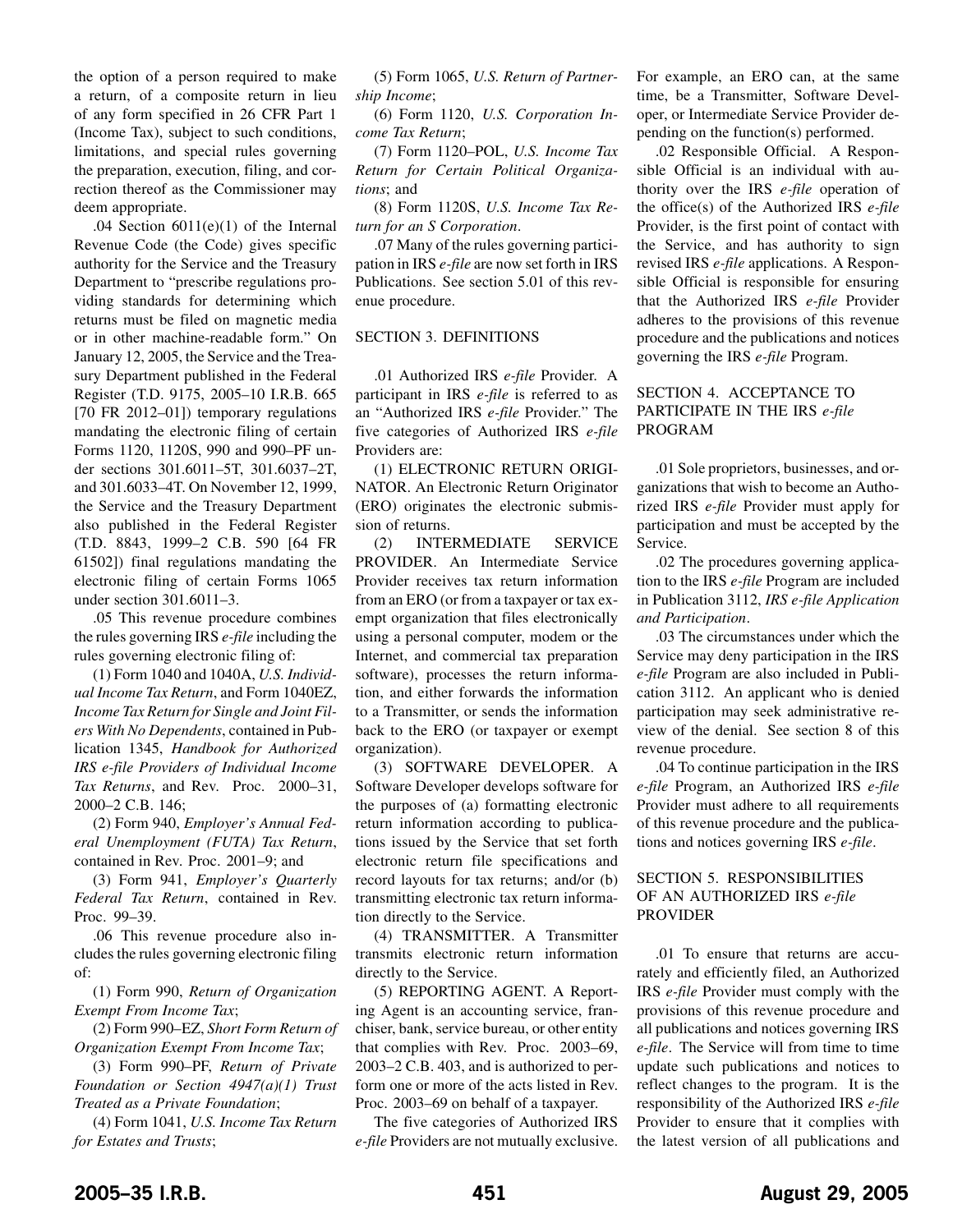<span id="page-33-0"></span>notices. The publications and notices governing the IRS *e-file* Program include:

(1) Publication 1345, *Handbook for Authorized IRS e-file Providers of Individual Income Tax Returns*;

(2) Publication 1345A, *Filing Season Supplement for Authorized IRS e-file Providers of Individual Income Tax Returns*;

(3) Publication 1346, *Electronic Return File Specifications and Record Layouts for Individual Income Tax Returns*;

(4) Publication 1436, *Test Package for Electronic Filers of Individual Income Tax Returns*;

(5) Publication 1437, *Procedures for the 1041 e-file Program, U.S. Income Tax Return for Estates and Trusts*;

(6) Publication 1438, *File Specifications, Validation Criteria and Record Layouts for the 1041 e-file Program, U.S. Income Tax Return for Estates and Trusts*;

(7) Publication 1438–A, *(Supplement) 1041 e-file Program, U.S. Income Tax Return for Estates and Trusts*;

(8) Publication 1474, *Technical Specifications Guide For Reporting Agent Authorization For Magnetic Tape/Electronic Filers and Federal Tax Depositors*;

(9) Publication 1524, *Procedures for 1065 e-file Program, U.S. Return of Partnership Income*;

(10) Publication 1525, *File Specifications, Validation Criteria and Record Layouts for the 1065 e-file Program, U.S. Return of Partnership Income*;

(11) Publication 1855, *Technical Specifications Guide for the Electronic Filing of Form 941, Employer's Quarterly Federal Tax Return*;

(12) Publication 3112, *IRS e-file Application and Participation*;

(13) Publication 3416, *1065 e-file Program, U.S. Return of Partnership Income (Publication 1525 Supplement)*;

(14) Publication 3715, *Technical Specifications Guide for the Electronic Filing of Form 940, Employer's Federal Unemployment (FUTA) Tax Return*;

(15) Publication 3823, *Employment Tax e-file System Implementation and User Guide*;

(16) Publication 4162, *Modernized e-File Test Package for Forms 1120/1120S*;

(17) Publication 4163, *Modernized e-File Information for Authorized IRS e-file Providers of Forms 1120/1120S*;

(18) Publication 4164, *Modernized e-File Guide for Software Developers and Transmitters*;

(19) Publication 4205, *Modernized e-File Test Package for Exempt Organization Filings*;

(20) Publication 4206, *Modernized e-File Information for Authorized IRS e-file Providers of Exempt Organization Filings*; and

(21) Postings to the IRS web site at: *http://www.irs.gov* on the Internet, and published guidance in the Internal Revenue Bulletin and the Federal Register.

.02 The publications and notices listed in section 5.01 supplement this revenue procedure. A violation of any provision of these publications and notices is considered a violation of this revenue procedure and may subject an Authorized IRS *e-file* Provider to the sanctions provided in section 7 of this revenue procedure.

.03 The security of taxpayer accounts and personal information is a top priority for the IRS. It is the responsibility of each Authorized IRS *e-file* Provider to have security systems in place to prevent unauthorized access to taxpayer accounts and personal information by third parties. The Gramm-Leach-Bliley Act, codified at 15 U.S.C. §§ 6801–6827, includes rules applicable to Authorized IRS *e-file* Providers that are designed to ensure the security and privacy of taxpayer information. Violation of the provisions of the Gramm-Leach-Bliley Act and the implementing rules and regulations promulgated by the Federal Trade Commission, or violations of the non-disclosure rules contained in sections 6713 or 7216 or the regulations promulgated thereunder, are considered violations of this revenue procedure and may subject an Authorized IRS *e-file* Provider to the sanctions provided in section 7 of this revenue procedure. See section 6.01 of this revenue procedure.

.04 In addition to the responsibilities defined in 5.01, 5.02, and 5.03 above, additional Authorized IRS *e-file* Providers responsibilities may be defined in statutes and regulations.

## SECTION 6. PENALTIES

.01 Penalties for Disclosure or Use of Information.

(1) An Authorized IRS *e-file* Provider, except a Software Developer that does not

have access to taxpayer information, is a tax return preparer under the definition of section 301.7216–1(b)(2). Tax return preparers are subject to criminal penalties for unauthorized disclosure or use of tax return information. See section 7216 of the Internal Revenue Code and section 301.7216–1(a). In addition, section 6713 establishes civil penalties for unauthorized disclosure or use of income tax return information by tax return preparers.

(2) Under section 301.7216–2(h), disclosure of tax return information among Authorized IRS *e-file* Providers for the purpose of electronically filing a return is permissible. For example, an ERO may pass on tax return information to an Intermediate Service Provider and/or a Transmitter for the purpose of having an electronic return formatted and transmitted to the Service.

.02 Other Preparer Penalties.

(1) Preparer penalties may be asserted against an individual or firm meeting the definition of an income tax return preparer under section 7701(a)(36) and section 301.7701–15. Preparer penalties that may be asserted under appropriate circumstances include, but are not limited to, those set forth in sections 6694, 6695, and 6713.

(2) Under section 301.7701–15(d)(1), Authorized IRS *e-file* Providers are not income tax return preparers for the purpose of assessing most preparer penalties as long as their services are limited to "typing, reproduction, or other mechanical assistance in the preparation of a return or claim for refund."

(3) If an ERO, Intermediate Service Provider, Transmitter, or the product of a Software Developer alters the income tax return information in a nonsubstantive way, this alteration will be considered to come under the "mechanical assistance" exception described in section 301.7701–15(d)(1), and will not cause an Authorized IRS *e-file* Provider to become an income tax preparer. A nonsubstantive change is a correction or change limited to a transposition error, misplaced entry, spelling error, or arithmetic correction.

(4) If an ERO, Intermediate Service Provider, Transmitter, or the product of a Software Developer alters income tax return information in a way that does not come under the "mechanical assistance" exception, such Authorized IRS *e-file*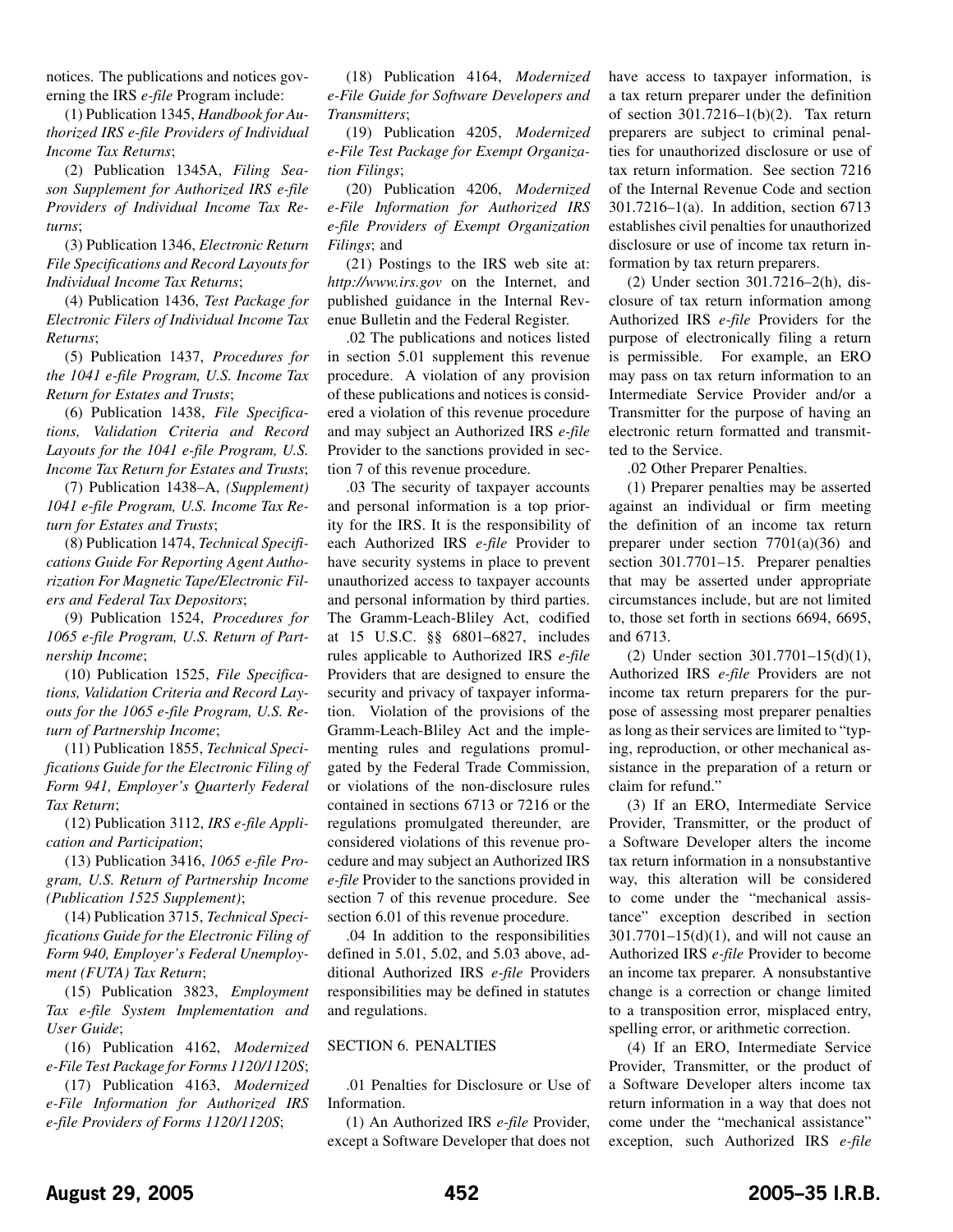<span id="page-34-0"></span>Provider may be held liable for income tax return preparer penalties. See section 301.7701–15; Rev. Rul. 85–189, 1985–2 C.B. 341 (describing a situation where a Software Developer was determined to be an income tax return preparer and subject to certain preparer penalties).

.03 Other Penalties. In addition to the above specified provisions, the Service may assert all appropriate preparer, nonpreparer, and disclosure penalties against an Authorized IRS *e-file* Provider as warranted under the circumstances.

# SECTION 7. MONITORING AND SANCTIONING AN AUTHORIZED IRS *e-file* PROVIDER

.01 The Service will monitor Authorized IRS *e-file* Providers for compliance with the rules governing IRS *e-file*. The Service may sanction an Authorized IRS *e-file* Provider for violating any provision of this revenue procedure or the publications and notices governing IRS *e-file*.

.02 Sanctions that the Service may impose upon an Authorized IRS *e-file* Provider for violations described in section 7.01 of this revenue procedure include a written reprimand, suspension or expulsion from the program, and other sanctions, depending on the severity of the infraction. Publication 3112 describes the infraction categories and the rules governing the imposition of sanctions.

# SECTION 8. ADMINISTRATIVE REVIEW PROCESS

.01 An applicant that has been denied participation in IRS *e-file* (see section 4.03 of this revenue procedure) has the right to an administrative review. During the administrative review process, the denial of participation remains in effect.

.02 An Authorized IRS *e-file* Provider may seek administrative review for any sanction the Service may impose under section 7 of this revenue procedure.

.03 Publication 3112 describes the procedures regarding administrative review of a denial of participation in IRS *e-file* and any sanction imposed by the Service.

## SECTION 9. PILOT PROGRAMS

.01 The Service regularly conducts pilot programs to introduce new technology into the IRS *e-file* Program. These pilot programs are usually conducted within a limited geographic area or within a limited taxpayer or practitioner community. The Service establishes rules for participating in these pilot programs and embodies these rules in an implementing document typically referred to as a "Memorandum of Understanding" or "Memorandum of Agreement." Pilot participants must agree to the provisions of the implementing document in order to participate in the pilot program.

.02 An implementing document supplements this revenue procedure, but does not supersede it.

.03 A violation of a provision of an implementing document is considered a violation of this revenue procedure and may subject the participant to sanctions (see section 7 of this revenue procedure).

## SECTION 10. EFFECT ON OTHER DOCUMENTS

Rev. Proc. 99–39, 1999–2 C.B. 532; Rev. Proc. 2000–31, 2000–2 C.B. 146; and Rev. Proc. 2001–9, 2001–1 C.B. 328 are superseded.

## SECTION 11. EFFECTIVE DATE

This revenue procedure is effective August 29, 2005.

## SECTION 12. INTERNAL REVENUE SERVICE OFFICE CONTACT

All questions regarding this revenue procedure should be directed to the Internal Revenue Service. The telephone number for this purpose is (202) 283–0261 (not a toll-free number).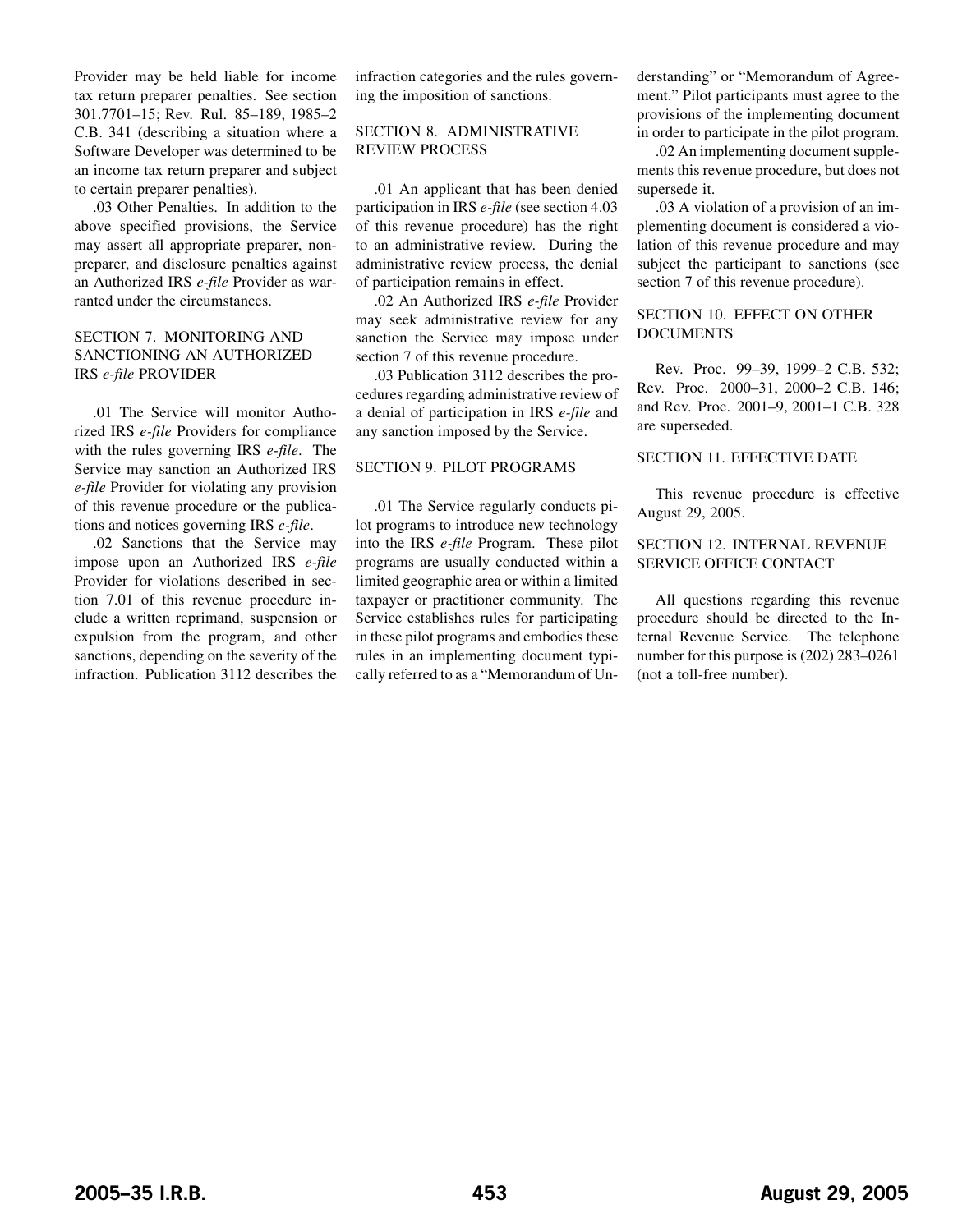# <span id="page-35-0"></span>**Part IV. Items of General Interest**

**Notice of Proposed Rulemaking**

# **Return Required by Subchapter T Cooperatives Under Section 6012**

# **REG–149436–04**

AGENCY: Internal Revenue Service (IRS), Treasury.

ACTION: Notice of proposed rulemaking.

SUMMARY: This document contains proposed regulations that prescribe the form that cooperatives must use to file their income tax returns. The regulations affect all cooperatives that are currently required to file an income tax return on either Form 1120, "*U.S. Corporation Income Tax Return*," or Form 990–C, "*Farmers' Cooperative Association Income Tax Return*."

DATES: Written or electronic comments and requests for a public hearing must be received by October 27, 2005.

ADDRESSES: Send submissions to: CC:PA:LPD:PR (REG–149436–04), room 5203, Internal Revenue Service, POB 7604, Ben Franklin Station, Washington, DC 20044. Submissions may be hand delivered Monday through Friday between the hours of 8 a.m. and 4 p.m. to: CC:PA:LPD:PR (REG–149436–04), Courier's Desk, Internal Revenue Service, 1111 Constitution Avenue, NW, Washington, DC, or sent electronically, via the IRS Internet site at *www.irs.gov/regs*, or via the Federal eRulemaking Portal at *www.regulations.gov* (IRS-REG–149436–04). A public hearing may be scheduled if requested by any person who timely submits comments.

FOR FURTHER INFORMATION CONTACT: Concerning the proposed regulations, Donnell M. Rini-Swyers, (202) 622–4910; concerning submissions of comments, or to request a hearing, Richard Hurst, (202) 622–7180 (not toll-free numbers).

## SUPPLEMENTARY INFORMATION:

### **Background**

Under existing regulations, all cooperatives to which subchapter T applies (Subchapter T cooperatives) are required to make income tax returns. Except in the case of farmers' cooperatives, the regulations require that the return be made on Form 1120. In the case of farmers' cooperatives, the regulations require that the return be made on Form 990-C.

Most taxpayers required to make an income tax return on Form 1120 must file their return on or before the  $15<sup>th</sup>$  day of the third month following the close of the taxpayer's taxable year (21/2 month deadline). Some Subchapter T cooperatives that make their returns on Form 1120 are required to file by the 21/2 month deadline, but others are not required to file their returns until the  $15<sup>th</sup>$  day of the ninth month following the close of the taxpayer's taxable year (81/2 month deadline). Because the Form 1120 does not distinguish between Subchapter T cooperatives that must file by the 21/2 month deadline and those that must file by the 81/2 month deadline, the IRS has difficulty determining which filing deadline applies and deciding whether to assert delinquency and failure to pay penalties in the case of returns filed after the 21/2 month deadline.

# **Explanation of Provisions**

The proposed regulations provide that all Subchapter T cooperatives must make their income tax returns on Form 1120-C, "*U.S. Income Tax Return for Cooperative Associations*," or such other form as may be designated by the Commissioner. The information that Subchapter T cooperatives will be required to provide on new Form 1120–C will assist taxpayers and the IRS in determining the appropriate filing deadline. Having that information will reduce the burden on taxpayers and will help the IRS avoid asserting penalties in inappropriate cases. Having all Subchapter T cooperatives make their income tax returns on Form 1120–C will also eliminate confusion over which form to file and will promote efficiency in addressing income tax issues common to Subchapter T cooperatives.

## *Effect on Other Documents*

The following publication is obsolete as of the date this regulation is published as a final rule in the **Federal Register**.

Announcement 84–26, 1984–11 I.R.B. 42.

## **Special Analyses**

It has been determined that this notice of proposed rulemaking is not a significant regulatory action as defined in Executive Order 12866. Therefore, a regulatory assessment is not required. It also has been determined that section 553(b) of the Administrative Procedure Act (5 U.S.C. chapter 5) does not apply to these regulations, and because these regulations do not impose a collection of information on small entities, the Regulatory Flexibility Act (5 U.S.C. chapter 6) does not apply. Pursuant to section 7805(f) of the Internal Revenue Code, this notice of proposed rulemaking will be submitted to the Chief Counsel for Advocacy of the Small Business Administration for comment on its impact on small business.

## **Comments and Requests for a Public Hearing**

Before these proposed regulations are adopted as final regulations, consideration will be given to any written (a signed original and eight (8) copies) or electronic comments that are submitted timely to the IRS. The IRS and Treasury Department request comments on the clarity of the proposed rules and how they can be made easier to understand. All comments will be available for public inspection and copying. A public hearing will be scheduled if requested in writing by any person that timely submits written comments. If a public hearing is scheduled, notice of the date, time, and place for the public hearing will be published in the **Federal Register**.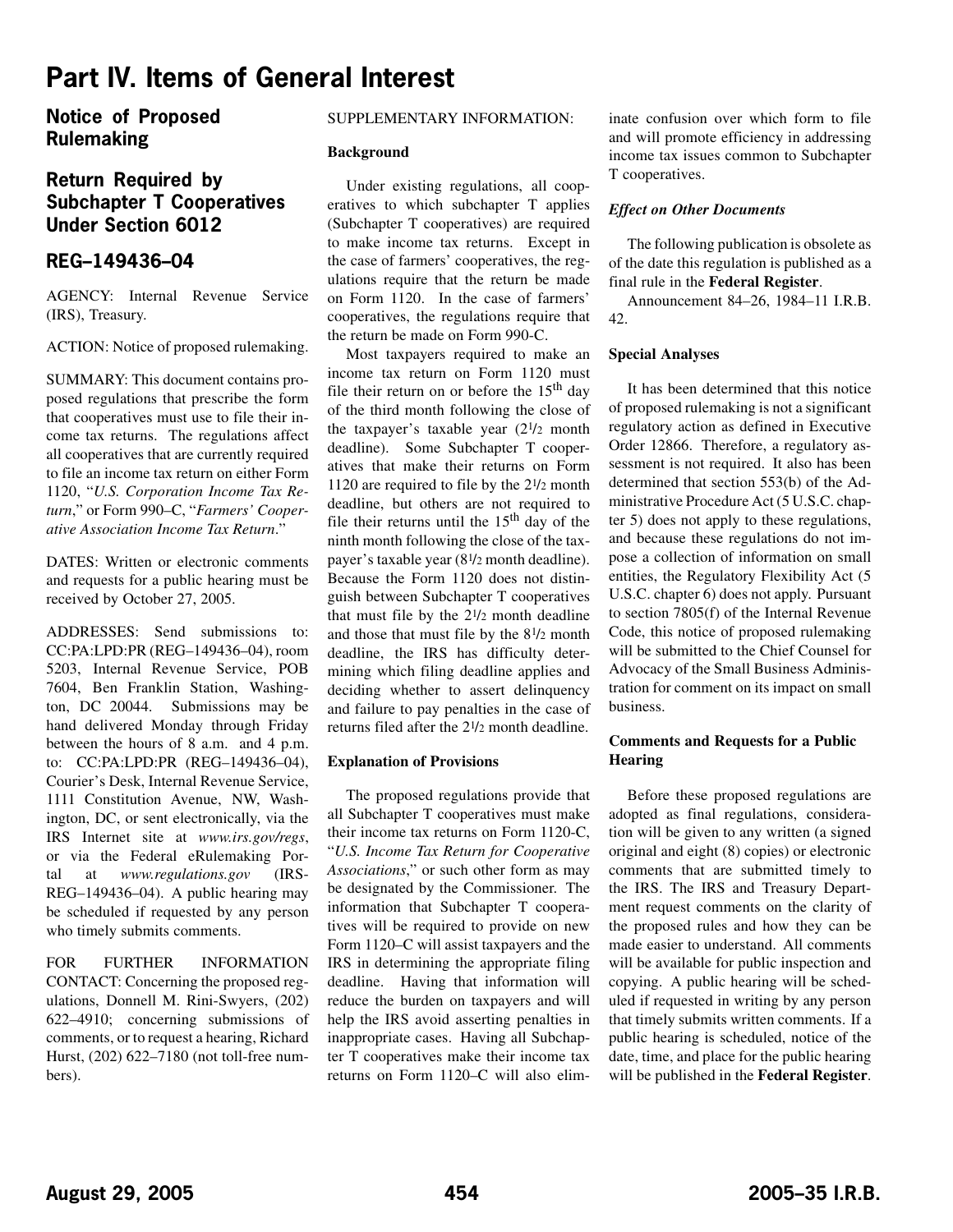### <span id="page-36-0"></span>**Drafting Information**

The principal author of these regulations is Donnell M. Rini-Swyers, Office of Assistant Chief Counsel (Procedure & Administration).

\*\*\*\*\*

# **Proposed Amendments to the Regulations**

Accordingly, 26 CFR part 1 is proposed to be amended as follows:

## PART 1—INCOME TAXES, REPORTING AND RECORDKEEPING REQUIREMENTS

Paragraph 1. The authority citation for part 1 continues to read, in part, as follows:

Authority: 26 U.S.C. 7805 \* \* \*

Par. 2. Section 1.6012–2 is amended by revising paragraph (f) to read as follows:

## *§1.6012–2 Corporations required to make returns of income.*

\*\*\*\*\*

(f) *Subchapter T cooperatives*—(1) *In general*. For taxable years ending on or after December 31, 2006, a cooperative organization described in section 1381 (including a farmers' cooperative exempt from tax under section 521) is required to make a return, whether or not it has taxable income and regardless of the amount of its gross income, on Form 1120–C, "*U.S. Income Tax Return for Cooperative Associations*," or such other form as may be designated by the Commissioner.

(2) *Farmers' cooperatives*. For taxable years ending before December 31, 2006, a farmers' cooperative organization described in section 521(b)(1) (including a farmers' cooperative that is not exempt from tax under section 521) is required to make a return on Form 990–C, "*Farmers' Cooperative Association Income Tax Return*."

\*\*\*\*\*

Mark E. Matthews, *Deputy Commissioner for Services and Enforcement.*

(Filed by the Office of the Federal Register on July 28, 2005, 8:45 a.m., and published in the issue of the Federal Register for July 29, 2005, 70 F.R. 43811)

# **Foundations Status of Certain Organizations**

# **Announcement 2005–60**

The following organizations have failed to establish or have been unable to maintain their status as public charities or as operating foundations. Accordingly, grantors and contributors may not, after this date, rely on previous rulings or designations in the Cumulative List of Organizations (Publication 78), or on the presumption arising from the filing of notices under section 508(b) of the Code. This listing does *not* indicate that the organizations have lost their status as organizations described in section  $501(c)(3)$ , eligible to receive deductible contributions.

*Former Public Charities.* The following organizations (which have been treated as organizations that are not private foundations described in section 509(a) of the Code) are now classified as private foundations:

360 Sports Organization, Inc., Homewood, IL 8300 Sheridan Dr., Inc., Clarence, NY Abram Kessel Goldberg Fish Foundation, Cedarhurst, NY Abundant Life Encyclopedia, Inc., Horsham, PA ACFE Foundation, Inc., Springfield, MO Accord Foundation, Bellevue, WA Acova, Inc., Avoca, IA Advocacy Resource System, Wyoming, MI Africa-Expo, Las Vegas, NV Africa Health Strategies, Washington, DC African American Family Liaison Organization, Inc., Wimauma, FL Air Intelligence, Inc., Fly Creek, NY Alabama Sports Hall of Fame Foundation, Birmingham, AL Allen Kiwanis Club Foundation, Allen, TX Alliance for Strong Communities, Inc., New Haven, CT Alpha Foundation, Washington, DC Alvarado Project, San Francisco, CA Amana Christian Training Center, Inc., Santa Clara, CA American Abstinence Institute, Chicago, IL American Friends for Jewish Institutions

American Friends of Leshivat Ahrchot Torah, Inc., New York, NY American Friends of Mosdos Eli Bezri, Inc., New York, NY American Friends of Yeshiva Etz Joseph, Inc., North Miami Beach, FL Amigos of University De Fresnillo, Mission, TX Amir Community Development, Inc., Atlanta, GA An Artists Life, Inc., Boston, MA Angel Wings Cat Rescue & Sanctuary, Kingston, TN Animalsave, Fort Lee, NJ Apaga, Inc., Great Neck, NY Apostolic Joy and Miracles Child Development Center, Inc., Riviera Beach, FL Appalachian Institute for the Advancement of Women, Girls & Children, Inc., Morgantown, WV Applied Ballet Arts Foundation, Oakland, CA Arachnoiditis Foundation, Inc., Santa Rosa Beach, FL Aries Foundation, Inc., Midlothian, VA Arizona Athletic Association, Glendale, AZ Arizona High School Allstar Games, Inc., Casa Grande, AZ Arkansas American Indian Cultural and Heritage Society, Inc., Seneca, MO Armenian Orthodox Theological Research Institute, Inc., Greenville, RI Asociacian De Maestros Apoyando Ninos, Las Cruces, NM Association for the Promotion of the Individuals Laws of Life, Inc., New York, NY Atchafalaya Basin Foundation, Morgan City, LA Atlanta Youth Arts Foundation, Inc., Cumming, GA Avante-Garde, Inc., Silver Spring, MD Baltimores Ark, Inc., Baltimore, MD Bartow Community, Inc., Cartersville, GA Bay Area Pedestrian Education Group, Oakland, CA Bear Foods, Inc., Boston, MA Beloved Community Public Charter School, Washington, DC Benefits Aids Babies & Youths, Havertown, PA Berkeley Striders Track Club, Moncks Corner, SC Bioss USA Leadership Association, Seattle, WA

& Orphanage in Odessa, Flushing, NY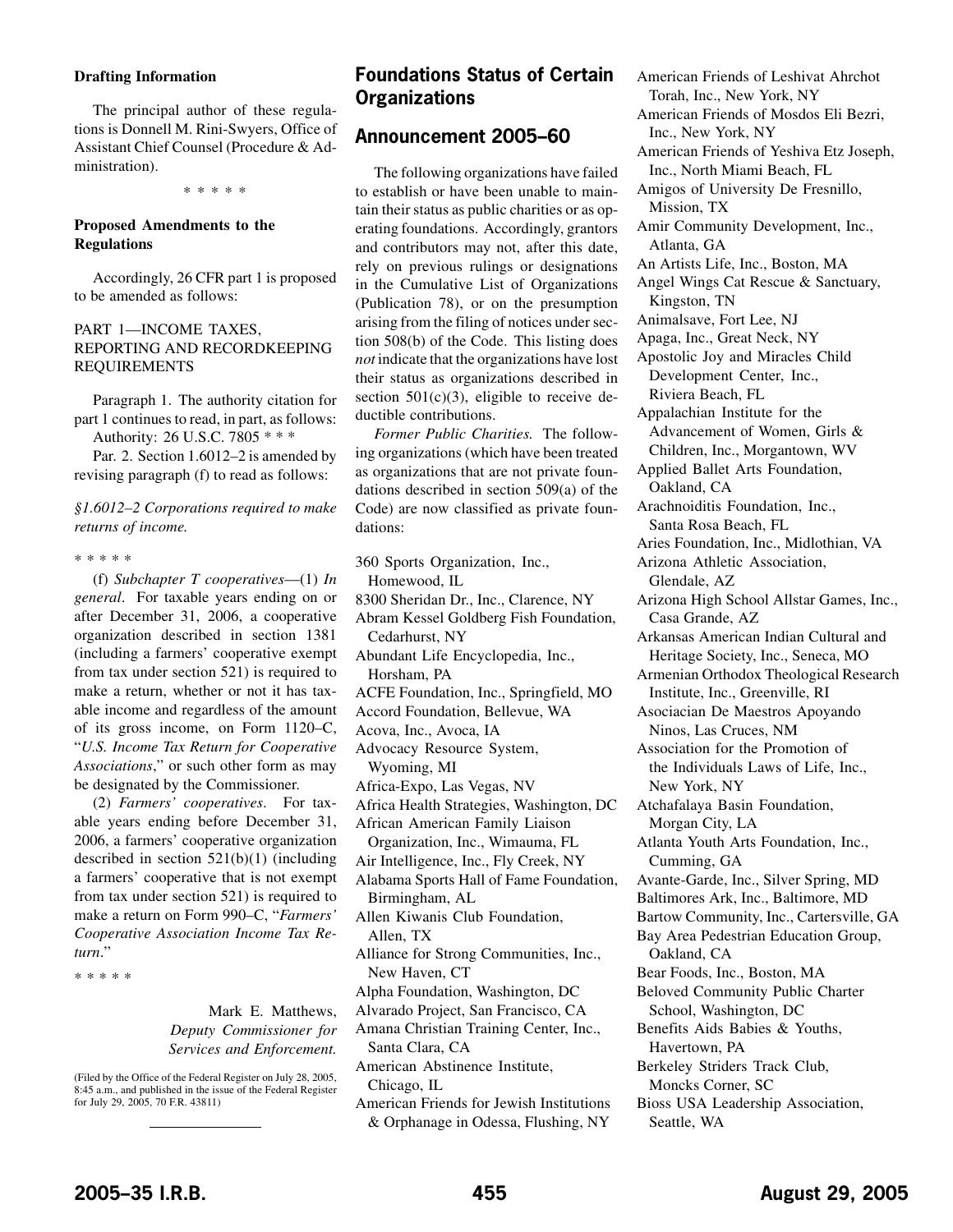Birmingham Youth Service Corps, N. Birmingham, AL Blackwater Little League, Waverly, VA BLC Foundation, Castle Rock, CO Book Station Library, Grand Junction, MI Bosnian & Herzegovinian Association Northern California, Campbell, CA Boston Counseling & Legal Services, Inc., Boston, MA Boston Historical Society, Inc., Boston, NY Bourn Dance Competition Team, Uniontown, OH Boys and Girls Club of Bay City and Matagorda County, Bay City, TX Brentwood Youth Soccer Club, Inc., Brentwood, NY Bridge Ministries, Lincoln, NE Bristol Tree Society, Bristol, RI Broncos Swimming and Diving Booster Club, International Falls, MN Burton Sharpe Ministries, Seattle, WA Butler County-Georgiana Family Life Services Center, Georgiana, AL Cactus Cowboy Corral, Inc., Vail, AZ Cajacet Project, Inc., Newport, RI Cal Ripkin Baseball League of Great Kills, Inc., Staten Island, NY Calling the Shots, St. Paul, MN Cambridge-Salem 481 Charities, Inc., Cambridge, NY Camp Tamarack Summer Program, Menominee, MI Capable Allies Relying on Each Other akas CARE, Selma, OR Career Forum for the Under-Employed, Stanford, CA Carnaval Independencia Centro America Y Mexico, Inc., Miami, FL Castleberry Community Drugfree Committee, River Oaks, TX Catherine Cole Taylor Center for the Arts, Inc., Santa Rose Beach, FL Central Connecticut Arts Science and Technology Initiative, Meriden, CT Central Soccer League, Inc., Oceanside, CA Chance House, Inc., Roxbury, MA Chagrin River Valley Association, Solon, OH Changehaven, Inc., Reno, NV Cherab Foundation, Inc., Union, NJ Chicago Block Club Association, Chicago, IL Children of Sosnovaya Street, Seattle, WA Childrens World of Fun Family Learning Center, Inkster, MI Christian Mission to Gaza, Corona, CA

Christian Team Resources, Scottsdale, AZ Chukchansi Indian Housing Authority, Coarsegold, CA Circle of Growth Foundation, Inc., Flushing, NY Citizens for Hayden-Tomahawk Island, Inc., Portland, OR Citizens for Homeless Relief, Inc., Tullahoma, TN Citizens Redevelopment Corp., Asbury Park, NJ Classy Cats Chariot, Inc., Jacksonville, FL Clinton Friends of the Parks, Clinton, MO Clovis Heat Softball Association, Inc., Clovis, NM Club of Budapest, San Francisco, CA Coalition for African-American Health and Wellness, Tucson, AZ Coalition of Concerned Communities, Inc., Culver City, CA Coastal Brain Injury Support Group, New Bern, NC Collegiate Strength & Conditioning Coaches Association, Inc., Provo, UT Come to Christ, Richardson, TX Commemorative Historical Society World War Two Living, San Jose, CA Committee for the Human Rights of Children, Inc., Miami, FL Community Care and Counseling of Hartsville, Inc., Hartsville, SC Community Connection of Northwest Indiana, Merrillville, IN Compassionate Hearts-Serving Hands, Inc., Sunrise, FL Computer Literacy Association, Valdez, AK Constituency for the Caribbean, Inc., New York, NY Consumer Advancement, Flint, MI Cornwells Home & School, Bensalem, PA Corona Lions Universal Foundation, Inc., Corona, NY Country Place of Pierz, Pierz, MN Coyote Productions, Inc., Park Hill, OK Crandon Water Ski Club, Inc., Crandon, WI Creatures for Culture, Inc., New York, NY Crossroads Christian Ministry, Medford, OR Crusade for Life International, Denver, CO Cultured Community Service Center, Queens Village, NY Dallas Area All-Stars Track Club Incorporation, Hutchins, TX D A N C — Dance Alive in Northern Colorado, Loveland, CO

Darren C. Stevens Foundation, New York, NY Daskalos Foundation, Inc., Cambridge, MA Delaware Small Business Foundation, Georgetown, DE Delta Chi Educational Foundation, Inc., Indianapolis, IN Derech Emet, Brooklyn, NY Desert Labrador Retriever Rescue, Inc., Phoenix, AZ Desire Area Resident Community Development, Lansing, MI Detroit Deacons Baptist Council, Inc., Detroit, MI Diabetes World Advocacy Foundation, Seattle, WA Diamond Force Girls Fast Pitch Association, Chambersburg, PA Disability Resource Center, Everett, WA Discover Foundation, Pleasant Grove, UT DMZ Forum, Inc., East Meadow, NY Donate Life, Inc., Brookline, MA Doobys Clown Brotherhood for the Uplift of Gods People, Inc., Atlanta, GA Doors and Passageways of Return Foundation, Washington, DC Dora Moore Children Center, Inc., Houston, TX Dorchester County Communities in Schools, Ridgeville, SC Dreamshapers, Mooresville, NC Drive-In Theatre Museum, Inc., Mason City, IA Dunamei Christian Leadership Network, Inc., Irvine, CA Eagle Court Apartments, Randall, MN East Chapel Hill High School Foundation, Chapel Hill, NC East Idaho Juniors, Inc., Blackfoot, ID East Timor Disaster Response Organization, Inc., Washington, DC Eastern Legal Immigration Advocate Networks, Atlantic City, NJ Eden Foundation, San Antonio, TX Educational Global Associates, Washington, DC Educore Foundation, Inc., Encinitas, CA Elizabeths Park, Bradford, VT Ellison Watson Ellison and Associates, Inc., Texas City, TX Emerald Coast Comets, Inc., Ft. Walton Beach, FL Environmental Quality Initiative, Inc., Bethel, PA Esteemed Woman Foundation, Inc., Norwalk, CT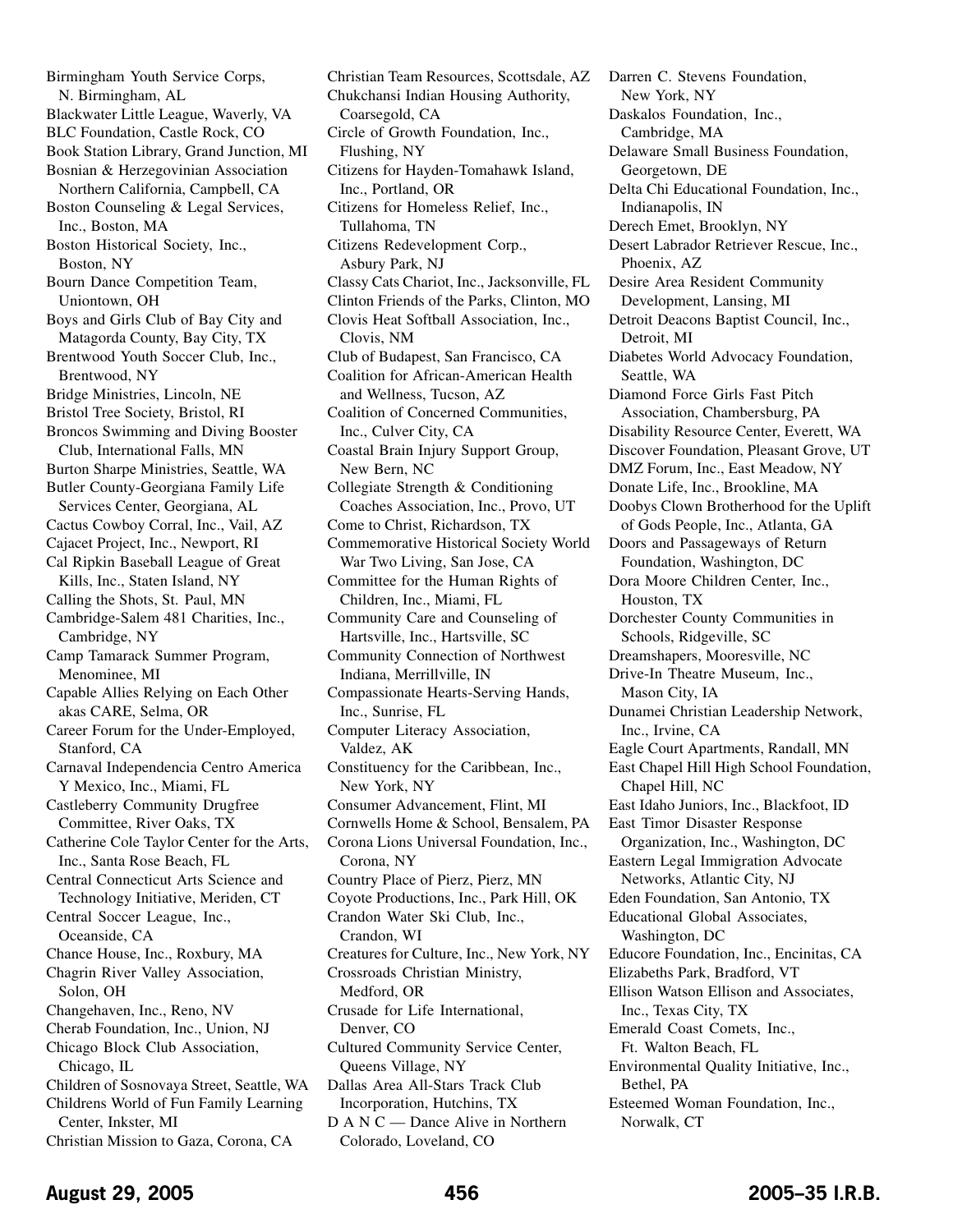Etowah County Law Enforcement Memorial, Gadsen, AL Eyesight International USA, Seattle, WA Fairfield Industrial High School Alumni Association, Gardena, CA Fairfield Main St., Inc., Fairfield, TX Faith Not Sight, Inc., Fair Lawn, NJ Families First, Inc., Ferndale, MI Family Medicine Educational Foundation, Inc., Glendale, CA Fanya Corporation, Los Angeles, CA Far Southeast Family Strengthening Collaborative, Washington, DC Farkas Foundation, Inc., Scottsdale, AZ Farmington Motor City Madness, Farmington, MI Federal Hill South Neighborhood Association, Baltimore, MD Ferrell Family Services, Capitol Heights, MD Finance Institute for Global Sustainability, Chapel Hill, NC First Family Pledge Foundation, Inc., Vero Beach, FL Firststep Networking Solutions, San Diego, CA Fit 5 Fitness Council, Portage, MI Flatiron Foundation, Inc., Brooklyn, NY Florida Fire and Police Honor Guard Competition, Orlando, FL Florida Tissue Services, Inc., Pensacola, FL Floyd Bennett Cricket Club, Inc., Far Rockaway, NY Food Mission of Christ of Kentucky, Inc., Stanford, KY For Your Life Foundation, Inc., Houston, TX Fort Myers Historical Museum Foundation, Inc., Fort Myers, FL Foundation for Community-Based Initiatives, Dallas, TX Foundation for Independence and Growth, Inc., N. Lauderdale, FL Freedom Round-Up, Philadelphia, PA Freightliner Toys for Tots, Gastonia, NC Fresh Start, Inc., Columbus, GA Friends in Family Unity, Inc., Sacramento, CA Friends of Charlotte Harbor Estuary, Inc., Port Charlotte, FL Friends of Londonderry Hockey, Londonderry, NH Friends of New Mexico Tribal Libraries, Santa Fe, NM Friends of Redbird Airport, Dallas, TX Friends of the Family, Inc., Taos, NM

Friends of the Pontiac Public Library, Pontiac, MI Friends of Weaver, Los Alamitos, CA Friendship Community Development Corporation, Mobile, AL From Bondage to Freedom, Los Angeles, CA Fund for Our Children, Old Tappan, NJ Galaxy 2000 Entertainment, Mesa, AZ Gemach Mordechai Aron Chaiam, Inc., Brooklyn, NY Genesee Coalition on Adolescent Pregnancy Parenting & Prevention, Flint, MI Genesis Troupe, Livonia, MI Geneva Avenue Elderly Housing, Inc., Boston, MA Georgia Community Resources Exchange, Inc., Atlanta, GA Giveback Foundation, Chicago, IL G M B C Community Development Corporation, Houston, TX Go CAIA, Tucson, AZ God is Good, Incorporated, El Reno, OK Golden Gate Chapter Lupus Foundation of America, Inc., San Francisco, CA Good Samaritan Ministry, Inc., New York, NY Good Shepherd Outreach Center, Newport News, VA Grace Project, Inc., Shreveport, LA Grand Central Parkway, Forest Hills, NY Great Dane Rescue Alliance, Inc., Plymouth, MI Great Lakes Opera, Southfield, MI Greater Ann Arbor Omega Foundation, Ann Arbor, MI Greater New York Chinatown Social Services Agency, Inc., New York, NY Greenville Dream Center, Pelzer, SC Harambee African Female Rites of Passage Collective Program Process, Baltimore, MD Harbor Foundation, Wilmington, NC Harby Hawks Booster Club, Alvin, TX Harlem Music Lab, Inc., New York, NY Haus of Marcellus, Dallas, TX Haven International Ministries, Los Angeles, CA Healing Hearts Ministries, Inc., Miami, FL Health Information of America, Inc., Cedar Grove, NJ Health Research Group, Rocksburg Bath, VA Hearts of Gold Foundation, Rochester, MN Heat Halsell Education and Training Center, Philadelphia, PA

Help Me, Augusta, ME Helping People Grow Academy, Charlotte, NC Helping Young Haitians Succeed, Riverdale, MD Herb Millro Classic, Seattle, WA Heroes of the Flame, Inc., Houston, TX Higher Dimensions, Inc., Byron, GA Hilltop Speed Track Club, Vallejo, CA His Servants of Fire Christian International Ministries, La Habra, CA Hollyberry Foundation, Abingdon, VA Hollyview RHF Housing, Inc., Long Beach, CA Holocaust Awareness Ark, Yonkers, NY Home Ownership Preparation & Experience, Big Lake, MN Hope for Honduras, Inc., Overland Park, KS Hope House, Inc., New Haven, CT Hope of Glory Mission, Inc., Mobile, AL Hopkins County Community Resource Coordination Group, Sulphur Springs, TX Horizon Circle of Friends, Allegan, MI Humanity United Globally, Honolulu, HI I Support Charity, New York, NY IBIC Institute, Inc., Greenwich, CT Illinois Committee of Blind Vendors, Chenoa, IL Indiana Angels, Greenwood, IN Indiana Hooved Animal Humane Society, Salem, IN Insight Ministries International, Las Vegas, NV Institute for Species Specific Milk, Temecula, CA International Shrine for Boxing & Wrestling, Los Angeles, CA International Soap Box Derby, Inc., Akron, OH Internet Ministries Fish Net, Tucson, AZ Into the Harvest, Milpitas, CA Invisible Theatre Company, Inc., Baltimore, MD Irish Center of Washington, DC, Vienna, VA Israel Metropolitan Social Action & Education Foundation, Greenville, SC Jack Barnett Scholarship Fund, Uncasville, CT JCM Spirit Club, Jackson, TN Jefferson City Early Childhood Parent Teacher Organization, Jefferson City, MO Jesus Run, Incorporated, Highland Ranch, CO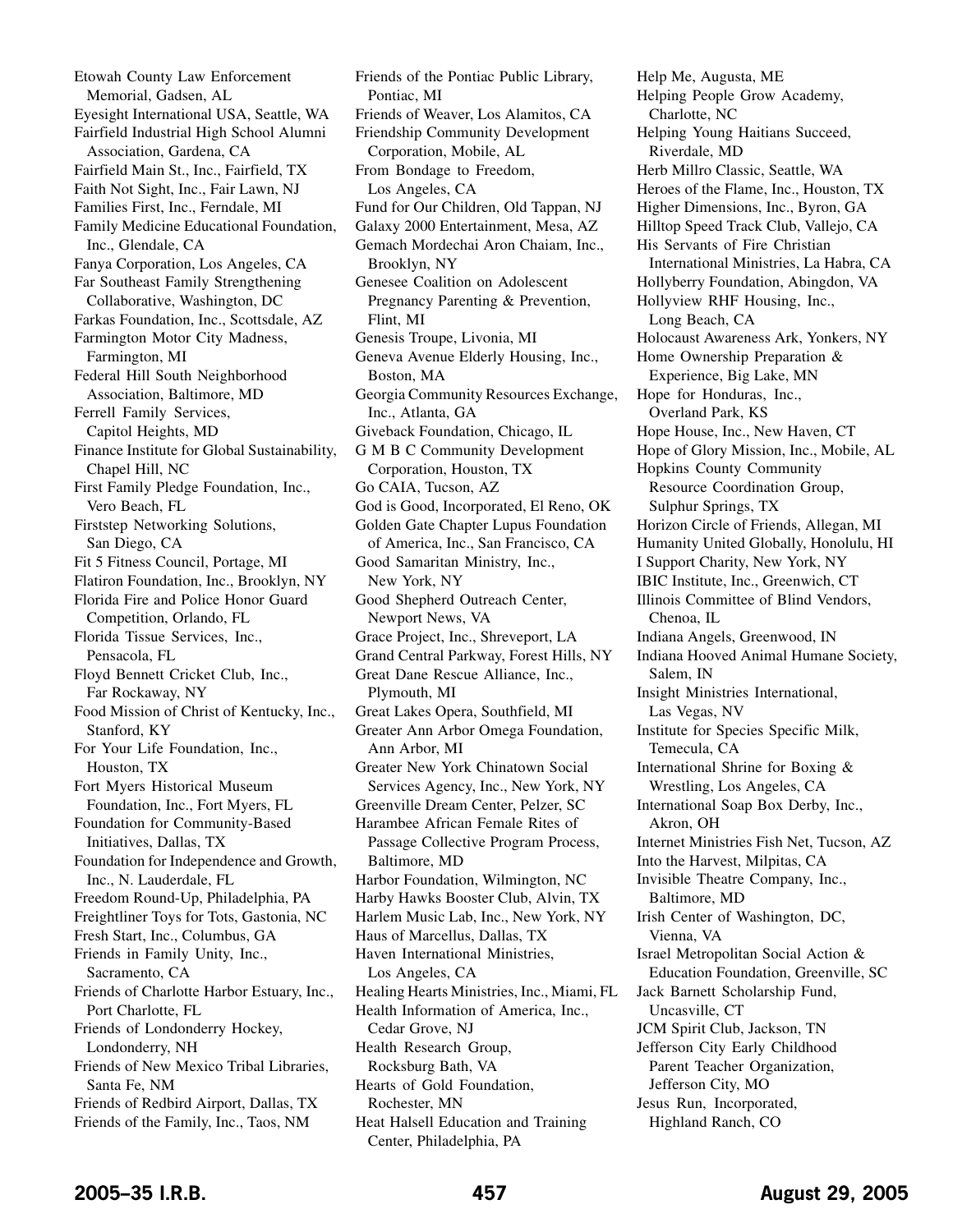Jewish Continuity Foundation, Monsey, NY Joe Cali Ministries, Phoenix, AZ John Braun Foundation, Elkhart Lake, WI Johnson City Rotary Foundation, Johnson City, NY Joshua Rescue Foundation, Walnut Creek, CA JS-Lyn Child Care, Inc., Lithonia, GA Kaamilah Foundation, Inglewood, CA Kafuku Farm Institute, Inc., Davis, CA Kassiwi Sanctuary & Coalition for Preservation of Indigenous Culture, Beecher Falls, VT K C Force, Blue Springs, MO KCFC — Kansas City Fencing Center, Shawnee Mission, KS Kentucky Family Development Institute, Inc., Frankfort, KY Kick, Inc., Charlestown, MA Kids Helping Kids in Crisis, Inc., Wayne, NJ Kids in a Drug-Free Society, New York, NY Kids World Daycare, Inc., Holly Springs, MS Kiwanis Club of Capital City Foundation, Inc., Boise, ID Kiwanis Club of Midtown St. Petersburg Youth Foundation, Inc., St. Petersburg, FL Kiwanis Club of Saugerties Foundation, Saugerties, NY Korean American Society of Hawaii, Honolulu, HI Korean Senior Center of Central Florida, Inc., Orlando, FL Lafayette Crossing Foundation, Inc., Keswick, VA Lafayette High School Athletic Educational Foundation, Williamsburg, VA Land Assembly for Neighborhood Development, Detroit, MI Lang Ranch Elementary School Booster Club, Thousand Oaks, CA Lavender and Green Alliance, Inc., Mineola, NY Leap of Faith Community Outreach, Evansville, IN Leap of Faith Ministries, Inc., Canon City, CO Liberation Independence Freedom Empowerment Foundation, Inc., Redding, CA Liberian American Community Organization, Los Angeles, CA

Liberty International Family and Educational Services, Inc., Hartford, CT Life Improvement, Inc., West Palm Beach, FL Life With Lupus Guild, Chicago, IL LIRR Commuters Campaign, Inc., Bayport, NY Little Traverse Bay Band of Odawa Indians Elders Association, Harbor Springs, MI Living Room Opera, St. Paul, MN LJC Ministries, Lemon Grove, CA Logan Community Foundation, Logan, IA M-Powerhouse, Washington, DC Macon Better Housing Foundation, Macon, GA Malakoff Area Garden Club, Malakoff, TX Mammoth Lakes Celtic Festival, Inc., Mammoth Lakes, CA Manitowish Waters Skiing Skeeters, Inc., Manitowish Waters, WI Marion Jones Ministry, Nashville, TN Markey Road Neighborhood Association, Dayton, OH Marshfield Sister Cities, Inc., Marshfield, WI Mart Emergency Medical Services, Inc., Mart, TX Martinsburg Blue Sox, Martinsburg, WV Mary Vincent Foundation, West Covina, CA Marysville Independent Traveling Teams, Marysville, OH Massachusetts Low-Income Taxpayers Clinic, Inc., Norwell, MA Matthews Christian Youth Group, Oswego, IL Meadowlark Foundation, Inc., Great Falls, MT Mega Complex Outreach, Inc., Missouri City, TX Melanoma Assistance Program, Inc., Pensacola, FL Mentor Link, Inc., Bronx, NY Mercy Mountain Transportation, Inc., Williamsburg, KY Michigan State University Investment Club, East Lansing, MI Milledgeville Resident Council, Inc., Milledgeville, GA Mills Remediation & Tutoring Center, Inc., Southside, AL Minnesota Shakespeare Project, Minneapolis, MN Miracle Farm, Inc., Gladwyne, PA Miss Ohio Scholarship Pageant,

Mission Teens, Detroit, MI MMBC Ministries, Temple, TX Mothers Care Support Services, Inc., Madison, AL Mount Moriah Baptist Church of Spartanburg Foundation, Inc., Spartanburg, SC Moving Forward Towards Independence, Napa, CA Mueenabad Fund, Inc., New Park, PA Music Ministries, Inc., Union, NJ Nashville Chamber Singers, Nashville, TN National African-American Archives and Museum, Mobile, AL National Assistance Dog Advocate Coalition, Brooklyn, NY National Association of Yemeni Americans, Inc., Dearborn, MI National School Fitness Foundation, Salt Lake City, UT National Youth Athletic Association, Lynnwood, WA Nationwide Masonic Brotherhood, Inc., Linden, NJ New Covenant Promise Foundation, Caledonia, NY New England Seacoast Institute, Nahant, MA New Mercies, Inc., Newport News, VA New Mexico Association of Community Action Agencies, Albuquerque, NM New River Valley Feline Rescue & Care Center, Christianburg, VA New York Raptors Special Hockey Club, Inc., Larchmont, NY Newtown Colonial Girls Softball League, Inc., Newtown, PA Nipmuc Indian Development Corp., Webster, MA No Limit Youth Ministries-Programs of Louisville, Inc., Louisville, KY Noon Optimist Foundation of Elkhart Indiana, Elkhart, IN North Carolina County Youth Foundation, Inc., Asheville, NC North Carolina State Indian Housing Authority, Fayetteville, NC North Dakota Native American Foster Parent Association, Bismarck, ND Northeast Community Counsel of Austin Texas, Austin, TX Northeast Kiwanis Club of Lincoln Nebraska Foundation, Lincoln, NE Northside Affordable Housing Opportunities, Inc., Jacksonville, FL Ohio Rural Partners, Reynoldsburg, OH

Mansfield, OH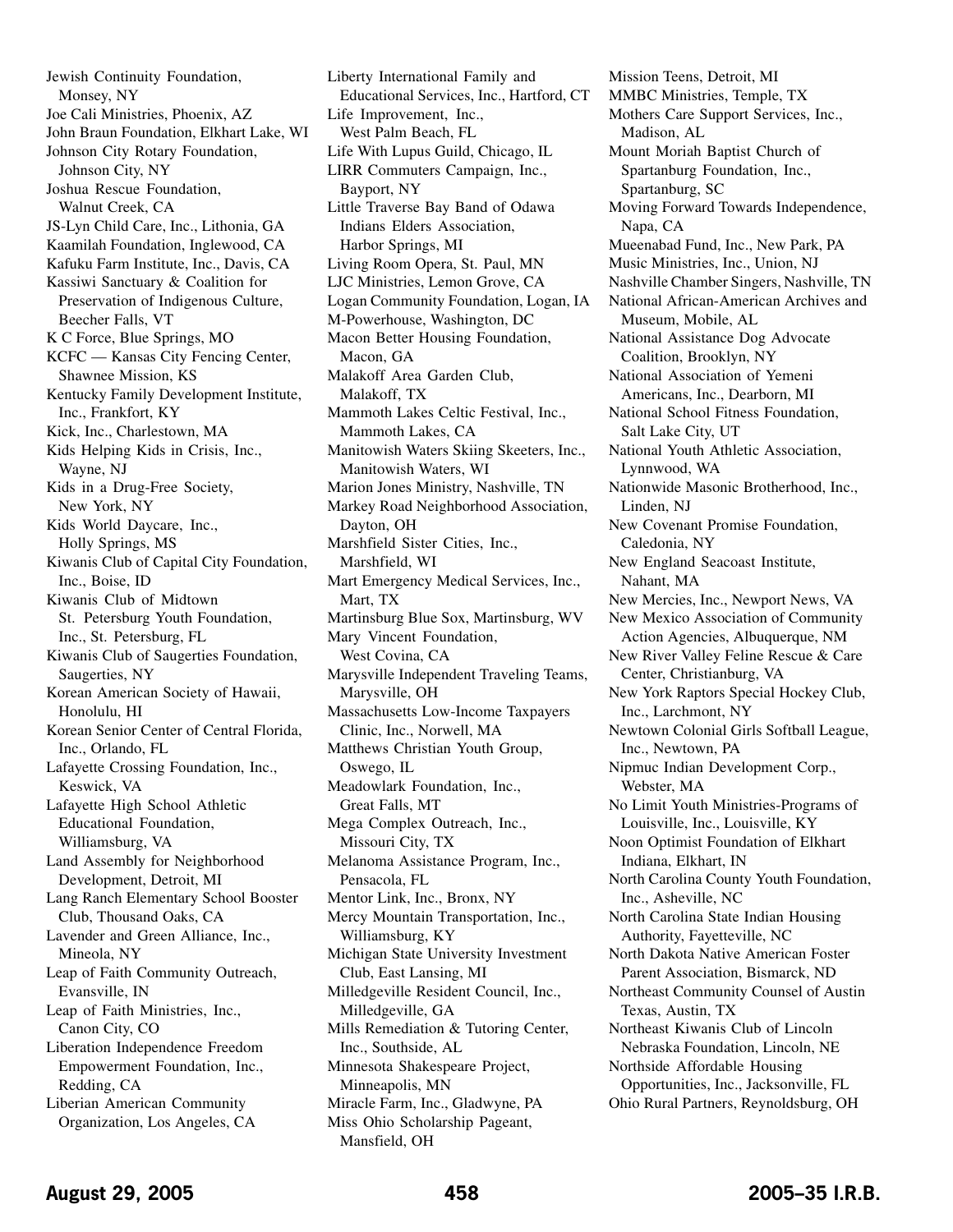Oklahoma Association & Leadership of Student Assistance Program, Yukon, OK One Faith Ministries, Fairdealing, MO One Song Many Voices Foundation, Bethesda, MD Operation Rebound, Flint, MI Optimal Community Support Services, Inc., Houston, TX Or Yechiel, Brooklyn, NY Orange Business Incubator, Inc., Orange, VA Organization of Black Airline Pilots, Silver Spring, MD Oromo Community of Denver, Denver, CO Owensboro Ice Foundation, Inc., Owensboro, KY Panther Childrens Foundation, Camarillo, CA Parents and Friends of Boy Scout Troop 212 of Santa Clara County, San Jose, CA Partners in Torah, Inc., New York, NY Path of Hope Foundation, Fountain Valley, CA Patriots Praise Corps, Phelan, CA Patterson Scrip Program, Fremont, CA Perry Fund for Others, Charlottesville, VA Perry-Yokley Family Development Center, Merced, CA Pfc Dan Bullock Foundation, Mount Laurel, NJ Phoebes Work, Minneapolis, MN Pilgrim House, Inc., Sheffield, AL Pine Creek Headwaters Protection Group, Wellsboro, PA Pinellas County African American History Museum, Inc., Clearwater, FL Plainfield Minority Golf Association, Plainfield, NJ Port Arthur Municipal Non-Profit Corporation, Port Arthur, TX Pound Band Boosters, Pound, VA Powerhouse Foundation, Inc., League City, TX PPRC Nursing Home, Inc., High Point, NC PRN Care Nonprofit Corporation, Upland, CA Project Open Arms, San Francisco, CA Project Still I Rise, Inc., Dallas, TX Promise Academy Charter School, Long Beach, CA Promised Assurance, Madera, CA Providing Every American Child Education and Well Being Organization, Austin, TX Radicand Foundation, Birmingham, AL

Rainbow House for Women and Children, Inc., San Antonio, TX Rainbow Unity Foundation, Des Moines, IA Rapendeh, Bedford, TX Raym-Co Scholarship Foundation, Inc., Bristol, CT R E A C H the Youth, Inc., Madison, AL Reed City Firefighters Auxiliary, Reed City, MI Refreshing Florida Community Development Corporation, Haines City, FL Refugee Women United for Progress, Phoenix, AZ Renaissance Townhomes, Inc., Denton, TX Resource Center for Westside Communities, Chicago, IL Rites of Passage for Girls, Denver, CO Roanoke Stars Basketball, Inc., Penhook, VA Rockland Street Baseball, Inc., Portsmouth, NH Rocky Boy Health Board, Box Elder, MT Ron-Sher, Inc., Downey, CA Sandlewood Senior Apartments, San Bernardino, CA Sanibel-Captiva Kiwanis Charitable Foundation, Inc., Sanibel, FL Sanibel-Captiva Review, Inc., Sanibel Island, FL Santa Barbara Christian Homesteaders, Inc., Buellton, CA Santa Clara Palomino World Series, Inc., Saratoga, CA Saving the Impotent Christian, Inc., Citrus Heights, CA Second Amendment Legal Studies Association, Montclair, VA Second Humanitarian Fund, Waterford, MI Self-Esteem Tennis Foundation, Scottsdale, AZ Senior Volunteer Service Organization, Oakdale, CA Shaarei Halacha, Inc., Brooklyn, NY Shock Wave Athletic Association, Colonial Heights, VA Show Us the Way, Papillion, NE Shull Technology Booster Club, San Dimas, CA Siddique Foundation of America, Auburn, AL Signature Band & Choir Camp, Inc., Syracuse, NY Silver City Development Corporation, Meriden, CT

Sirkulo Pilipino, Canoga Park, CA Skills for Living Foundation, Inc., Monticello, MN SLV PNY-Colt Baseball, Inc., Ben Lomond, CA Social High — Scope Educators, Torrance, CA Society for Outdoor Sculpture, Inc., South Windsor, CT Solo Academic Boosters Club, Solon, OH South Haven Drop in Center, South Haven, MI South Lake High School Theatre Arts Boosters, Oakton, VA Southlake Aquatics, Inc., Southlake, TX Southside Hornets Athletic Association, Fort Worth, TX Southwest Alabama EMS Educational Conference, Inc., Mobile, AL Sparta Resident Council, Inc., Milledgeville, GA Spice Dogs, Sacramento, CA Spiritual Gifts, Louisville, KY Sponsor a Voice, Atlanta, GA Sprott Christian Youth Center, Inc., Moncure, NC Spruce Housing Non-Profit Corporation, Teaneck, NJ St. Andrews Community Services for All Ages SACS, Sacramento, CA Standing Together Assisting Youth, Jacksonville, FL Stars on Call, Inc., Owings Mills, MD Starshine & Company Productions, Cave Creek, AZ Step by Step Ministries, Saint Charles, IL Stratford Community Theatre, Stratford, SD Summit Missions, Incorporated, Pensacola, FL Sunnyvale Kiwanis Club Foundation, Sunnyvale, CA Sweet Life Program, Las Vegas, NV Swim Tucson Foundation, Tucson, AZ Sylvestors Freedom House, Inc., Bridgman, MI Synetic Foundation, Inc., Macon, GA T-Bird Foundation & Alumni Association, Inc., Cheyenne, WY T L P Development Corporation, Philadelphia, PA Talent Motivation Center, Inc., Hollywood, FL Tarrant County Family and Childrens Fund, Bedford, TX Team One Productions, Inc., Cordova, TN Teens With a Vision, Inc., Winston Salem, NC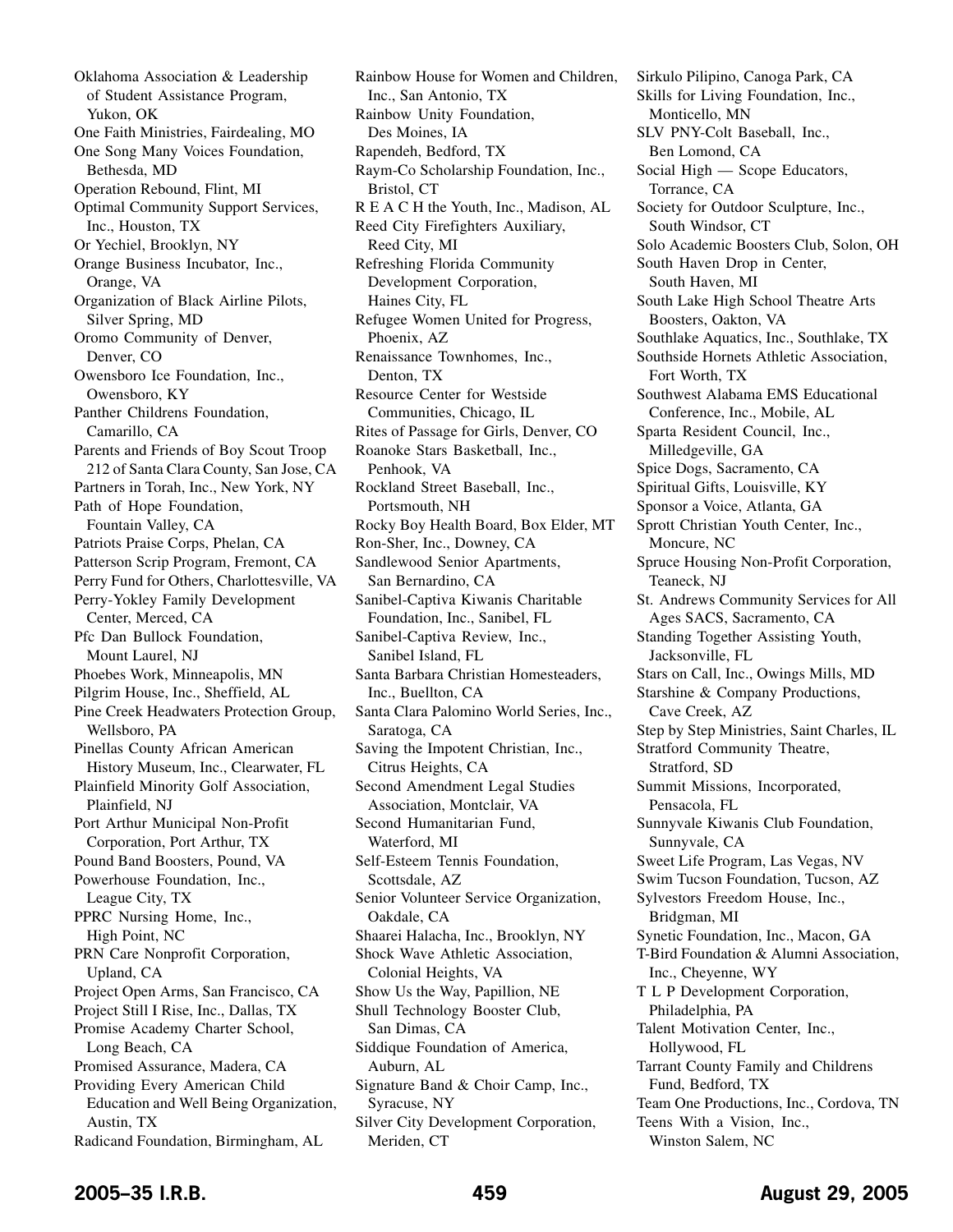Texas Organic Research Center, Inc., Dallas, TX Texas USA Wrestling, Fort Worth, TX The Zone, Howard, SD Theatre Medina, Denver, CO Thoreau School Parent Teacher Group, Concord, MA Three Trees Charitable Trust, Lafayette, OR Touch of Kindness, Inc., Pocasset, MA Treasure Valley Interpreter Association, Inc., Boise, ID Tri-County Independent Living Center of Utah, Ogden, UT Trust for Jewish Philanthropy, Inc., New York, NY Tucson Synchro, Inc., Tucson, AZ Tutor Company Foundation, Danville, CA University Retirement Community at Davis Foundation, Inc., Davis, CA V T & D Community Development Corporation, Inc., Laud Lakes, FL Valencia High School Choir Booster Club, Placentia, CA Valliant Band Booster Club, Valliant, OK Vidor Junior Football League Pirates, Vidor, TX Village Resource, Chicago, IL

Vision Quest Sports and Fitness, Auburn, WA Visionary Foundation, Columbus, OH Vocational Outreach of Maryland, Ltd., Red Lion, PA Wakanyeja Pawicayapi, Inc., Porcupine, SD Wall Street Lions Cultural Foundation, Inc., Flushing, NY Wayne Bull Adams Foundation, Inc., Waco, TX Wentzville Football Booster Club, Wentzville, MO West Corporation, Washington, DC White House Commission on the National Moment of Remembrance, Washington, DC Willow Manor, Inc., Lake Charles, LA Windsong Swim Team, Inc., Houston, TX WMMQ Coat for Kids Program, Inc., Lansing, MI Women in Transition Counseling and Education Center, Tacoma, WA Women of Avaya Valuing Excellence, Inc., Westminster, CO Womens Serenity Retreat, Dalton, GA WordSoundAction, Inc., Bethesda, MD Worlds Recovery, Tonasket, WA

Wrights Community Center, Sacramento, CA Y.com, Mahtomedi, MN Yes There is Hope of Midway GA, Midway, GA Youth Activities Foundation, Inc., Louisville, KY Youth Investment Coalition Corp. of Northampton County, Woodland, NC Youth Media Productions, Inc., Debary, FL Yulee Career Institute, Inc., Jacksonville, FL

If an organization listed above submits information that warrants the renewal of its classification as a public charity or as a private operating foundation, the Internal Revenue Service will issue a ruling or determination letter with the revised classification as to foundation status. Grantors and contributors may thereafter rely upon such ruling or determination letter as provided in section 1.509(a)–7 of the Income Tax Regulations. It is not the practice of the Service to announce such revised classification of foundation status in the Internal Revenue Bulletin.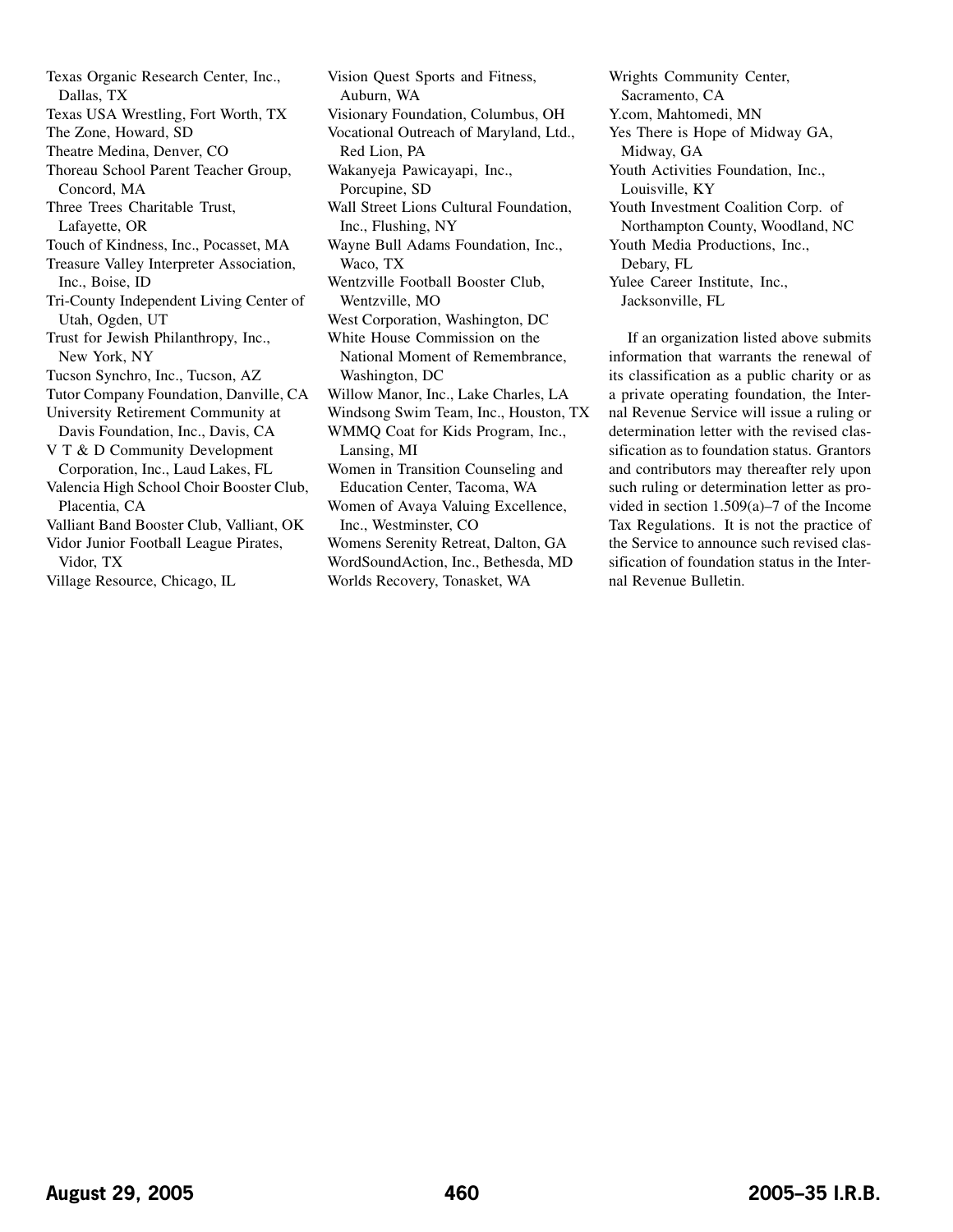# Definition of Terms

*Revenue rulings and revenue procedures (hereinafter referred to as "rulings") that have an effect on previous rulings use the following defined terms to describe the effect:*

*Amplified* describes a situation where no change is being made in a prior published position, but the prior position is being extended to apply to a variation of the fact situation set forth therein. Thus, if an earlier ruling held that a principle applied to A, and the new ruling holds that the same principle also applies to B, the earlier ruling is amplified. (Compare with *modified*, below).

*Clarified* is used in those instances where the language in a prior ruling is being made clear because the language has caused, or may cause, some confusion. It is not used where a position in a prior ruling is being changed.

*Distinguished* describes a situation where a ruling mentions a previously published ruling and points out an essential difference between them.

*Modified* is used where the substance of a previously published position is being changed. Thus, if a prior ruling held that a principle applied to A but not to B, and the new ruling holds that it applies to both A

and B, the prior ruling is modified because it corrects a published position. (Compare with *amplified* and *clarified*, above).

*Obsoleted* describes a previously published ruling that is not considered determinative with respect to future transactions. This term is most commonly used in a ruling that lists previously published rulings that are obsoleted because of changes in laws or regulations. A ruling may also be obsoleted because the substance has been included in regulations subsequently adopted.

*Revoked* describes situations where the position in the previously published ruling is not correct and the correct position is being stated in a new ruling.

*Superseded* describes a situation where the new ruling does nothing more than restate the substance and situation of a previously published ruling (or rulings). Thus, the term is used to republish under the 1986 Code and regulations the same position published under the 1939 Code and regulations. The term is also used when it is desired to republish in a single ruling a series of situations, names, etc., that were previously published over a period of time in separate rulings. If the new ruling does more than restate the substance

of a prior ruling, a combination of terms is used. For example, *modified* and *superseded* describes a situation where the substance of a previously published ruling is being changed in part and is continued without change in part and it is desired to restate the valid portion of the previously published ruling in a new ruling that is self contained. In this case, the previously published ruling is first modified and then, as modified, is superseded.

*Supplemented* is used in situations in which a list, such as a list of the names of countries, is published in a ruling and that list is expanded by adding further names in subsequent rulings. After the original ruling has been supplemented several times, a new ruling may be published that includes the list in the original ruling and the additions, and supersedes all prior rulings in the series.

*Suspended* is used in rare situations to show that the previous published rulings will not be applied pending some future action such as the issuance of new or amended regulations, the outcome of cases in litigation, or the outcome of a Service study.

# Abbreviations

*The following abbreviations in current use and formerly used will appear in material published in the Bulletin.*

*A*—Individual. *Acq.*—Acquiescence. *B*—Individual. *BE*—Beneficiary. *BK*—Bank. *B.T.A.*—Board of Tax Appeals. *C*—Individual. *C.B.*—Cumulative Bulletin. *CFR*—Code of Federal Regulations. *CI*—City. *COOP*—Cooperative. *Ct.D.*—Court Decision. *CY*—County. *D*—Decedent. *DC*—Dummy Corporation. *DE*—Donee. *Del. Order*—Delegation Order. *DISC*—Domestic International Sales Corporation. *DR*—Donor. *E*—Estate. *EE*—Employee. *E.O.*—Executive Order.

*ER*—Employer. *ERISA*—Employee Retirement Income Security Act. *EX*—Executor. *F*—Fiduciary. *FC*—Foreign Country. *FICA*—Federal Insurance Contributions Act. *FISC*—Foreign International Sales Company. *FPH*—Foreign Personal Holding Company. *F.R.*—Federal Register. *FUTA*—Federal Unemployment Tax Act. *FX*—Foreign corporation. *G.C.M.*—Chief Counsel's Memorandum. *GE*—Grantee. *GP*—General Partner. *GR*—Grantor. *IC*—Insurance Company. *I.R.B.*—Internal Revenue Bulletin. *LE*—Lessee. *LP*—Limited Partner. *LR*—Lessor. *M*—Minor. *Nonacq.*—Nonacquiescence. *O*—Organization. *P*—Parent Corporation. *PHC*—Personal Holding Company. *PO*—Possession of the U.S.

*PRS*—Partnership. *PTE*—Prohibited Transaction Exemption. *Pub. L.*—Public Law. *REIT*—Real Estate Investment Trust. *Rev. Proc.*—Revenue Procedure. *Rev. Rul.*—Revenue Ruling. *S*—Subsidiary. *S.P.R.*—Statement of Procedural Rules. *Stat.*—Statutes at Large. *T*—Target Corporation. *T.C.*—Tax Court. *T.D.* —Treasury Decision. *TFE*—Transferee. *TFR*—Transferor. *T.I.R.*—Technical Information Release. *TP*—Taxpayer. *TR*—Trust. *TT*—Trustee. *U.S.C.*—United States Code. *X*—Corporation. *Y*—Corporation. *Z* —Corporation.

*PR*—Partner.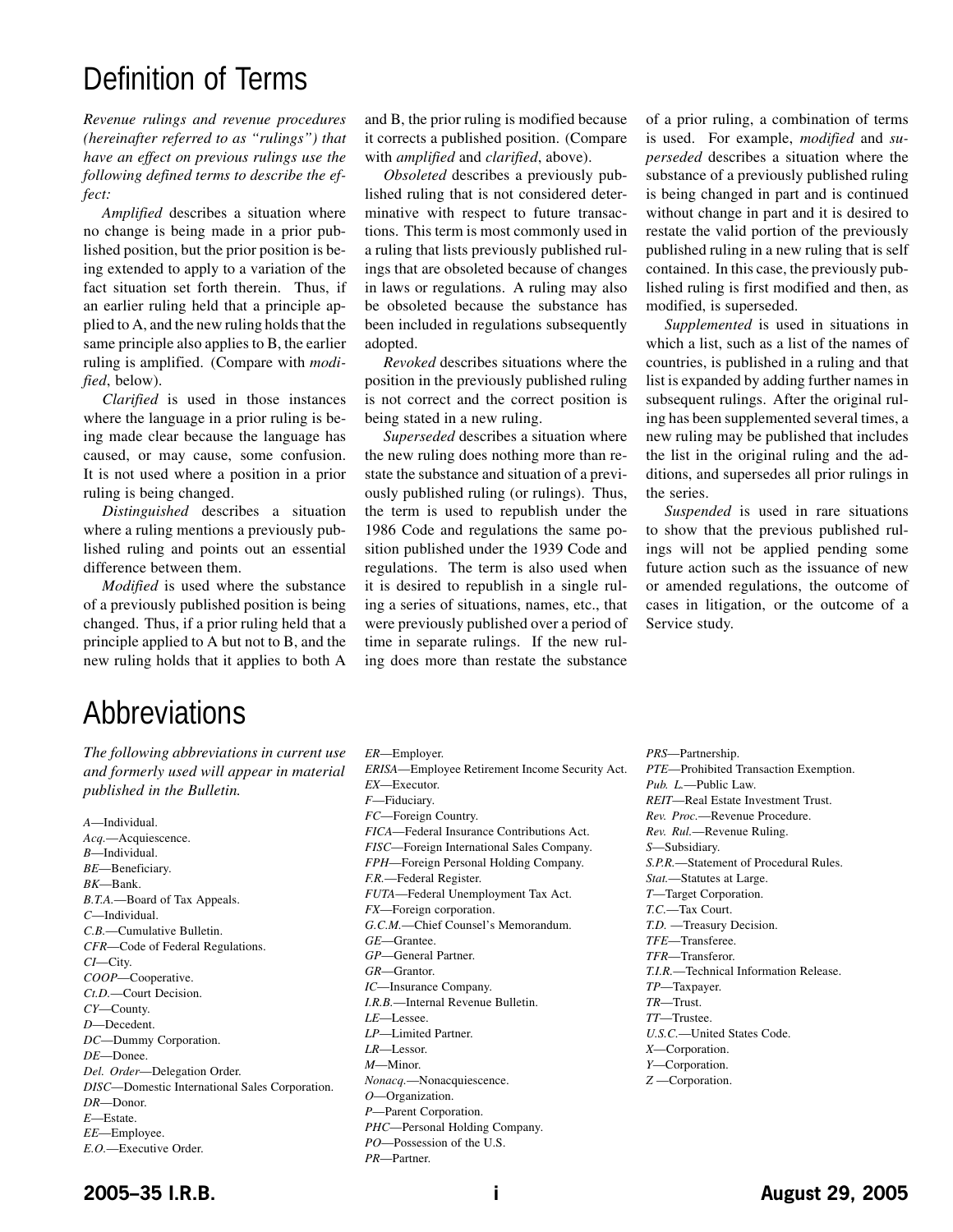# **Numerical Finding List1**

Bulletins 2005–27 through 2005–35

#### **Announcements:**

2005-46, 2005-27 I.R.B. *63* 2005-47, 2005-28 I.R.B. *71* 2005-48, 2005-29 I.R.B. *111* 2005-49, 2005-29 I.R.B. *119* 2005-50, 2005-30 I.R.B. *152* 2005-51, 2005-32 I.R.B. *283* 2005-52, 2005-31 I.R.B. *257* 2005-53, 2005-31 I.R.B. *258* 2005-54, 2005-32 I.R.B. *283* 2005-55, 2005-33 I.R.B. *317* 2005-56, 2005-33 I.R.B. *318* 2005-57, 2005-33 I.R.B. *318* 2005-58, 2005-33 I.R.B. *319* 2005-60, 2005-35 I.R.B. *[455](#page-36-0)*

#### **Notices:**

2005-48, 2005-27 I.R.B. *9* 2005-49, 2005-27 I.R.B. *14* 2005-50, 2005-27 I.R.B. *14* 2005-51, 2005-28 I.R.B. *74* 2005-52, 2005-28 I.R.B. *75* 2005-53, 2005-32 I.R.B. *263* 2005-54, 2005-30 I.R.B. *127* 2005-55, 2005-32 I.R.B. *265* 2005-56, 2005-32 I.R.B. *266* 2005-57, 2005-32 I.R.B. *267* 2005-58, 2005-33 I.R.B. *295* 2005-59, 2005-35 I.R.B. *[443](#page-24-0)* 2005-62, 2005-35 I.R.B. *[443](#page-24-0)* 2005-63, 2005-35 I.R.B. *[448](#page-29-0)*

#### **Proposed Regulations:**

REG-130241-04, 2005-27 I.R.B. *18* REG-138362-04, 2005-33 I.R.B. *299* REG-149436-04, 2005-35 I.R.B. *[454](#page-35-0)*

#### **Revenue Procedures:**

2005-35, 2005-28 I.R.B. *76* 2005-36, 2005-28 I.R.B. *78* 2005-37, 2005-28 I.R.B. *79* 2005-38, 2005-28 I.R.B. *81* 2005-39, 2005-28 I.R.B. *82* 2005-40, 2005-28 I.R.B. *83* 2005-41, 2005-29 I.R.B. *90* 2005-42, 2005-30 I.R.B. *128* 2005-43, 2005-29 I.R.B. *107* 2005-44, 2005-29 I.R.B. *110* 2005-45, 2005-30 I.R.B. *141* 2005-46, 2005-30 I.R.B. *142* 2005-47, 2005-32 I.R.B. *269* 2005-48, 2005-32 I.R.B. *271*

#### **Revenue Procedures— Continued:**

2005-49, 2005-31 I.R.B. *165* 2005-50, 2005-32 I.R.B. *272* 2005-51, 2005-33 I.R.B. *296* 2005-52, 2005-34 I.R.B. *326* 2005-53, 2005-34 I.R.B. *339* 2005-54, 2005-34 I.R.B. *353* 2005-55, 2005-34 I.R.B. *367* 2005-56, 2005-34 I.R.B. *383* 2005-57, 2005-34 I.R.B. *392* 2005-58, 2005-34 I.R.B. *402* 2005-59, 2005-34 I.R.B. *412* 2005-60, 2005-35 I.R.B. *[449](#page-30-0)*

#### **Revenue Rulings:**

2005-38, 2005-27 I.R.B. *6* 2005-39, 2005-27 I.R.B. *1* 2005-40, 2005-27 I.R.B. *4* 2005-41, 2005-28 I.R.B. *69* 2005-42, 2005-28 I.R.B. *67* 2005-43, 2005-29 I.R.B. *88* 2005-44, 2005-29 I.R.B. *87* 2005-45, 2005-30 I.R.B. *123* 2005-46, 2005-30 I.R.B. *120* 2005-47, 2005-32 I.R.B. *261* 2005-48, 2005-32 I.R.B. *259* 2005-49, 2005-30 I.R.B. *125* 2005-50, 2005-30 I.R.B. *124* 2005-51, 2005-31 I.R.B. *163* 2005-52, 2005-35 I.R.B. *[423](#page-4-0)* 2005-53, 2005-35 I.R.B. *[425](#page-6-0)* 2005-54, 2005-33 I.R.B. *289* 2005-55, 2005-33 I.R.B. *284* 2005-56, 2005-35 I.R.B. *[427](#page-8-0)*

#### **Tax Conventions:**

2005-47, 2005-28 I.R.B. *71*

#### **Treasury Decisions:**

9208, 2005-31 I.R.B. *157* 9209, 2005-31 I.R.B. *153* 9210, 2005-33 I.R.B. *290* 9211, 2005-33 I.R.B. *287* 9212, 2005-35 I.R.B. *[429](#page-10-0)* 9213, 2005-35 I.R.B. *[440](#page-21-0)* 9214, 2005-35 I.R.B. *[435](#page-16-0)*

<sup>1</sup> A cumulative list of all revenue rulings, revenue procedures, Treasury decisions, etc., published in Internal Revenue Bulletins 2005-1 through 2005-26 is in Internal Revenue Bulletin 2005–26, dated June 27, 2005.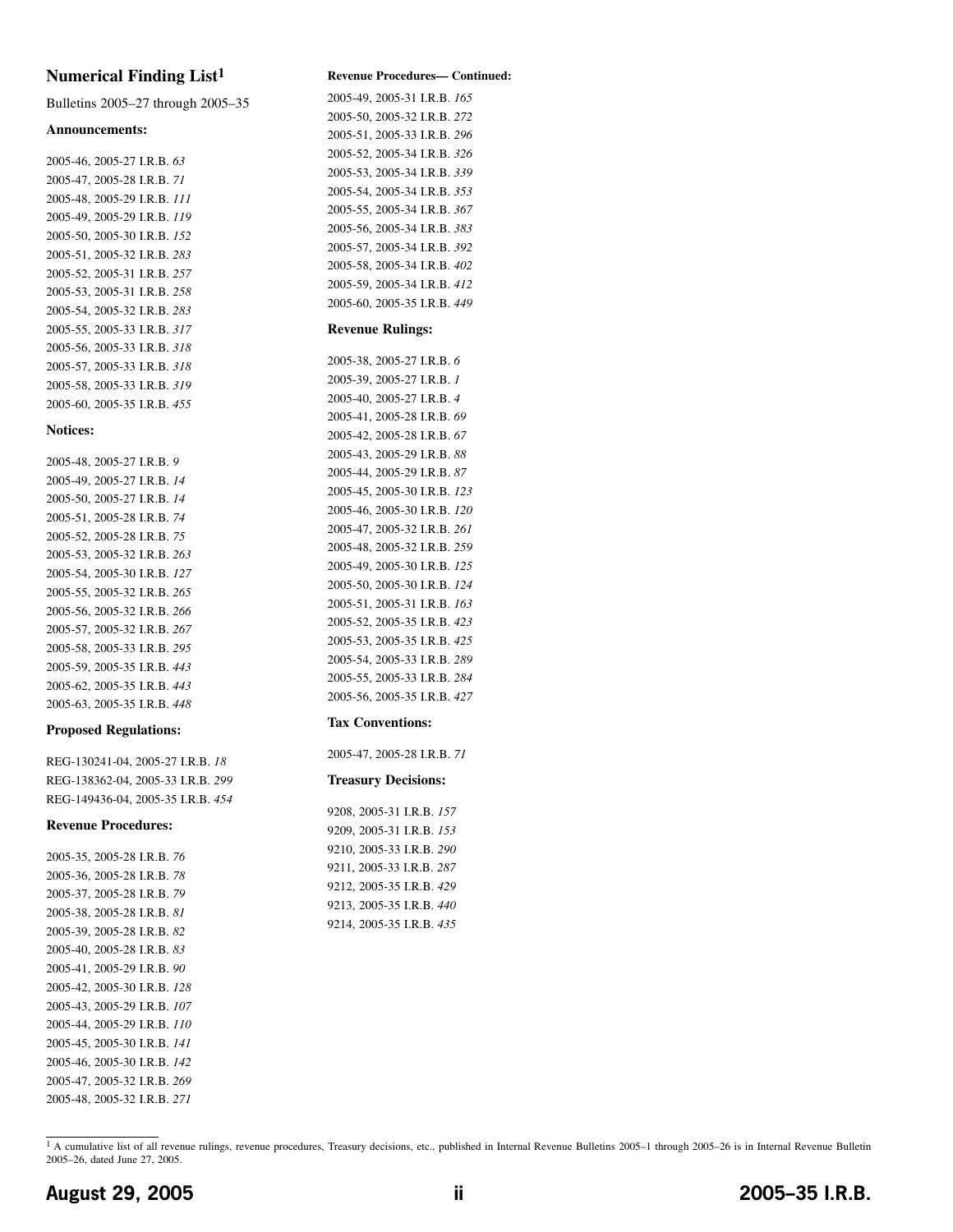# **Finding List of Current Actions on Previously Published Items1**

Bulletins 2005–27 through 2005–35

### **Announcements:**

**84-26** Obsoleted by REG-149436-04, 2005-35 I.R.B. *[454](#page-35-0)*

### **Notices:**

**2005-4** Modified by Notice 2005-62, 2005-35 I.R.B. *[443](#page-24-0)*

**2005-51** Modified and superseded by Notice 2005-57, 2005-32 I.R.B. *267*

### **Proposed Regulations:**

**REG-142686-01** Withdrawn by Ann. 2005-55, 2005-33 I.R.B. *317*

**REG-100420-03** Corrected by Ann. 2005-57, 2005-33 I.R.B. *318*

**REG-102144-04** Corrected by Ann. 2005-56, 2005-33 I.R.B. *318*

## **Revenue Procedures:**

**64-54** Obsoleted by Rev. Rul. 2005-43, 2005-29 I.R.B. *88*

**66-33** Obsoleted by Rev. Rul. 2005-43, 2005-29 I.R.B. *88*

**69-13** Obsoleted by Rev. Rul. 2005-43, 2005-29 I.R.B. *88*

**70-8** Modified by Rev. Proc. 2005-46, 2005-30 I.R.B. *142*

**71-1** Obsoleted by Rev. Rul. 2005-43, 2005-29 I.R.B. *88*

**72-22** Obsoleted by Rev. Rul. 2005-43, 2005-29 I.R.B. *88*

**87-8** Obsoleted by Rev. Proc. 2005-44, 2005-29 I.R.B. *110*

**87-9** Obsoleted by Rev. Proc. 2005-44, 2005-29 I.R.B. *110*

#### **Revenue Procedures— Continued:**

**89-20** Superseded by Rev. Proc. 2005-52, 2005-34 I.R.B. *326*

**90–11** Modified by Rev. Proc. 2005-40, 2005-28 I.R.B. *83*

#### **90-30**

Section 4 superseded by Rev. Proc. 2005-54, 2005-34 I.R.B. *353* Section 5 superseded by Rev. Proc. 2005-55, 2005-34 I.R.B. *367* Section 6 superseded by Rev. Proc. 2005-56, 2005-34 I.R.B. *383* Section 7 superseded by Rev. Proc. 2005-58, 2005-34 I.R.B. *402* Section 8 superseded by Rev. Proc. 2005-59, 2005-34 I.R.B. *412*

## **90-31**

Section 4 superseded by Rev. Proc. 2005-52, 2005-34 I.R.B. *326* Section 5 superseded by Rev. Proc. 2005-54, 2005-34 I.R.B. *353* Section 6 superseded by Rev. Proc. 2005-55, 2005-34 I.R.B. *367* Section 7 superseded by Rev. Proc. 2005-56, 2005-34 I.R.B. *383* Section 8 superseded by Rev. Proc. 2005-58, 2005-34 I.R.B. *402* Section 9 superseded by Rev. Proc. 2005-59, 2005-34 I.R.B. *412*

**93-22** Obsoleted by Rev. Proc. 2005-44, 2005-29 I.R.B. *110*

**98-18** Obsoleted by Rev. Proc. 2005-45, 2005-30 I.R.B. *141*

**99-39** Superseded by Rev. Proc. 2005-60, 2005-35 I.R.B. *[449](#page-30-0)*

**2000-31** Superseded by Rev. Proc. 2005-60, 2005-35 I.R.B. *[449](#page-30-0)*

**2000-49** Superseded by Rev. Proc. 2005-41, 2005-29 I.R.B. *90*

**2001-9** Superseded by Rev. Proc. 2005-60, 2005-35 I.R.B. *[449](#page-30-0)*

**2001-16** Superseded by Rev. Proc. 2005-42, 2005-30 I.R.B. *128*

# **Revenue Procedures— Continued:**

**2002-9** Modified and amplified by Rev. Rul. 2005-42, 2005-28 I.R.B. *67* Rev. Proc. 2005-35, 2005-28 I.R.B. *76* Rev. Proc. 2005-43, 2005-29 I.R.B. *107* Rev. Proc. 2005-47, 2005-32 I.R.B. *269*

**2004-50** Superseded by Rev. Proc. 2005-49, 2005-31 I.R.B. *165*

## **Revenue Rulings:**

**65-109** Obsoleted by Rev. Rul. 2005-43, 2005-29 I.R.B. *88*

**68-549** Obsoleted by Rev. Rul. 2005-43, 2005-29 I.R.B. *88*

**82-29** Modified and clarified by Rev. Proc. 2005-39, 2005-28 I.R.B. *82*

**2005-41** Corrected by Ann. 2005-50, 2005-30 I.R.B. *152*

## **Treasury Decisions:**

**9186** Corrected by Ann. 2005-53, 2005-31 I.R.B. *258*

**9206** Corrected by Ann. 2005-49, 2005-29 I.R.B. *119*

**9207** Corrected by Ann. 2005-52, 2005-31 I.R.B. *257*

1 A cumulative list of current actions on previously published items in Internal Revenue Bulletins 2005–1 through 2005–26 is in Internal Revenue Bulletin 2005–26, dated June 27, 2005.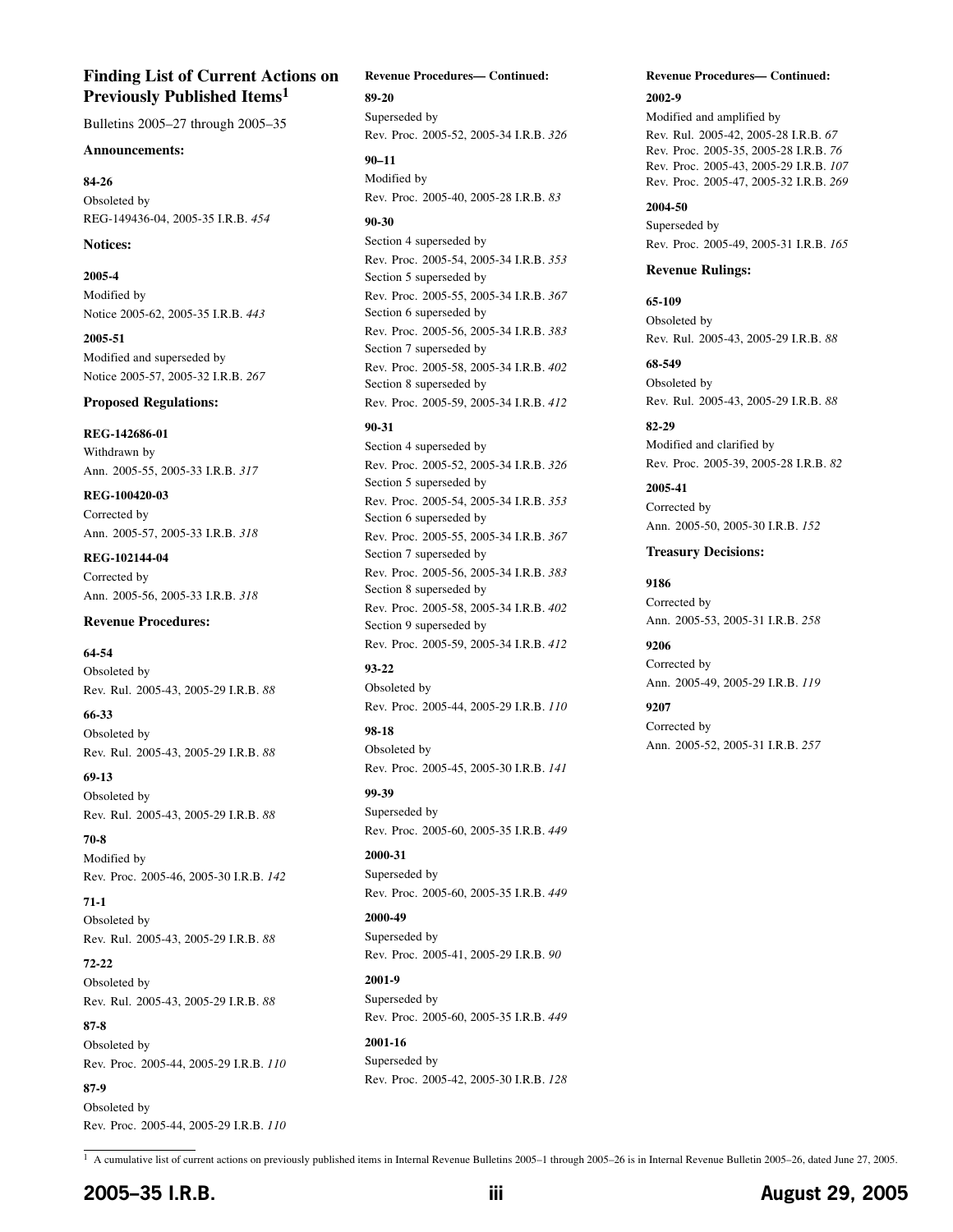# **Internal Revenue Bulletins 2005–27 through 2005–35**

The abbreviation and number in parenthesis following the index entry refer to the specific item; numbers in roman and italic type following the parentheses refer to the Internal Revenue Bulletin in which the item may be found and the page number on which it appears.

Key to Abbreviations:

| Ann        | Announcement                            |
|------------|-----------------------------------------|
| CD         | <b>Court Decision</b>                   |
| DO         | Delegation Order                        |
| EО         | Executive Order                         |
| PL         | Public Law                              |
| PTE        | <b>Prohibited Transaction Exemption</b> |
| RP         | Revenue Procedure                       |
| RR         | Revenue Ruling                          |
| <b>SPR</b> | <b>Statement of Procedural Rules</b>    |
| <b>TC</b>  | <b>Tax Convention</b>                   |
| TD         | <b>Treasury Decision</b>                |
| TDO        | <b>Treasury Department Order</b>        |
|            |                                         |

# **EMPLOYEE PLANS**

- Electronic technologies, use for providing employee benefit notices and transmitting employee benefit elections and consents (REG–138362–04) 33, *299*
- Federal credit unions, section 457, nonqualified deferred compensation plans (Notice 58) 33, *295*
- Full funding limitations, weighted average interest rate for: July 2005 (Notice 54) 30, *127*

August 2005 (Notice 63) 35, *[448](#page-29-0)*

Proposed Regulations:

- 26 CFR 1.72(p)–1, amended; 1.401(a)–21, added; 1.402(f)–1, amended; 1.411(a)–11, amended; 1.417(a)(3)–1, amended; 1.7476–2, amended; use of electronic technologies for providing employee benefit notices and transmitting employee benefit elections and consents (REG–138362–04) 33, *299*
- 26 CFR 1.401(a)(9)–6, revised; 1.401(k)–1, amended; 1.403(b)–3(b)(4)(ii), revised; 1.415–1 thru –10, removed; 1.415(a)–1, (b)–1, (b)–2, (c)–1, (c)–2, (d)–1, (f)–1,  $(g)-1$ ,  $(j)-1$ , added;  $1.457-4$ ,  $-5$ ,  $-6$ ,  $-10$ , amended;  $11.415(c)(4)-1$ , removed; limitations on benefits and contributions under qualified plans (REG–130241–04) 27, *18* Qualified retirement plans:
	- Limitations on benefits and contributions (REG–130241–04) 27, *18*

Profit-sharing plan, retiree health accounts (RR 55) 33, *284*

# **EMPLOYMENT TAX**

Alternative signature methods, facsimile signatures (RP 39) 28, *82*

# **EMPLOYMENT TAX—Cont.**

- Electronic technologies, use for providing employee benefit notices and transmitting employee benefit elections and consents (REG–138362–04) 33, *299*
- Industry Issue Resolution (IIR) program, additional criteria for considering specific industries' proposals regarding accountable plan rules (Notice 59) 35, *[443](#page-24-0)*

Penalties, disclosure on reports filed with Securities and Exchange Commission (SEC) (RP 51) 33, *296*

Proposed Regulations:

- 26 CFR 35.3405–1, amended; use of electronic technologies for providing employee benefit notices and transmitting employee benefit elections and consents (REG–138362–04) 33, *299*
- Stocks, statutory stock options, wages, application of FICA, FUTA, and income tax withholding, withdrawal of REG–142686–01 (Ann 55) 33, *317*
- Tool allowances to employees, arrangement not considered an accountable plan (RR 52) 35, *[423](#page-4-0)*

# **ESTATE TAX**

Charitable remainder unitrusts (CRUTs):

Inter vivos:

For a term of years (RP 53) 34, *339*

For one measuring life (RP 52) 34, *326*

With concurrent and consecutive interests for two measuring lives (RP 55) 34, *367*

With consecutive interests for two measuring lives (RP 54) 34, *353*

Testamentary:

For a term of years (RP 57) 34, *392*

For one measuring life (RP 56) 34, *383*

With concurrent and consecutive interests for two measuring lives (RP 59) 34, *412*

With consecutive interests for two measuring lives (RP 58) 34, *402*

Generation-skipping transfer (GST) tax:

Deemed allocations, election out (TD 9208) 31, *157*

Predeceased parent rule (TD 9214) 35, *[435](#page-16-0)*

Regulations:

26 CFR 26.2600–1, amended; 26.2612–1, amended; 26.2651–1, –2, –3, added; predeceased parent rule (TD 9214) 35, *[435](#page-16-0)*

26 CFR 26.2600–1, amended; 26.2632–1, amended; 602.101, amended; election out of GST deemed allocations (TD 9208) 31, *157*

# **EXCISE TAX**

Biodiesel and aviation-grade kerosene (Notice 62) 35, *[443](#page-24-0)*

Electronic technologies, use for providing employee benefit notices and transmitting employee benefit elections and consents (REG–138362–04) 33, *299*

Insurance, qualification of arrangements as insurance, comments requested (Notice 49) 27, *14*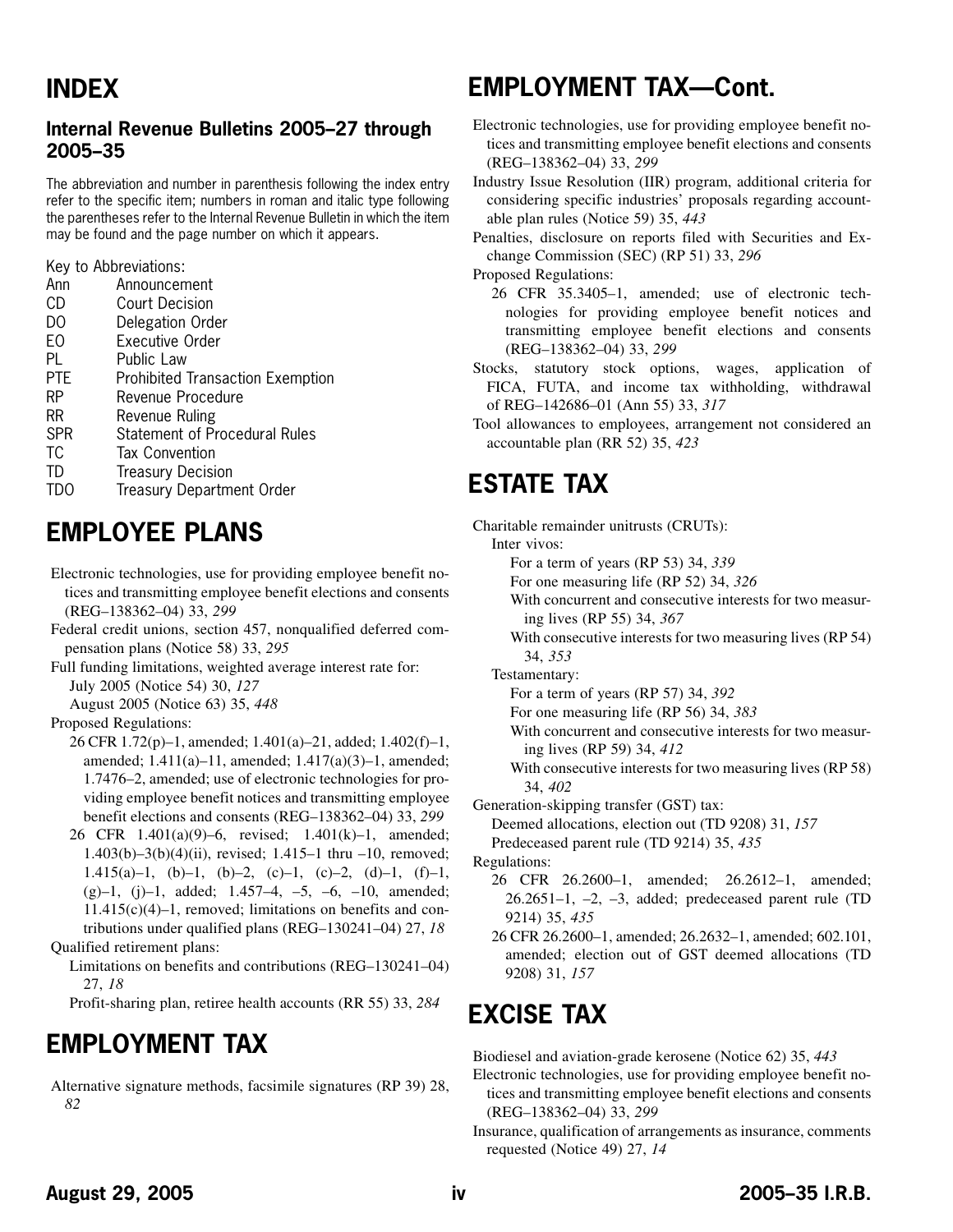# **EXCISE TAX—Cont.**

Penalties:

Disclosure on reports filed with Securities and Exchange Commission (SEC) (RP 51) 33, *296*

Relief under section 6715, dyed diesel fuel (Ann 51) 32, *283* Proposed Regulations:

26 CFR 54.4980F–1, amended; use of electronic technologies for providing employee benefit notices and transmitting employee benefit elections and consents (REG–138362–04) 33, *299*

Rural airport, exception to tax on the amount paid for a domestic segment of taxable transportation by air (RP 45) 30, *141*

# **EXEMPT ORGANIZATIONS**

Accounting methods, change in reporting method for eligible educational institution (RP 50) 32, *272*

- Federal credit unions, section 457, nonqualified deferred compensation plans (Notice 58) 33, *295*
- Insurance, qualification of arrangements as insurance, comments requested (Notice 49) 27, *14*

List of organizations classified as private foundations (Ann 46) 27, *63*; (Ann 58) 33, *319*; (Ann 60) 35, *[455](#page-36-0)*

Revocations (Ann 54) 32, *283*

# **GIFT TAX**

Charitable remainder unitrusts (CRUTs):

Inter vivos:

- For a term of years (RP 53) 34, *339*
- For one measuring life (RP 52) 34, *326*
- With concurrent and consecutive interests for two measuring lives (RP 55) 34, *367*

With consecutive interests for two measuring lives (RP 54) 34, *353*

# **INCOME TAX**

Accounting methods:

- Automatic consent to change to a method under which a utility may treat an up-front payment for network upgrades as not being taxable income when received (RP 35) 28, *76*
- Change in reporting method for eligible educational institution (RP 50) 32, *272*
- Credit card cash advance fees (RP 47) 32, *269*
- Uniform capitalization of costs, environmental remediation (RR 42) 28, *67*
- Amended returns, qualified, John Doe summons (TD 9186); correction (Ann 53) 31, *258*

Arbitrage rebate payments:

Address change (Notice 52) 28, *75* Late payment (RP 40) 28, *83*

ATM surcharge, treatment of cardholder surcharge fees by credit card issuers (RR 47) 32, *261*

Charitable contributions, allocation and apportionment of deductions (TD 9211) 33, *287*

# **INCOME TAX—Cont.**

- Charitable remainder unitrusts (CRUTs): Inter vivos: For a term of years (RP 53) 34, *339* For one measuring life (RP 52) 34, *326* With concurrent and consecutive interests for two measuring lives (RP 55) 34, *367* With consecutive interests for two measuring lives (RP 54) 34, *353* Testamentary: For a term of years (RP 57) 34, *392* For one measuring life (RP 56) 34, *383* With concurrent and consecutive interests for two measuring lives (RP 59) 34, *412* With consecutive interests for two measuring lives (RP 58) 34, *402* Compensation for labor or personal services, basis for determining source (TD 9212) 35, *[429](#page-10-0)* Credits: Enhanced oil recovery credit, 2005 inflation adjustment (Notice 56) 32, *266* Health coverage tax credit (HCTC), miscellaneous issues (Notice 50) 27, *14* Low-income housing credit: Carryovers to qualified states, 2005 National Pool (RP 36) 28, *78* Safe harbor for extending low-income housing commitments (RP 37) 28, *79* Satisfactory bond, "bond factor" amounts for the period January through September 2005 (RR 44) 29, *87* Deficiency procedures, use of mathematical or clerical error assessments (RR 51) 31, *163* Depreciable business property, election to expense (TD 9209) 31, *153* Disaster relief grants, treatment with respect to gross income (RR 46) 30, *120* Disciplinary actions involving attorneys, CPAs, enrolled agents, and enrolled actuaries (Ann 48) 29, *111* Dual consolidated loss (REG–102144–04); correction (Ann 56) 33, *318* E-file provider responsibilities (RP 60) 35, *[449](#page-30-0)* Employer-provided vehicles, cents-per-mile valuation rule, regulations sections 1.61–21(d) and (e) (RP 48) 32, *271* Forms: W-4, specifications for filing electronically (RP 42) 30, *128* 1098, 1099, 5498 and W-2G, requirements for filing electronically or magnetically (revised 8-2005) (RP 49) 31, *165* 8027, Employer's Annual Information Return of Tip Income and Allocated Tips, specifications for filing electronically or magnetically (RP 41) 29, *90* Information reporting, returns by donees relating to qualified intellectual property contributions (TD 9206); correction (Ann 49) 29, *119* Insurance companies, tax on insurance companies other than life insurance companies (RR 40) 27, *4*
- Insurance, qualification of arrangements as insurance, comments requested (Notice 49) 27, *14*